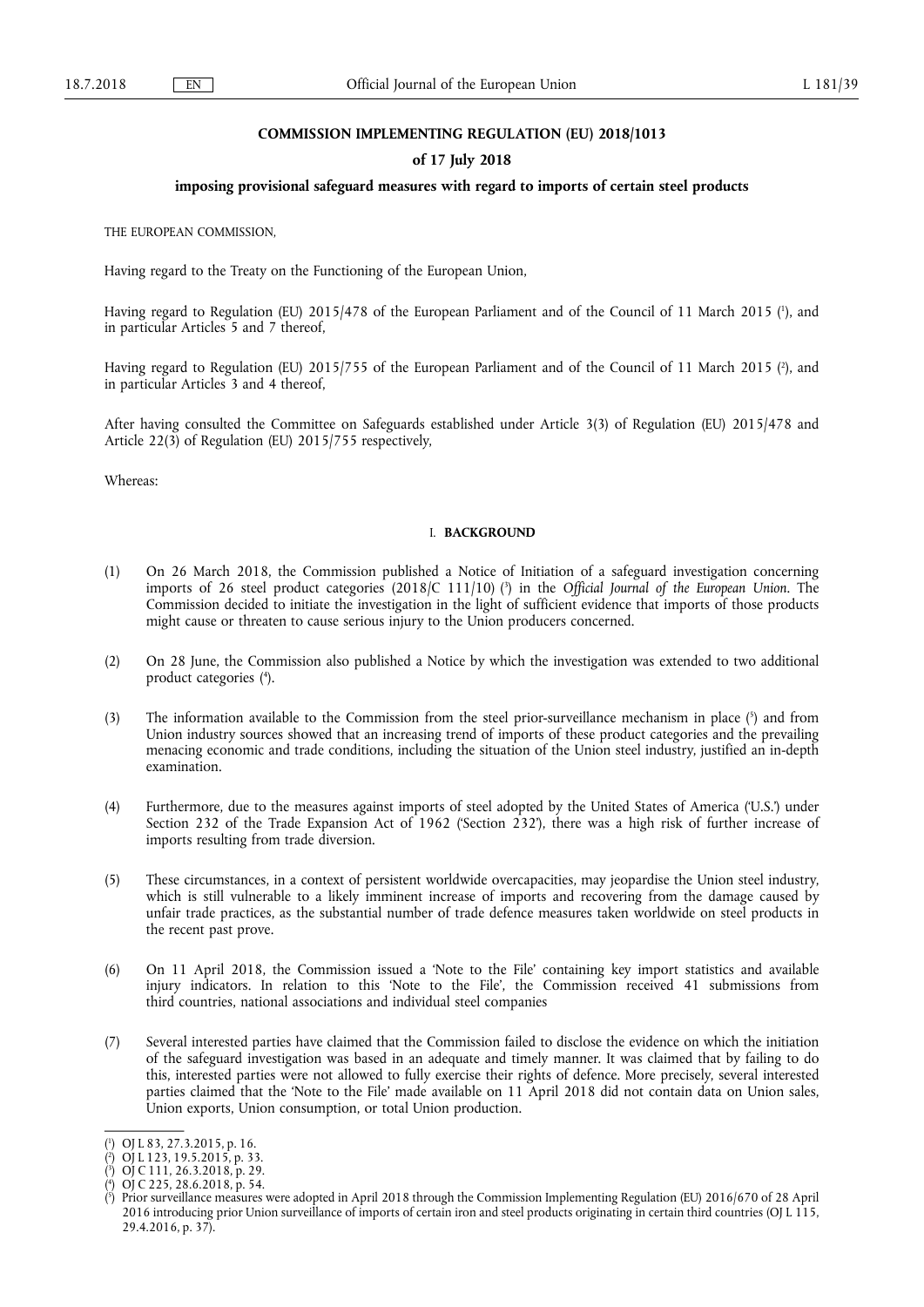- (8) Contrary to these claims, the 'Note to the File' did contain data on Union sales, Union consumption, and total Union production. Furthermore, the Commission considers that, in addition, the main elements and evidence available were adequately summarised both in the Notice of Initiation that was published in the *Official Journal of the European Union* and the notification of the investigation to the WTO pursuant to Article 12.1(a) of the WTO Safeguard Agreement.
- (9) The Commission therefore considers that it has fulfilled its legal obligations to adequately protect the rights of defence of interested parties. In any event, interested parties still have the opportunity to exercise their rights during the remainder of the investigation.
- (10) In order to obtain the information necessary to carry out an in-depth assessment, the Commission sent questionnaires to known EU producers and to any exporting producer, importer, and user of the products under investigation that so requested within the deadlines stipulated in the Notice of Initiation. These parties, like third countries, were also invited to make any relevant submissions. The Commission has received 222 replies to questionnaires and 74 submissions.

### II. **PRODUCT CONCERNED AND LIKE OR DIRECTLY COMPETING PRODUCT**

- (11) The Commission initiated the safeguard investigation on 26 steel product categories imported into the EU, and on 28 June its scope was extended by 2 additional product categories by means of a notice amending the Notice of Initiation ( 1 ). The 28 product categories ('the product concerned' or the 'product categories concerned') are all covered by the steel surveillance mechanism introduced by the Commission in May 2016. They are also subject to the US tariff measures under Section 232. The product categories concerned, together with the CN codes under which these products are currently classified, are listed in Annex I.
- (12) In this preliminary assessment, the Commission finds that the 28 product categories produced by the Union producers (hereinafter 'the like product' or 'the like product categories') are like or directly competing with the product categories concerned. Both the Union-produced and the imported products concerned have the same basic physical, technical and chemical characteristics; they have the same uses, and price and quality information on them is readily available; they are also sold via similar or identical sales channels to customer who purchase or may purchase them from both domestic as well as alternatively from foreign exporters. Accordingly, there is strong competition between the product categories concerned and those produced by the Union producers under the corresponding categories.
- (13) The Commission has also found in this preliminary analysis that there is an important interrelation and strong competition between products classified in different product categories and also between products at different production stages within certain categories as some of the categories contain the main raw or input material to produce other products in other product categories.
- (14) Some examples illustrate this interrelation and competition within and between product categories. For instance, hot rolled wide strips are produced from slabs and rolled into coils or produced flat on quarto mills. By cutting the strip to length, sheets are produced. Narrow strip is produced either directly or by slitting hot-rolled wide strip. Hot rolled flat products are also used in the manufacture of pipes and tubes for the petrochemical industry and cold rolled flat products are subsequently used by welded tube manufacturers. A large part of the hot rolled wide strip that is produced is further processed to produce cold rolled strip, which is thinner and has a superior surface finish. A significant proportion of the cold rolled products are metallically coated, with tin or chrome for the can industry or with zinc  $(2)$ .
- (15) Many producers in the Union are active in the production of most the above mentioned products. For example, Arcelor Mittal not only produces hot rolled and cold rolled sheets and strips but also coats several steel products and produces plates. Similarly, companies like Voest Alpine and Tata Steel produce hot rolled and cold rolled sheets and strips and also coated steel products made of these products.
- (16) Furthermore, as a consequence, given this level of interrelation, competitive pressure can easily be shifted from one product to the other. For instance, if trade defence measures are imposed on one product, e.g. steel coils, that product may be further transformed in the same country and exported under a different form to avoid the additional measures and still compete with domestic products. It is also not excluded that third countries import some of these products at low cost and transform them before re-exporting them to the Union.

<sup>(</sup> 1 ) OJ C 225, 28.6.2018, p. 54.

<sup>(</sup> 2 ) Case No COMP/ECSC.1351 Usinor/Arbed/Aceralia and Case No COMP/M.4137, Mittal/Arcelor.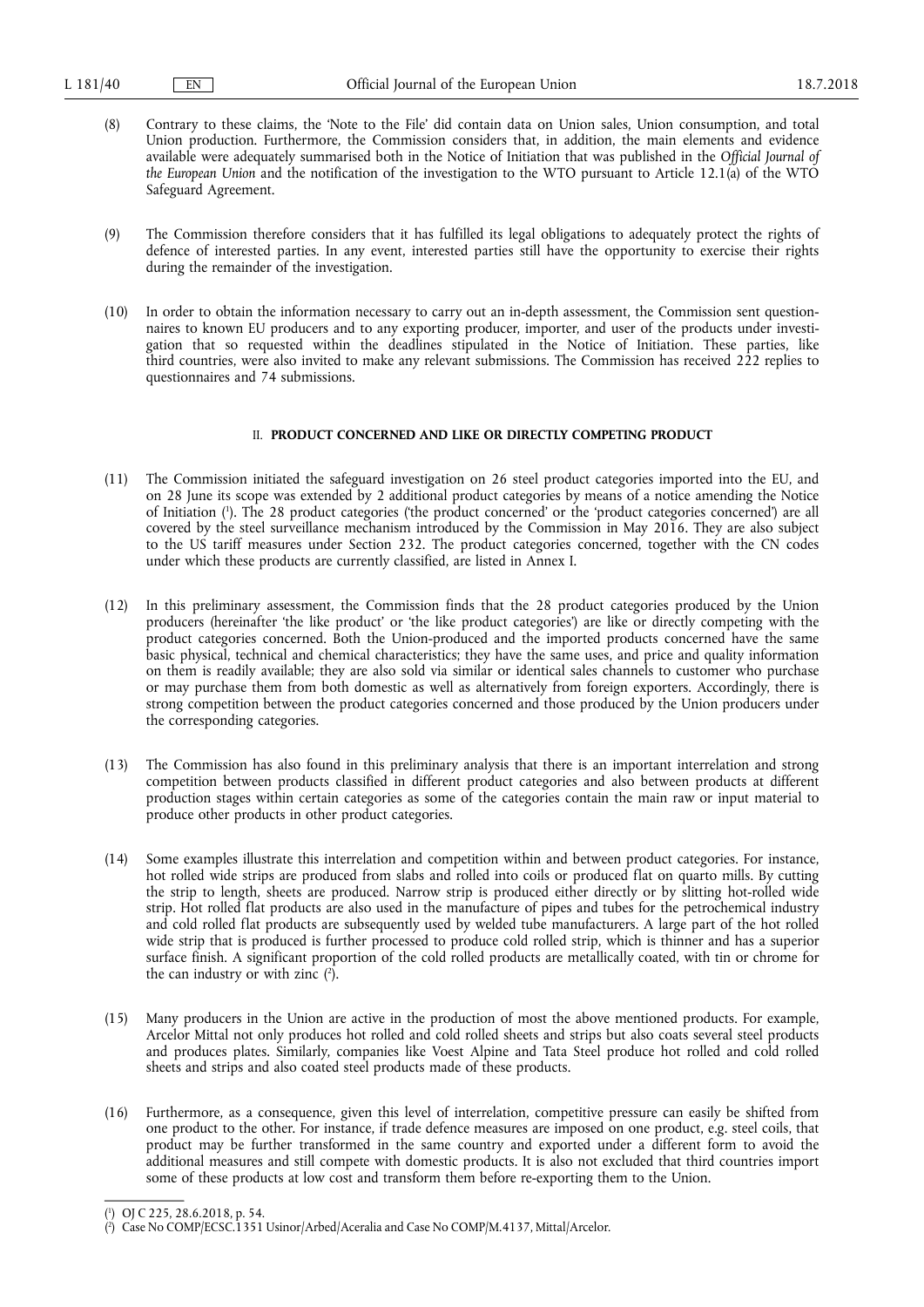(17) Because of these interrelations and interconnections, and given the fact that – as will be explained below – the potential trade diversion resulting from the U.S. Section 232 measures applies to all product categories on account that these measures are applied horizontally to all steel products, without distinction of their shape, size of composition, the analysis for the purpose of the provisional determination has been carried out both globally for all 28 product categories, as the product concerned (i.e. steel in various shapes and forms) and also at individual level for each product category ( 1 ).

### III. **THE UNION PRODUCERS**

- (18) Most of the Union's producers are members of the European Confederation of the Iron and Steel Industry ('Eurofer') or, to the extent the products are pipes and tubes, members of European Steel Tube Association ('ESTA'). These two industry associations represent more than 95 % of Union steel production. Their members are located in almost all Member States.
- (19) On behalf of their members, these industry associations have informed the Commission that they support the opening of the safeguard investigation, as well as the adoption of measures to also address the trade diversion resulting from the Section 232 measures that seriously disrupts the steel market which has not yet fully recovered from the steel crisis.

#### IV. **INCREASE IN IMPORTS**

- (20) Based on the information from Eurostat, the prior steel surveillance mechanism, as well as information submitted by the Union industry, the Commission has carried out a preliminary analysis of the increase in imports of the products concerned over the period 2013-2017. The Commission has also examined the evolution of imports during the first quarter of 2018 in order to confirm the recent increase in imports.
- (21) The total imports of the products concerned have developed as follows:

|                      | 2013   | 2014   | 2015   | 2016     | 2017   |
|----------------------|--------|--------|--------|----------|--------|
| imports (000 tonnes) | 18 861 | 22 437 | 27 164 | 29 7 7 8 | 30 573 |
| index $2013 = 100$   | 100    | 119    | 144    | 158      | 162    |
| market shares        | 12.7 % | 14.4 % | 16.9 % | 17.9 %   | 18.0 % |

*Source:* Eurostat

- (22) In overall terms, imports of the 28 product categories concerned, taken altogether, increased in absolute terms by 62 % over the period 2013-2017. The increase of imports was especially marked until 2016. Subsequently, imports continued to increase and remained at a very high level.
- (23) Imports for the vast majority of the individual product categories covered by the investigation also showed an increase in absolute terms over the last five years. For example, the imports of the largest categories in terms of imports (product categories 1, 4, and 7) have increased by  $4\overline{5}$  %, 168 %, and 78 % respectively.
- (24) There was however not an increase for 5 product categories, namely products 10, 11, 19, 24, and 27. The Commission therefore considers that these product categories should at this stage be excluded from the scope of the provisional measures. The Commission, nevertheless, reserves the right to include these 5 product categories in the scope of the definitive measures and to this effect will continue monitoring the imports within these categories. The evolution of imports for each product category is presented in Annex II.
- (25) In addition to the exclusion, at this stage, of the abovementioned product categories, the Commission has also considered the exclusion of certain countries from the scope of the measures in line with the conclusions in recital (121). Accordingly, the Commission has excluded the imports of these product categories from these aforementioned countries from the rest of its preliminary analysis and reviewed the imports' evolution.

<sup>(</sup> 1 ) In particular, see Section IV and Section VI 1 and 2.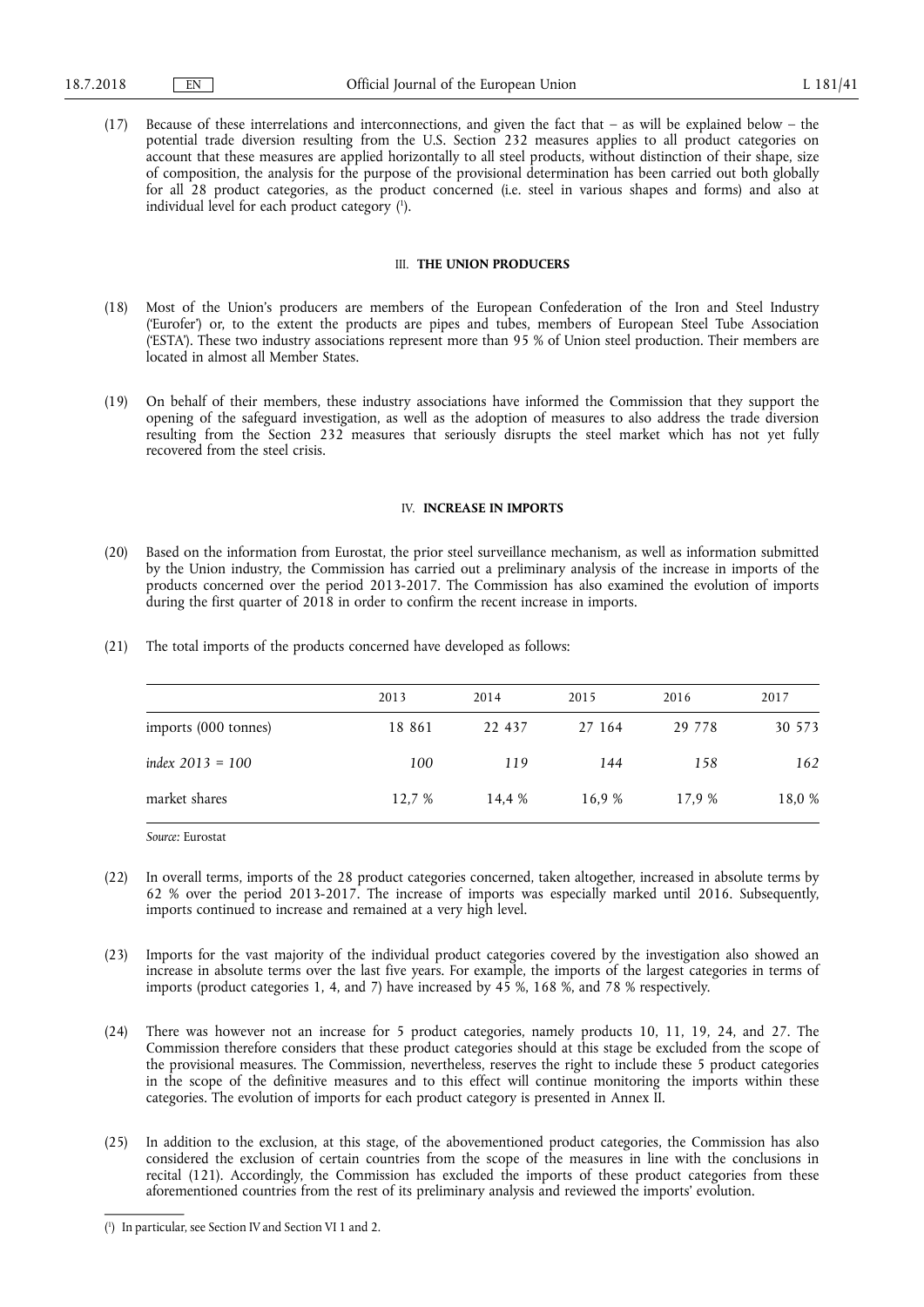|                      | 2013   | 2014   | 2015     | 2016   | 2017   |
|----------------------|--------|--------|----------|--------|--------|
| imports (000 tonnes) | 17 367 | 20 764 | 25 5 5 6 | 28 174 | 29 122 |
| index $2013 = 100$   | 100    | 120    | 147      | 162    | 168    |
| market shares        | 12.1 % | 13.8 % | 16.5 %   | 17.5 % | 17,8 % |

(26) On this basis, the imports of the products concerned by this preliminary determination have developed as follows:

*Source:* Eurostat

- (27) Imports increased in absolute terms by 68 % during the period 2013-2017, with market shares increasing from 12,1 % to 17,80 %. The most significant increase took place in the period 2013-2016, but imports continued to increase and remained at a high level in 2017.
- (28) The trend of increasing imports continues in 2018. When comparing the first quarter of 2018 with the first quarter of 2017, the overall import increase amounts to 10 %. For 9 product categories, the increase is more than 20 % and for one of those categories (category 13) the increase is more than 100 %. Moreover, this increase took place even before the Section 232 measures entered into force.
- (29) The Commission therefore concludes that there has been a sudden, steep, and significant increase of imports in absolute terms for 23 product categories. In addition, the increase of imports continues in the first quarter of 2018 and it is expected to be even more significant in view of the expected trade diversion from the Section 232 measures.

#### V. **UNFORESEEN DEVELOPMENTS**

- (30) The Commission has preliminarily determined that the above-mentioned increase in imports of steel products in the Union has been the result of unforeseen developments that finds its source in a number of factors establishing and aggravating imbalances in the international trade of the products concerned.
- (31) First of all, the nominal global steelmaking capacity has more than doubled since 2000, from a level of 1,05 billion tonnes in 2000 to 2,29 billion tonnes in 2016 and has remained at a very high level in 2017 (2,27 billion tonnes) ( 1 ). In addition, actual global steel production in 2016 (1,6 billion tonnes) was still 100 million tonnes higher than global steel demand (1,5 billion tonnes). Consequently, there has been over the last years a major gap between nominal global capacity and production and between production and demand, generating an unprecedented overcapacity in the global steel market which has persisted despite the measures adopted to narrow it. Moreover, looking forward, whereas global production in 2017 increased by more than 5 % due to an economic recovery, global steel demand in 2018 will show only moderate growth with further deceleration predicted for 2019. There was a sign of recovery in 2017, but important risks remain.
- (32) The steel firms continue to be financially vulnerable since, as mentioned above, there are persisting structural imbalances in the steel sector. These imbalances are accentuated by distortive subsidies and government support measures ( 2 ). Given the important fixed costs in the steel sector, many steel producers, notably in countries where the State distorts the normal play of market forces, kept capacity utilisation at high rates and flooded third country markets with their products at low prices when they could not be absorbed by domestic consumption. This has resulted in increasing imports in the EU and overall price depression. Import prices have in general undercut Union industry prices in 2017, based on an average price comparison for each product category. Such an average price comparison does not necessarily reflect all the specificities which may have an impact on comparability, but nevertheless gives a good indication of the general price level of imports as compared to Union prices. Undercutting was established for 17 product categories, with ranges between 1,2 % and 23 %.
- (33) Secondly, the above effect has been exacerbated by trade-restrictive practices in third country markets. Indeed, since 2014/2015, in reaction to the above mentioned oversupply of steel and the market-distorting practices,

<sup>(</sup> 1 ) Cf. reports from the 83rd and 84th OECD Steel Committee, available at<http://www.oecd.org/sti/ind/steel.htm>

<sup>(</sup> 2 ) Idem, 83rd report.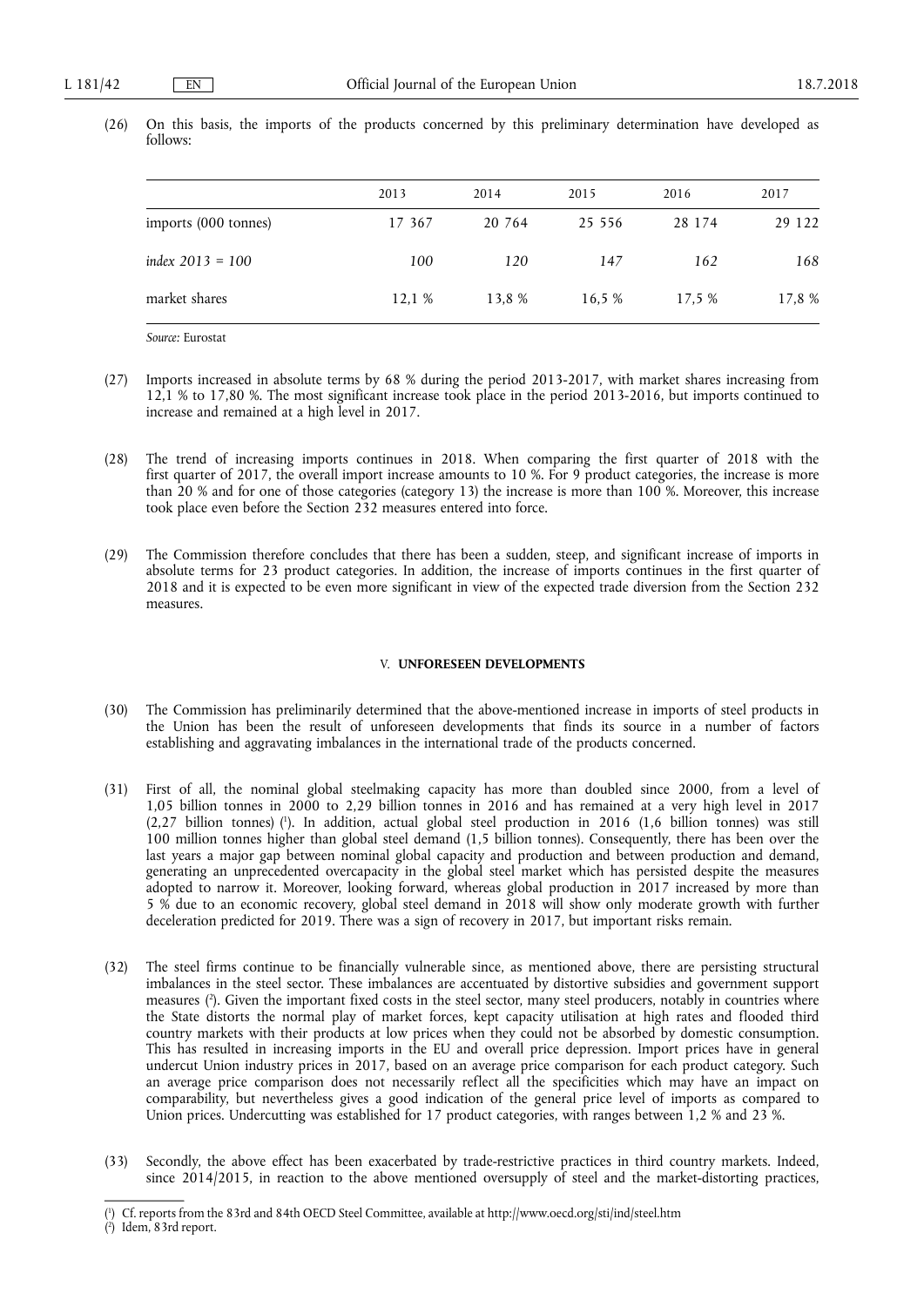several countries have begun to make greater use of trade policy and trade defence instruments in the steel sector with a view to protecting their domestic producers. Mexico, South Africa, India and Turkey have applied import tariffs' increases ranging from 2,5 % to 40 % for a series of steel products including inter alia: hot rolled and cold rolled steel, flat steel products like strips, and also rebars. These products were typically imported in increasing quantities over the period of investigation. Furthermore, third countries continued throughout 2017 to impose trade restrictive measures: some countries introduced minimum import prices (India), some imposed mandatory national standards for steel (Indonesia) and others imposed local content requirements, including through government procurement (U.S.).

- (34) In addition, recourse to trade defence instruments has steadily increased. Based on WTO statistics, whereas during 2011-2013 on average around 77 steel-related investigations had been initiated per year, during 2015-2016 this average increased to 117. In February 2018, the U.S. had 169 anti-dumping and countervailing duty orders in place on steel, as well as 25 ongoing investigations that could lead to an even more restrictive picture for imports of steel into the U.S. ( 1 ) As the U.S. is one of the world's largest steel importing countries – representing around 13,1 % of the world steel imports (in 2016) – the impact of such a large number of trade remedies has been strongly felt globally.
- (35) Third, in the context of the prevailing persistent worldwide overcapacity, the illegal and restrictive U.S. Section 232 measures, given their level and scope, are likely to cause substantial trade diversion of steel products into the Union. The U.S. have calculated that the imposition of a single across-product tariff under the Section 232 measures with almost no country exclusion should decrease imports by approximately 13 million tonnes – corresponding to 7 % of Union consumption ( 2 ). The Union market is generally a very attractive market for steel products both in terms of demand and prices. Some of the main exporters to the US are also traditional steel suppliers to the Union and there is no doubt that these countries, as well as others whose exports and production will be affected by the U.S. measures and the foreseeable trade diversion cascade, will redirect their exports to the Union. Even a partial diversion of the abovementioned trade flows into the Union will unavoidably result in a new price depression and undercutting on the EU market, bringing price down to levels comparable to those of 2016, with significant negative consequences on the profitability of the Union steel industry. It should finally be noted that the additional import increase which is liable to further deteriorate the economic situation of the Union steel industry might especially originate from countries currently not subject to anti-dumping/countervailing duty measures.
- (36) Consequently, the abovementioned unforeseen developments have lead and will further lead to a clear increase of steel imports into the Union.

### VI. **THREAT OF SERIOUS INJURY**

### 1. **Global situation of the Union steel industry**

- (37) In order to formulate its preliminary determination as to whether there is evidence of serious injury or threat of serious injury to the Union industry for the product concerned under assessment, the Commission, in line with Article 9 of Regulation 2015/478 and Article 6 of Regulation 2015/755, has examined the trends of consumption, production, capacity utilisation, sales, market share, prices, profitability, stocks, Return On Capital Employed (ROCE), cash flow and employment for the product concerned for the years 2013 to 2017 (pending the collection of 2018 data).
- (38) This analysis has been carried out globally and also individually for the 23 product categories showing an increase of import volumes ('the products/product categories under assessment'). As explained in Section II above, the Commission considers such a global and comprehensive analysis adequate in this investigation, given the interrelation, interconnection, and the level of competition between the different products from a demand and supply point of view.

<sup>(</sup> 1 ) Press release U.S. Secretary Ross, Department of Commerce, [https://www.commerce.gov/news/press-releases/2018/02/secretary-ross](https://www.commerce.gov/news/press-releases/2018/02/secretary-ross-releases-steel-and-aluminum-232-reports-coordination)[releases-steel-and-aluminum-232-reports-coordination](https://www.commerce.gov/news/press-releases/2018/02/secretary-ross-releases-steel-and-aluminum-232-reports-coordination)

<sup>(</sup> 2 ) Report by U.S. Department of Commerce under Section 232, [https://www.commerce.gov/sites/commerce.gov/files/the\\_effect\\_of\\_](https://www.commerce.gov/sites/commerce.gov/files/the_effect_of_imports_of_steel_on_the_national_security_-_with_redactions_-_20180111.pdf)  [imports\\_of\\_steel\\_on\\_the\\_national\\_security\\_-\\_with\\_redactions\\_-\\_20180111.pdf](https://www.commerce.gov/sites/commerce.gov/files/the_effect_of_imports_of_steel_on_the_national_security_-_with_redactions_-_20180111.pdf)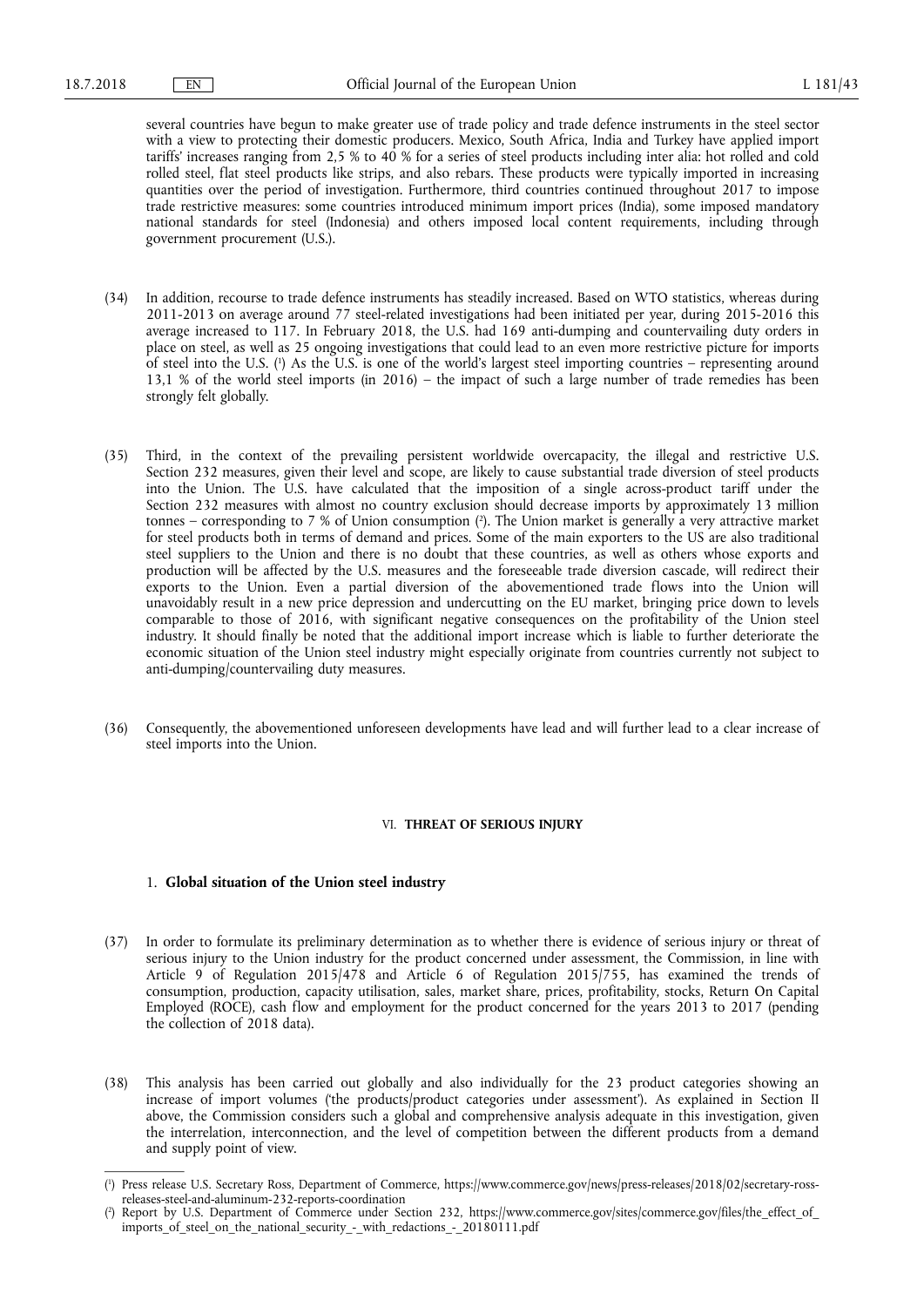| (39) When looking at the overall situation, the Union consumption, sales of Union producers and the corresponding |  |  |  |  |  |
|-------------------------------------------------------------------------------------------------------------------|--|--|--|--|--|
| market share developed as follows:                                                                                |  |  |  |  |  |

| $(000 \t{tonnes})$ | 2013    | 2014    | 2015    | 2016    | 2017    |
|--------------------|---------|---------|---------|---------|---------|
| Consumption        | 144 908 | 152 146 | 157 236 | 163 100 | 166 244 |
| index $2013 = 100$ | 100     | 105     | 109     | 113     | 115     |
| Domestic sales     | 125 808 | 129 261 | 129 542 | 132 717 | 134 542 |
| index $2013 = 100$ | 100     | 103     | 103     | 105     | 107     |
| market shares (%)  | 86,8%   | 85,0 %  | 82,4 %  | 81,4 %  | 80.9 %  |

*Source:* Eurostat and industry data

- (40) The consumption of the products under assessment increased consistently every year during the period 2013-2017, and by 15 % overall. The sales of Union producers also increased, but to a much lesser extent than Union consumption, i.e. by 7 % only. Consequently, the Union producers could not benefit from the increasing Union demand and lost market shares, going from 86,8 % to 80,9 %. It should be recalled that during the same period imports increased by 68 %.
- (41) On the basis of the questionnaire replies received from the Union producers, production and production capacity developed as follows:

| 000 tonnes               | 2013    | 2014    | 2015    | 2016    | 2017    |
|--------------------------|---------|---------|---------|---------|---------|
| EU production            | 184 912 | 190 687 | 192 493 | 194 369 | 200 650 |
| index $2013 = 100$       | 100     | 103     | 104     | 105     | 109     |
| production capacity      | 257 331 | 257 138 | 258 056 | 260 171 | 265 353 |
| index $2013 = 100$       | 100     | 100     | 100     | 101     | 103     |
| capacity utilisation (%) | 71,9 %  | 74,2 %  | 74.6 %  | 74.7 %  | 75,6 %  |

*Source:* Industry data

- (42) Production capacity increased by 3 % during the period 2013-2017, but less than the production level which increased by 9 %. As a result, the capacity utilisation rate increased from 72 % to 76 %.
- (43) The stocks held by the cooperating companies increased overall by 20 % in the period 2013-2017.

| 000 tonnes         | 2013   | 2014   | 2015   | 2016   | 2017   |
|--------------------|--------|--------|--------|--------|--------|
| Stocks             | 11 006 | 11 896 | 12 391 | 12 117 | 13 222 |
| index $2013 = 100$ | 100    | 108    | 113    | 110    | 120    |

*Source:* questionnaire replies

(44) Unit sales prices, profitability and cash flow of the Union producers developed as follows:

|                               | 2013  | 2014  | 2015  | 2016  | 2017  |
|-------------------------------|-------|-------|-------|-------|-------|
| Unit sales prices (EUR/tonne) | 673.5 | 652.8 | 616.9 | 572.9 | 681,5 |
| index $2013 = 100$            | 100   | Q7    | 92    | 85    | 101   |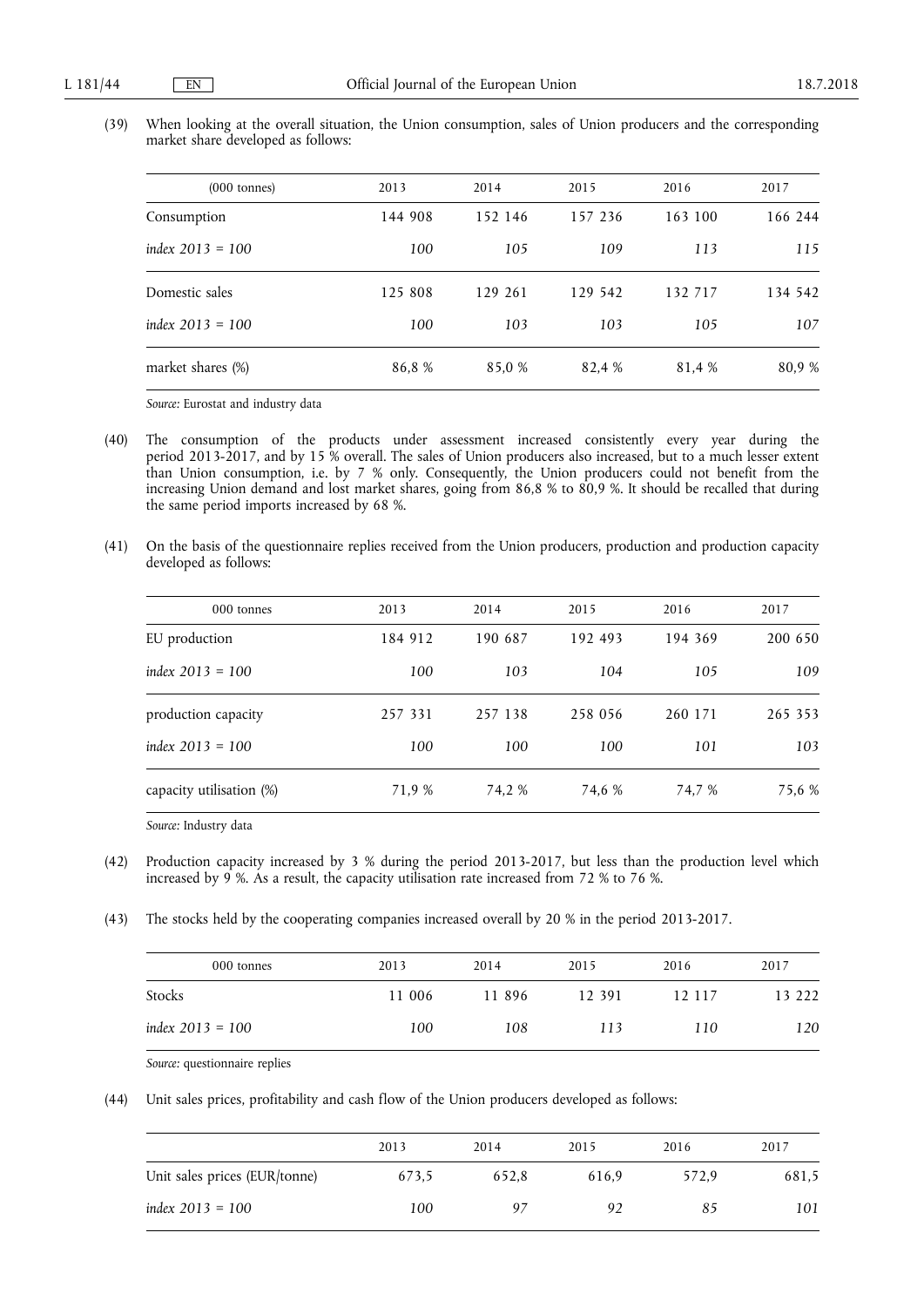|                     | 2013    | 2014 | 2015    | 2016    | 2017  |
|---------------------|---------|------|---------|---------|-------|
| Profitability       | $-1.0%$ | 0.9% | 0.9%    | 2.2 %   | 6.2 % |
| Cash flow (mio EUR) | 3 1 3 3 | 4975 | 6 5 1 9 | 5 3 8 6 | 6 141 |
| index $2013 = 100$  | 100     | 159  | 208     | 172     | 196   |

*Source:* questionnaire replies

- (45) In the period 2013-2016 there was a significant price depression on the Union market: Unit sales prices decreased by 15 %. It should be recalled that imports also increased significantly during this period. The average unit sales price recovered however in 2017 and reached a level comparable to 2013. Profitability overall remained at a very low level during the period 2013-2016. Despite a significant decrease in prices, the Union industry could nevertheless reduce its cost of production in 2016 to such an extent that it managed to make a small level of profit of 2,2 %. The situation temporarily recovered in 2017. Sales prices increased by almost 20 % between 2016 and 2017 and reached their 2013 level. The Union industry achieved a level of profit of 6,2 % since cost of production (raw material), even if increasing, remained lower than in 2013. The overall cash flow position of the Union industry increased by approximately 60 %.
- (46) In terms of employment, over the 5-year period, the Union producers of the product categories under assessment lost almost 10 000 jobs.

|                    | 2013    | 2014    | 2015    | 2016    | 2017    |
|--------------------|---------|---------|---------|---------|---------|
| employment (FTE)   | 189 265 | 183 470 | 182 136 | 182 162 | 181 303 |
| index $2013 = 100$ | 100     | 97      | 96      | 96      | 96      |

*Source:* questionnaire replies

#### 2. **Situation at the level of individual product categories**

- (47) In addition to the global analysis of the situation for the product concerned overall, which the Commission considers to be the appropriate standpoint for the appraisal of the necessity of safeguard measures in this investigation, the Commission has also assessed the situation at the level of the individual product categories in order to confirm the above trends at a disaggregated level.
- (48) When looking at individual product categories, the situation is more contrasted but generally shows the same trends. The economic indicators are provided individually and by product categories in Annex III.
- (49) The Union consumption for all but two product categories increased in the last five years. While this increase remained modest for some individual products, with a minimum increase of 2 %, it was much more marked for others, with a maximum increase of 169 %.
- (50) Sales volumes were generally stable in the period 2013-2017 or, in some cases, slightly increased but, except for three product categories, they did not increase as much as EU consumption. As a result, there was a decrease of market shares over the five year period for all but 3 products.
- (51) Production levels generally increased for 18 out of 23 of the individual products, as well as capacity utilisation rates.
- (52) In terms of prices, there was a significant price decrease for each product (except for one product that was subject to anti-dumping duties in the form of a minimum import price) in the period 2013-2016. Prices recovered in 2017, given a general recovery of the steel market but also as a consequence of the various trade defence measures taken against unfair pricing behaviour and subsidised imports. For 16 products the price level remained lower in 2017 than in 2013. It should be noted that average import price levels were almost systematically lower than Union prices for all years, and for all product categories.
- (53) As far as profit is concerned, all product categories were sold at a loss or at a much reduced profit until 2016. Only 7 products could recover to a level of profit above 6 % in 2017. These products are significant in terms of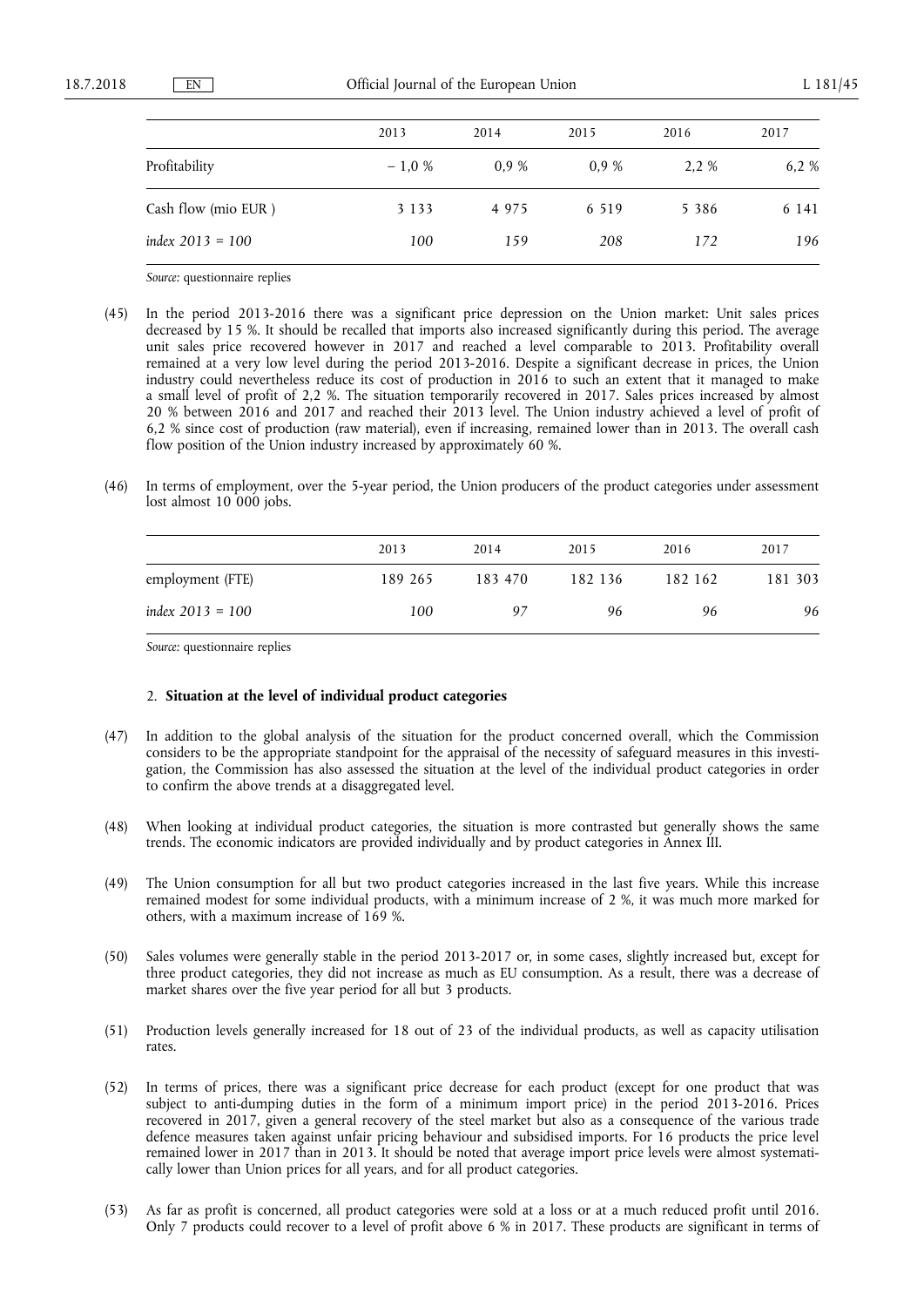EU production volume and six of them are currently subject to (recent) anti-dumping or countervailing duty measures. Note that these measures concern only some countries of origin. All other products remained either loss making (3 products) or only close to break-even (13 products). It is considered that the level profit below 6 % is insufficient to cover the investments needed to sustain the activity, as, in the majority of the recent investigations, the Commission has used a level of around 8 % profit as a sufficient profit level in this sector in order to cover investments. As for cash flow, for half of the products the cash flow deteriorated in 2013-2017 and for 6 products the cash flow was even negative in  $201\overline{7}$ . The return on capital employed (ROCE) remained low in the period 2013-2016, but subsequently improved for a large majority of the product categories, even though for 5 products the ROCE was still negative in 2017.

- (54) In terms of stocks, the stocks increased for 17 product categories. Only the stocks of 5 product categories decreased and for one product category it remained at the same level during the period.
- (55) The above analysis corroborates that the situation of the Union steel industry deteriorated significantly in the period 2013-2016. This materialised by a decrease in market shares, and by a significant price depression which prevented the industry from benefiting from lower raw material costs. These trends existed both at a global and individual product level. The situation partially recovered in 2017. While many product categories are still below a level of sustainable profit, some have improved, most likely as a result of the recent imposition of anti-dumping and anti-subsidy measures. Globally, and for individual product categories, it is therefore considered that the Union industry is still in a fragile situation and vulnerable to further increase in imports, in particular if imports from countries subject to trade defence measures are replaced by other imports diverted from the U.S. market as a result of the Section 232 action.
- (56) This is, for example, typically the case for product categories 1, 2 and 4, which are important in terms of Union demand but also because these product categories (in particular categories 1 and 2) are used as raw material to produce other steel products. For product categories 1, 2 and 4, the financial situation was negative in 2016, but became positive in 2017 following the imposition of anti-dumping and anti-subsidy measures against a number of countries like, amongst others, China and Russia. Imports from these countries have however been recently and partially replaced by imports from India, Korea and Turkey, the two latter being also significant supplier to the U.S. In the first quarter of 2018, i.e. before the imposition of the measures in the U.S., Union imports have already increased for product category 1 as compared to the first quarter 2017, and this increase is mainly due to imports from Turkey.
- (57) It is likely that a further increase in steel imports in the Union would prevent the Union industry, which has not yet fully recovered, to benefit from the positive effect of the recent trade defence measures.

### 3. **Threat of serious injury**

- (58) In its Steel Communication of March 2016 ( 1 ), the Commission concluded that the Union steel industry was facing a number of serious challenges, fuelled by global overcapacity, a dramatic increase of global exports, and an unprecedented wave of unfair trading practices.
- (59) In parallel, in order to remedy the injury caused by unfair trade imports, the Union has imposed a number of anti-dumping and anti-subsidy measures against imports of steel products. In total, there are currently no less than 19 anti-dumping or anti-subsidy measures against the unfairly traded imports of 14 product categories under investigation from various countries. During the period under investigation, i.e. 2013-2017, 13 new investigations determined that the EU steel industry suffered (or in one case was threatened to suffer) from material injury caused by unfair trade practices.
- (60) As noted in recital (55), the Union industry is still in a fragile situation and vulnerable to a further increase in imports. The recent U.S. decision not to exclude EU exports from the scope of Section 232 measures will likely reduce the Union producers' ability to export their products to the U.S. and make their situation even more vulnerable.
- (61) Steel imports have increased significantly, remaining at high levels in 2017. The further increase of imports in 2018 – in particular from those countries or exporters not subject to trade defence measures – is likely to prevent the industry from a full recovery and from benefiting from these measures. The Union steel industry is indeed considered to be still vulnerable to further increases of imports.

<sup>(</sup> 1 ) Communication from the Commission to the European Parliament, the European Council, the Council, the European Economic and Social Committee, the Committee of the Regions, and the European Investment Bank: Steel: Preserving sustainable jobs and growth in Europe, COM(2016) 155 final, 16.3.2016.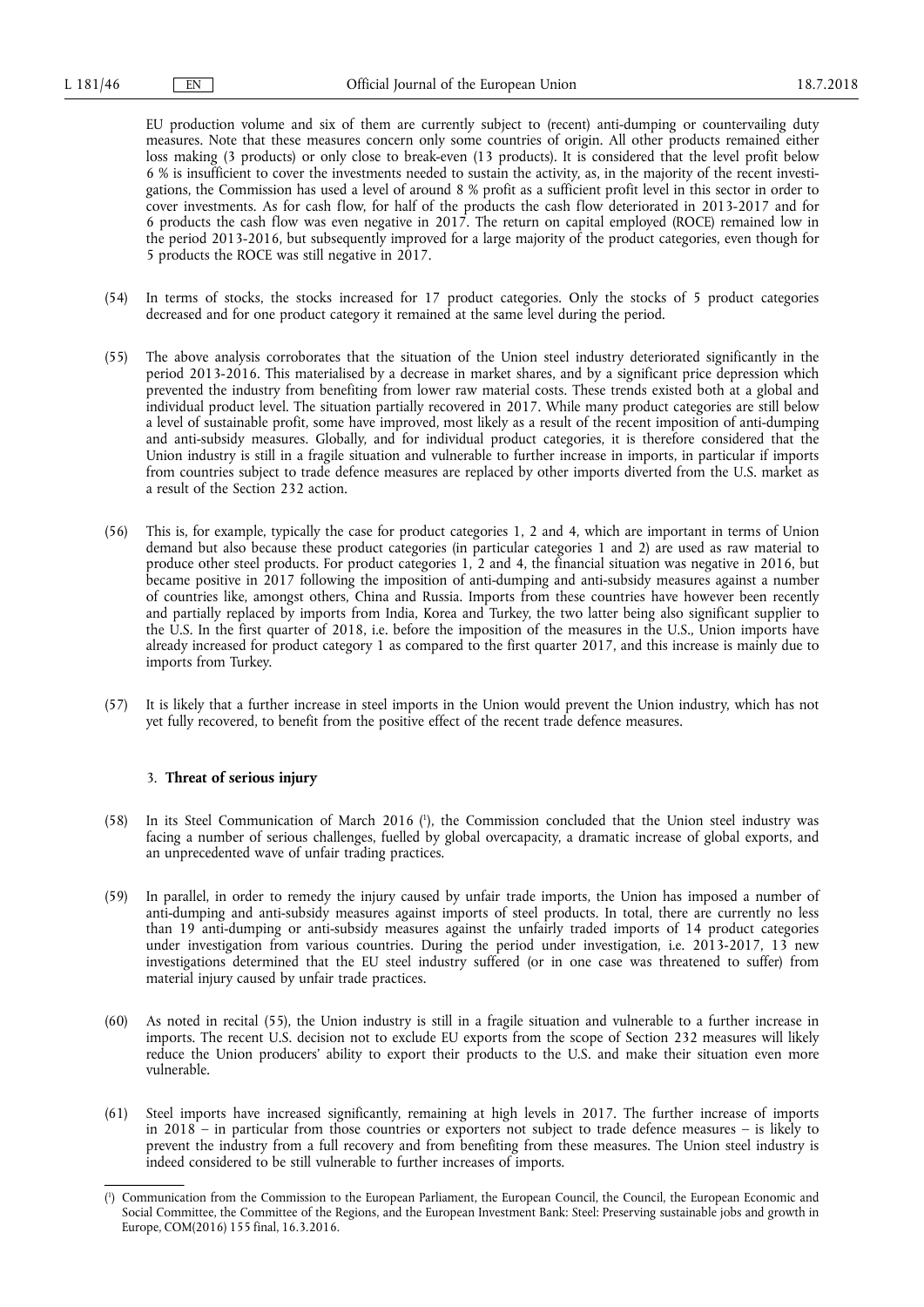- (62) In the absence of provisional safeguard measures, it is likely that the situation will develop into actual serious injury in the foreseeable future.
- (63) In this context, pursuant to Article 9(2) of Regulation 2015/478 and Article 6(3) of Regulation 2015/755, the Commission has examined the rate of increase of the exports to the Union and the likelihood that available capacity is used to export into the Union.
- (64) First, as concluded above, imports into the Union increased substantially in the period 2013-2017, i.e. by 68 % globally. While the increase was especially marked until 2016, imports continued to increase in the subsequent period, albeit at a slower pace. As highlighted in recitals (37) and (82) regarding critical circumstances – imports increased again significantly, by almost 10 %, in the first quarter of 2018. The rate of increase of imports is therefore significant.
- (65) Second, in a situation of global overcapacity in various countries, it is expected that the restrictive U.S. Section 232 measures, given their level and scope, are likely to cause trade diversion of steel products in the Union.
- (66) The U.S. have announced their intention to decrease imports by approximately 13 million tonnes and, as a result, have imposed in March 2018 an additional import duty of 25 % against imports of a very large number of steel products. The volume of steel that will no longer be exported to the U.S. will unavoidably be diverted to other third countries.
- (67) Some of the main exporters to the US are also traditional steel suppliers to the Union. It is more than likely that these countries, as well as others, will to a large extent be willing to redirect their exports to the Union. The Union market is indeed generally an attractive market for steel products both in terms of demand and prices. In fact, the EU is, after China, but before the U.S., one of the main markets for steel, where demand has increased in the last years and prices have also now recovered.
- (68) In this context, a significant increase of supply on the Union market caused by an influx of imports will result in a general downward price pressure, resulting in price levels comparable to 2016 with significant negative consequences on the profitability of the Union steel industry.

### 4. **Conclusions**

(69) Under these circumstances, and based on the above, it is preliminary concluded that, although the Union steel industry has partially recovered for some product categories in 2017, notably due to trade defence measures, for the bulk of product categories under assessment the financial situation is still well below sustainable levels, which makes the Union industry still vulnerable to another surge of imports. Accordingly, the Commission concludes that the Union steel industry is in a situation of threat of serious injury for the 23 product categories under assessment.

### VII. **CAUSATION**

### 1. **Increase of imports**

- (70) The Commission has made a preliminary determination that there is a causal link between increased imports of the product under assessment on the one hand and a threat of serious injury on the other hand, on the following basis.
- (71) It is first recalled that the products produced by the Union producers are like or directly competing with the products concerned. They have the same basic characteristics, the same uses and are sold via similar or identical sales channels and strongly compete on price.
- (72) As explained in Sections IV and VI, the Union producers have suffered in terms of loss of market share and significant price pressure resulting in a negative or unsustainable level of profit. For some products, even if the producers have recovered, serious injury appears to be imminent.
- (73) In the period 2013-2017, imports of the product concerned increased significantly and took away Union market shares based on lower than EU producers' price levels. Indeed, the market share of imports, overall, grew from 12,2 % to 17,6 % and import prices remained almost systematically lower than the Union sales prices for each individual product.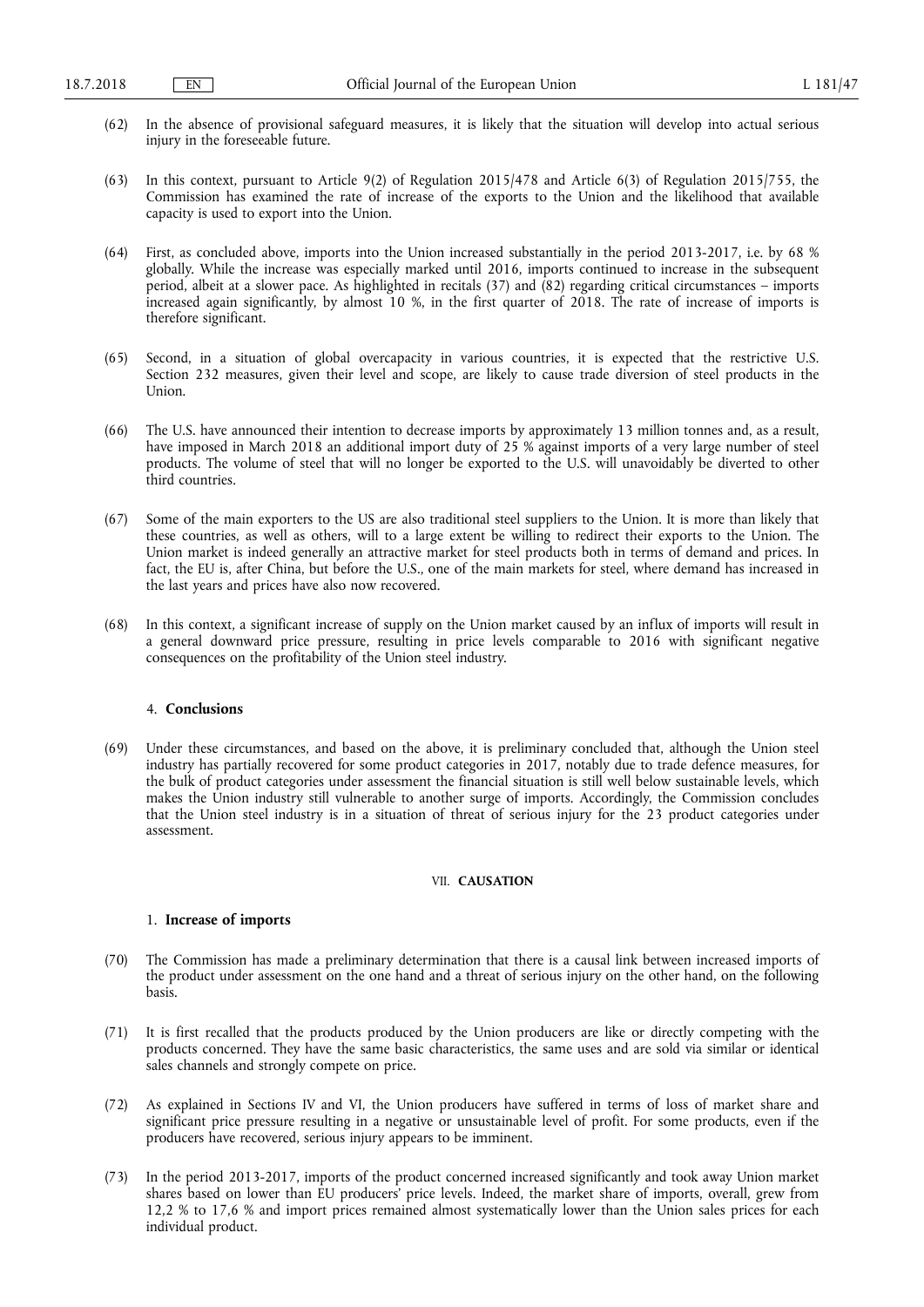- (74) The causal link between the increased imports and the situation of the Union producers was especially marked in the period 2013-2016, when low priced imports peaked (+ 62 %) and EU producers' prices fell by 15 %. For category 13, the decrease in prices amounted even to 20 % whereas for categories 1 and 3 they were 19 % and 18 % respectively. As a result, Union producers of the like products were either in a loss making situation or just close to break even. In the year 2017, imports remained at a high level and continued to undercut prices, despite a general price increase. EU prices recovered, but not sufficiently for a number of products which were still sold at a loss or reduced profit.
- (75) Even if profit recovered for some product categories, their situation is still vulnerable. Indeed, based on previous years' developments, these product categories are particularly sensitive to price pressure, and any further increase of imports at low prices would have a significant negative impact on their situation.
- (76) In this context, it is considered that the restrictive measures taken by the U.S. pursuant to Section 232 of the Trade Expansion Act, given their level and scope, are likely to cause imminent serious injury to Union producers.
- (77) The Commission therefore provisionally concludes that, in relation to the 23 product categories under assessment, there is a causal link between the increase in imports, the pressure on the Union steel market price and the threat of serious injury suffered by Union producers.

#### 2. **Other known factors**

- (78) To ensure that the serious injury is not attributable to factors other than the increase in imports, the Commission has carried out a preliminary analysis to determine whether the other factors may have contributed to the serious injury suffered by the Union producers.
- (79) The global overcapacity was found to have played a role in the sense that it boosted cheap imports into the Union. Consumption for the steel products concerned increased and could therefore not weaken the causal link.
- (80) The Commission also considered the attribution of serious injury due to imports of the products concerned from members of the European Economic Area (EEA). As a result of the EEA Agreement between the Union and its Member States, on the one hand, and members of the EEA (Norway, Iceland, and Liechtenstein), on the other hand, the Union has established a close economic integration with the markets of EEA countries, as well as the industries of the products concerned. The industry in those markets is mature and saturated, due to which it is considered that the exclusion of products originating in the members of the EEA from the safeguard measures will have little (if no) impact on the import levels of the products. Indeed, and while the imports from these countries have indeed contributed for some product categories to an increase in imports (overall imports from these countries show an increase of approximately 9 %), the share of those imports in the total imports is limited (EEA share in imports is about 1,5 %, with a corresponding market share of 0,3 % in total). In addition, EEA members are traditionally minor suppliers of the product concerned to the U.S., which means that the risk of trade diversion has preliminarily been determined to also be limited. Having, therefore, regard to the traditionally minor supplies to the U.S., the maturity of the industry in EEA markets, and the related limited risk of trade diversion stemming therefrom, the Commission considers that imports of the products concerned from EEA members may only have very marginally, if at all contributed to the threat of serious injury.
- (81) Consequently, the Commission has not identified other factors that would weaken the causal link between the increase in imports and the serious injury to the Union producers. Nevertheless, a more detailed examination of all other factors that have or may have contributed to the injury will be undertaken in the remainder of the investigation.

#### VIII. **CRITICAL SITUATION**

- (82) As indicated above, Union steel producers are globally in a situation of threat of injury and serious injury is clearly imminent. For some individual product categories, there are already indications pointing towards serious injury. A further increase of imports will likely have significant adverse effects on the economic situation of the industry overall.
- (83) The Commission has examined whether critical circumstances exist in which delay would cause damage which it would be difficult to repair. In particular it was examined whether imports have continued to increase in the most recent period.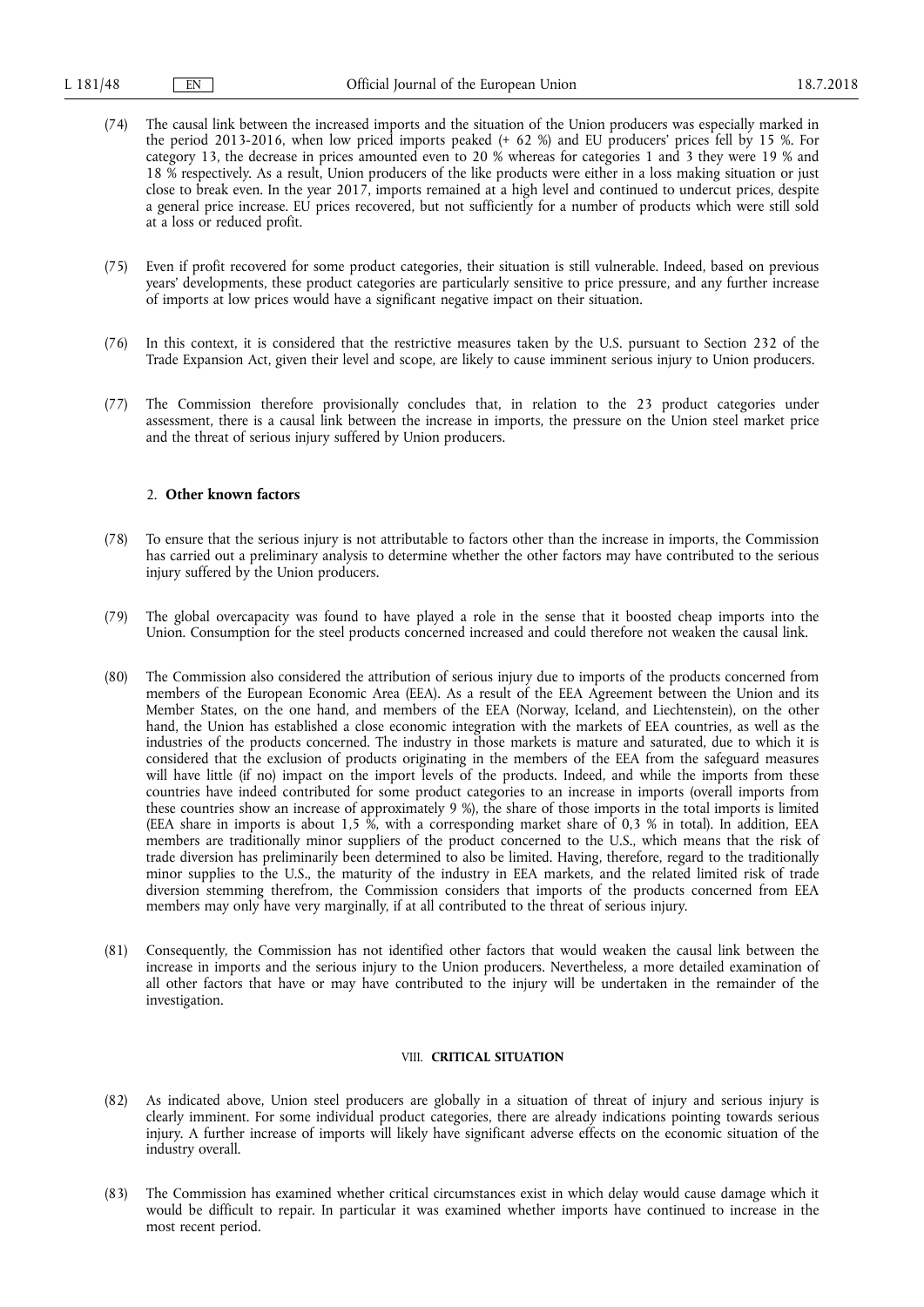- (84) Based on a comparison between imports of steel products in the first quarter 2018 and the first quarter 2017, it appears that for 18 of the 23 product categories imports increased by 26 %. This increase of imports is significantly more important than that experienced in the period 2016-2017, which was around 2 %.
- (85) The 25 % tariffs under Section 232 on steel products were introduced on 23 March 2018. It is at this stage not possible to assess the full effect of the U.S. measures in terms of trade diversion. The increase of imports into the Union in the first quarter 2018 could however be seen as an anticipation of their effects and, therefore, give a good indication of what could be the potential future development of Union imports after the US measures have been imposed.
- (86) On 30 May 2018, the U.S. also decided that Section 232 measures should be enforced against the Union, Mexico and Canada. The Commission considers that this is a further critical element since it would not only restrict Union exports but also increase the risk of trade diversion from the other two important steel producing countries.
- (87) Given the vulnerable situation of the industry, and in view of the most recent increase of imports, a further oversupply of steel products on the Union market, and the resulting pressure on prices, will undoubtedly have serious consequences on the situation of the Union producers.
- (88) Therefore, the Commission considers that, on account of the real risk of trade diversion and the further restriction of imports to the U.S. of important steel producing countries, there are critical circumstances by which any delay in the adoption of provisional safeguard measures would cause damage which would be difficult to repair. The Commission therefore concludes that provisional safeguard measures should be adopted without delay.

#### IX. **UNION INTEREST**

- (89) In accordance with Article 16 of Regulation 2015/478, it has been examined whether, despite the provisional finding of threat of serious injury, compelling reasons exist for concluding that it is not in the Union interest to adopt provisional measures in this particular case. The analysis of the Union interest was based on an appraisal of all the various interests involved, including those of the Union producers, importers, and users.
- (90) The Union industry is composed of around 40 producers, located in many different Member States of the Union, and employing directly more than 180 000 people in relation to the 25 products concerned in the period 2013-2017. It has been established that the Union industry faces a threat of serious injury caused by an increase of imports. It is recalled that the Union industry has not benefited from an increase in consumption and that the economic situation of the Union industry remains fragile and vulnerable to further increase of imports. The strategic importance of the steel industry has long been recognised ( 1 ). It is in the Union interest to have a healthy and competitive steel industry. It is clear that if no measures are taken, both the prices and the market share of the Union producers will further decrease resulting in reduced production, increased financial losses and loss of employment, both in the steel industry and in related industries. Imposing provisional safeguard measures will temporary remedy the serious injury and facilitate the adjustment by the Union industry.
- (91) Users and importers, in general, seek the lowest possible price for steel, and it is clear that, without measures, prices would be lower. However, it is also in their interests to have a competitive and viable Union steel industry, able to meet their future needs.
- (92) In this context, several interested parties to the investigation have claimed that it would not be in the interest of the Union to impose provisional safeguard measures. They claim that measures would almost certainly result in a supply shortage and would therefore place that Union industry in a stronger negotiating position to exert pressure on prices. They further argued that the sources of supply are already limited by the imposition of antidumping and anti-subsidy measures and that products which are not available from Union producers or not available sufficiently or with the proper technical specifications must be excluded from safeguard measures.
- (93) In order to strike the right balance between the various legitimate interests and since the threat of serious injury is mainly linked in this case to the existence of trade diversion, the Commission considers that the form of the

<sup>(</sup> 1 ) Communication from the Commission to the European Parliament, the European Council, the Council, the European Economic and Social Committee, the Committee of the Regions and the European Investment Bank of 16.3.2016, 'Steel: Preserving sustainable jobs and growth in Europe', COM(2016)155 final)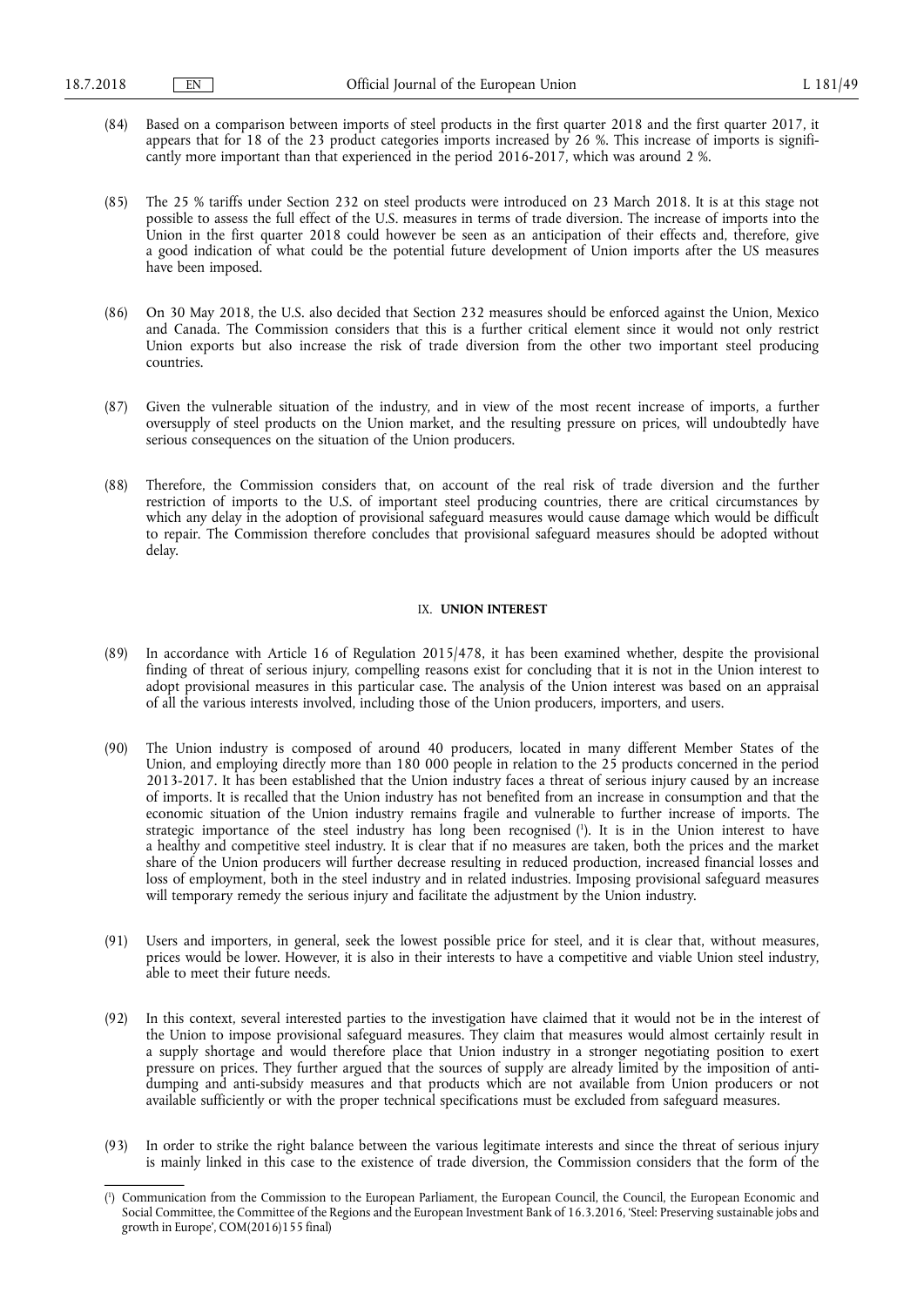safeguard measures should preserve historical import levels, and that only imports in excess of this level should be subjected to them. In this respect, a system of Tariff Rate Quotas under which no obstacle is raised against traditional trade flows guarantees that the safeguard measures are in line with the Union interest. Such a form of measure would prevent the negative effects of trade diversion for the Union industry, while at the same time preserve traditional trade supply sources and effective competition in the steel market.

- (94) In these circumstances, the Commission considers that the risk that the adopted measure triggers a supply shortage or a price increase is not material. Similarly, the claim that certain specific product categories must be excluded from safeguard measures as they are not available from Union producers or not available sufficiently or with the proper technical specifications should be rejected since traditional trade flows will be guaranteed.
- (95) Therefore, on balance, the Commission provisionally concludes that the Union interest requires the adoption of provisional safeguard measures under the specific form of a tariff increase which will be applied beyond traditional trade flows on a product category basis.

#### X. **CONCLUSIONS AND ADOPTION OF PROVISIONAL MEASURES**

### 1. **Adoption of provisional measures**

(96) It was preliminary concluded that the Union steel industry is in a situation of threat of serious injury for the 23 product categories under assessment and that this situation is likely to develop into actual serious injury in the foreseeable future. Given the critical circumstances, it is considered that provisional safeguard measures should be taken in order to prevent damage to the EU steel industry which would be difficult to repair before the conclusion of the current investigation.

#### 2. **Form and level of measures**

- (97) For the selection of the appropriate form of measure, the Commission considered the three following elements. First, serious injury to the global Union steel industry is likely to materialise due to the diversion of steel exports to the US to the EU as a consequence of the Section 232 measures. Second, it is considered that the openness of the Union market should be preserved and the traditional flow of imports should be maintained. Indeed, it is basically the excess of imports above these traditional trade flows that are considered to be the main threat for the situation of the steel industry. Finally, in conformity with Article 7(2) of Regulation (EU) 2015/478 and the Union's international obligations, in particular Article 6 of the WTO Agreement on Safeguards, the provisional measures should take the form of tariff measures.
- (98) On that basis the Commission considers that, as mentioned in recital (93), the provisional safeguard measures should take the form of a system of tariff rate quotas in excess of which an additional duty will be paid. To ensure access to the Union market to all traditional suppliers, such tariff rate quotas should be based on the average of the annual level of imports in the years 2015, 2016, and 2017. As the tariff rate quotas will be in operation for 200 calendar days, the quotas should be set at a corresponding pro-rata level to the annual figure.
- (99) The additional above-quota duty rate should be fixed at a level which is consistent with the aim of preventing serious injury to the Union industry. Given the conclusions on threat of serious injury and the fact that serious injury did not occur yet in overall terms, the Commission considers that calculating an injury margin on the basis of the constructed average non-injurious price per tonne of the Union industry's products in the most recent period does not seem to be appropriate.
- (100) Under these circumstances, the Commission rather considers it more appropriate to take a forward-looking approach to assessing the level of the duty necessary to deter imports in excess of traditional trade flows from materialising and producing serious injury to the Union industry once the level of the quota has been reached.
- (101) In this respect, the Union industry has submitted two complementary methods to calculate a sufficiently deterring tariff, which the Commission finds adequate for such purpose: the first is a partial equilibrium model of the Union market for steel, whereas the second calculates contribution margins for steel products.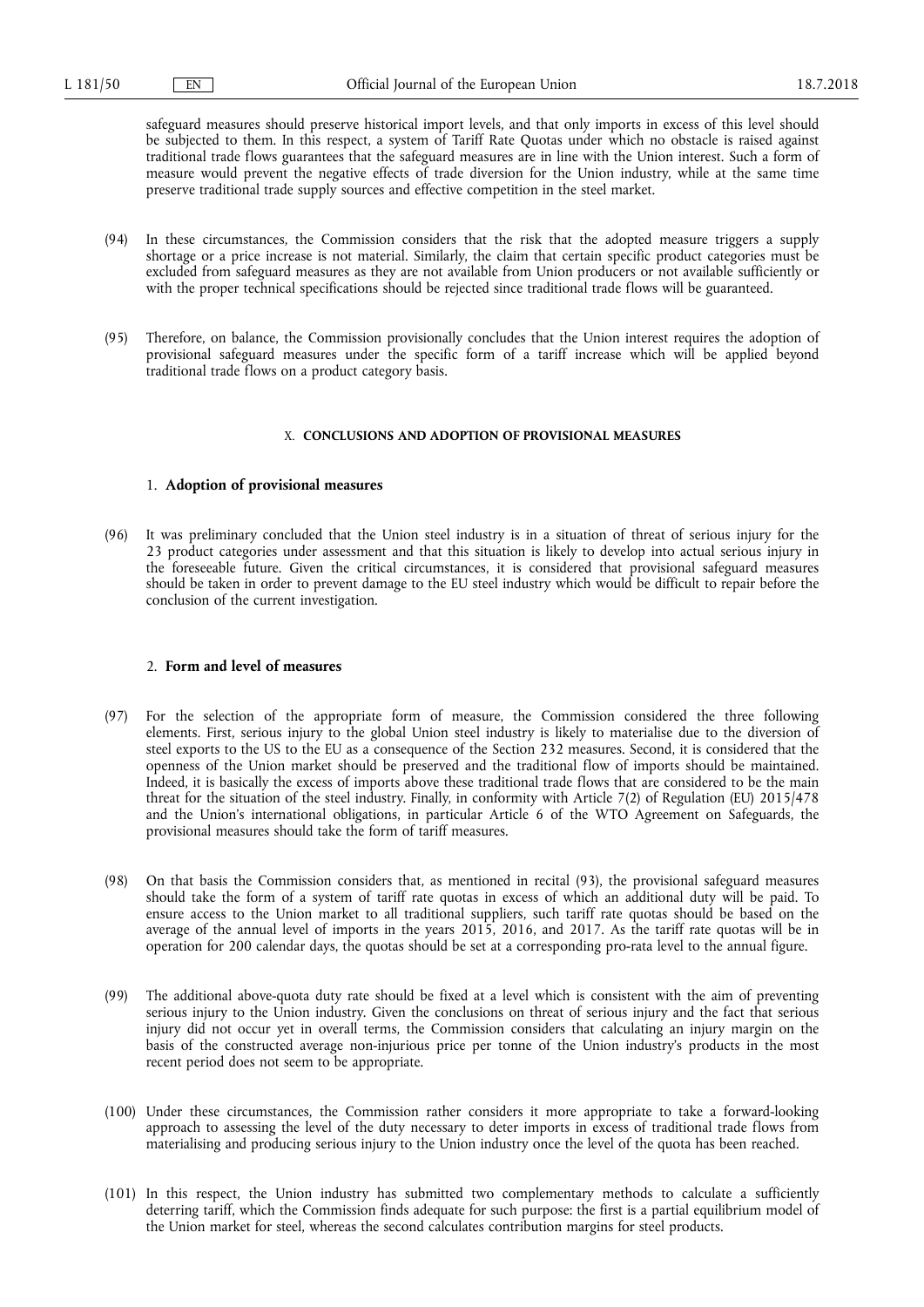- (102) A partial equilibrium model is a set of demand and supply equations focusing on one part of the economy and applying the ceteris paribus assumption to the rest of the economy. It also assumes that the macroeconomic impacts of the scenario that is analysed are not large enough to influence macroeconomic aggregates such as the overall wage level in an economy.
- (103) The model proposed by the Union industry is based on publically available code that is programmed and solved in a spreadsheet-software. Partial equilibrium models more broadly are a standard tool for trade policy analysis by investigating authorities, including the Commission.
- (104) The model, as most others, applies the so-called Armington assumption that products from different origins are imperfect substitutes. The model looks at the Union market only using a supply function each for Union domestic supply, import supply by countries subject to safeguards and import supply by countries exempted from safeguards. Finally, it employs an Union demand function that responds to the overall price level to determine demand for steel at the aggregate level and distributes this according to relative prices to the three mentioned sources of supply. This latter process is governed by the so-called Armington Elasticities, i.e. economic parameters representing the elasticity of substitution between products from different countries of origin that differ between product types and markets.
- (105) The data for the model comes from Eurofer and Eurostat. The Armington Elasticities, as well as the supply and demand elasticities come from established sources such as the U.S. ITC and the Global Trade Analysis Project ('GTAP'). The Armington Elasticity is set at  $3,75$ , the demand elasticity is set at  $-0.5$  and the three supply elasticities are set at 4 in accordance with these sources.
- (106) Being a one-country-model certain explicit and implicit assumptions need to be made, notably concerning the U.S. steel market and the impact of the measures imposed by invoking Section 232.
- (107) First, it is assumed that these measures will succeed in excluding from the U.S. market the current exports of countries subjected to Section 232 measures. In the next step, the proportion of these excluded exports that will be diverted towards the EU market for each producer country currently exporting to the U.S. is calculated according to a methodology under which four different criteria are considered and weighted: distance to the Union, availability in the relevant region of countries capable of absorbing diverted exports, existence of countries in the region with significant overcapacity, and the existence in the country of trade defence measures in place. According to this calculation, 72 % of current US imports of steel will be diverted to the EU market, which corresponds to 55 % of total Union imports of steel in 2017. It is further assumed that these additional imports will displace Union production of the same amount.
- (108) The model is specified with the above mentioned parameters and the market data corrected for the assumptions made in the two previous recitals. The model is then solved with experiments of various magnitudes of a Union out-of-quota safeguard tariff. The results of the model predict that a tariff of 25 % would allow import levels that are about 19 % higher than in the reference period of 2015-2017. A tariff of 32 % would still allow 10 % more imports than in the reference period. A tariff of 41 % would, on the other hand, suppress imports to their 2015-2017 level.
- (109) The results of the macroeconomic trade model are complemented with a series of microeconomic simulations of typical contribution margins for 12 different product categories under assessment. The assumption behind the analysis is that in case of falling prices, producers would continue to fully utilize their capacities and export to the Union as long as variable costs are covered. The margin between the sales price and variable costs is termed the contribution margin. In other words, a producer would continue producing as long as the contribution margin is non-negative. The analysis establishes for each of the twelve product categories under assessment the Union landed price at which the contribution margin for exporters to the EU would be entirely exhausted. The spread between this price and the non-injurious domestic price on the Union market should then be the out-of-quota tariff necessary to guarantee a non-injurious price level on the Union market.
- (110) The analysis uses a basket of raw material prices based on Metal Bulleting public indices, variable cost of Chinese firms from the CRU database and assumed freight costs of \$60/tonne between China and the EU, which is stated to be a conservative estimate. It concludes that contribution margins and thus the necessary deterrent out-of-quota tariffs should be in the range of 19-45 %, with a median of 34 %, which would essentially confirm the order of magnitude of the out-of-quota tariff identified by the partial equilibrium model.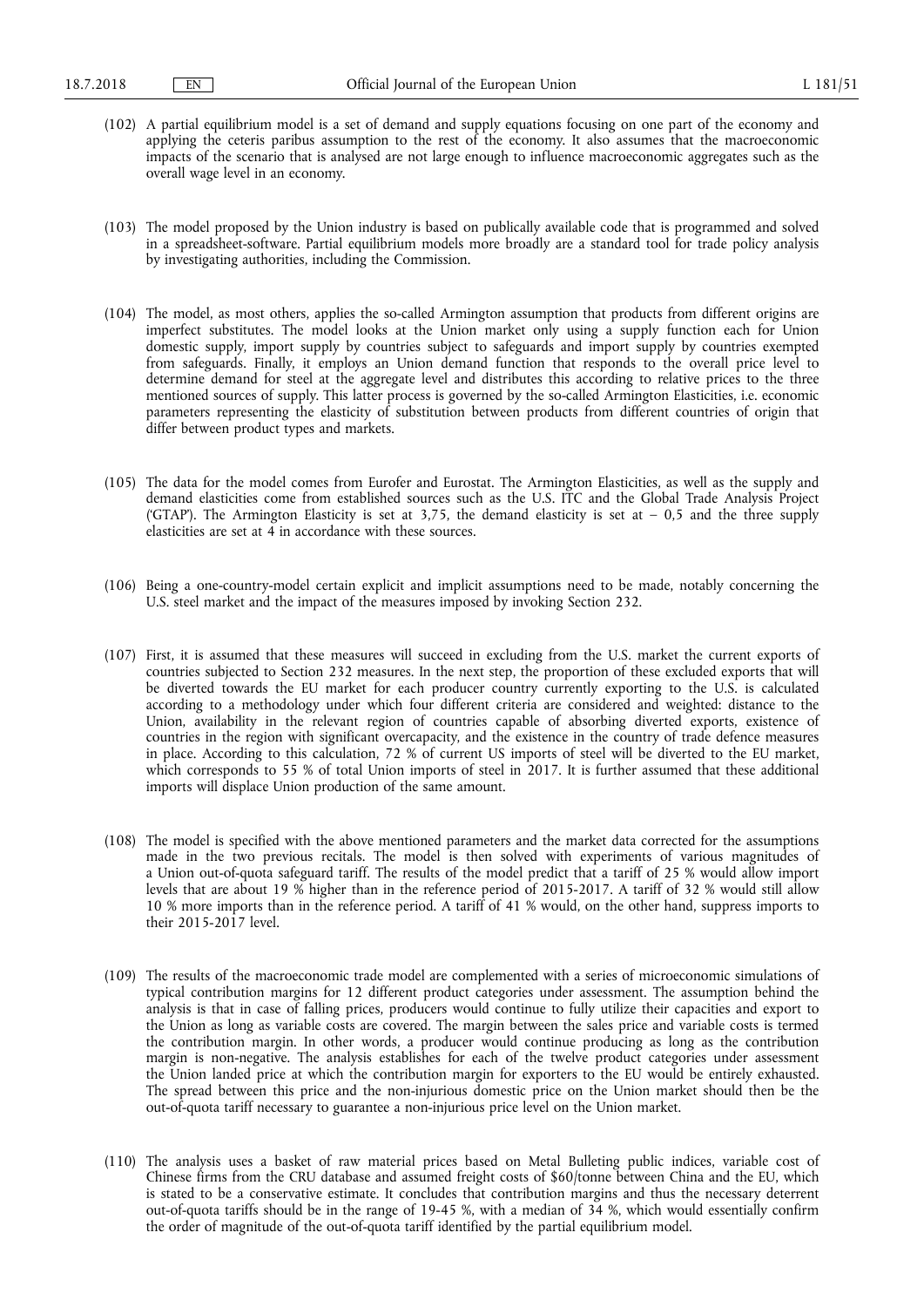(111) On the basis of the above, the Commission has preliminary established that a provisional 25 % out-of-quota tariff would be sufficient to prevent serious injury from occurring. This lower tariff than the 32 % resulting from the model for ensuring a traditional trade plus 10 % import flow increase represents a cautious approach, having regard to the Union interest, and pending comments from interested parties after the adoption of the provisional measures and a closer study of the evolution of imports before the imposition of definitive measures.

### 3. **Administration of the quotas**

- (112) The best way of ensuring optimal use of the tariff quotas is to allocate them in the chronological order of the dates on which declarations of release for free circulation are accepted, as provided for in Commission Implementing Regulation (EU) 2015/2447 ( 1 ). Equal and continuous access to the quotas should be ensured for all Union importers. This method of administration calls for close cooperation between the Member States and the Commission.
- (113) The eligibility of imported goods from developing countries to be excluded from the tariff quotas is dependent on the origin of the goods. The criteria for determining non-preferential origin currently in force in the Union should therefore be applied.
- (114) For the purpose of the provisional measures, in order to permit traditional trade flows to continue, a specific quota will be determined for each of the product categories on which this Regulation imposes provisional measures, irrespectively of their country of origin. The remainder of the investigation will determine whether an allocation of quota by exporting country is desirable in order to ensure traditional trade flows from these countries and having regard to the impact of the provisional measures. In particular, the Commission will have to consider the potential effect of the anti-dumping and anti-subsidy measures currently in force on the allocation and usage of a per-country quota.

### 4. **Applicable anti-dumping and anti-subsidy measures**

- (115) Once the determined free-of-duty quota is reached, the safeguard measures will apply.
- (116) Several interested parties claimed that the combination of the already imposed anti-dumping and countervailing measures on many product categories with the safeguard measures on those same imports would place an undesirably onerous burden on certain exporting producers seeking to export to the EU, which may have the effect of denying them access to the Union market.
- (117) Indeed, for 12 steel product categories covered by the current provisional safeguard measures, some countries of origin are currently subject to anti-dumping and countervailing duties. It is therefore necessary to consider whether the cumulation of these measures with the safeguard measures would not lead to a greater effect than desirable ( 2 ). In order to avoid the imposition of 'double remedies', whenever the tariff quota is exceeded, the level of the existing anti-dumping and countervailing will be suspended or reduced to ensure that the combined effect of these measures does not exceed the highest level of the safeguard or anti-dumping/countervailing duties in place.

### 5. **Duration**

(118) The provisional measures should apply for 200 calendar days from the date on which this Regulation enters into force.

### XI. **EXCLUSIONS OF CERTAIN COUNTRIES FROM THE SCOPE OF THE PROVISIONAL MEASURES**

(119) In accordance with Article 18 of Regulation 2015/478 and the international obligations of the Union, the provisional measures should not apply to any product originating in a developing country as long as its share of imports of that product into the Union does not exceed 3 %, provided that developing country members of the WTO with less than a 3 % import share, collectively account for not more than 9 % of total Union imports of the product concerned.

<sup>(</sup> 1 ) Commission Implementing Regulation (EU) 2015/2447 of 24 November 2015 laying down detailed rules for implementing certain provisions of Regulation (EU) No 952/2013 of the European Parliament and of the Council laying down the Union Customs Code (OJ L 343, 29.12.2015, p. 558).

<sup>(</sup> 2 ) Regulation (EU) 2015/477 of the European Parliament and of the Council of 11 March 2015 on measures that the Union may take in relation to the combined effect of anti-dumping or anti-subsidy measures with safeguard measures (OJ L 83, 27.3.2015, p. 11).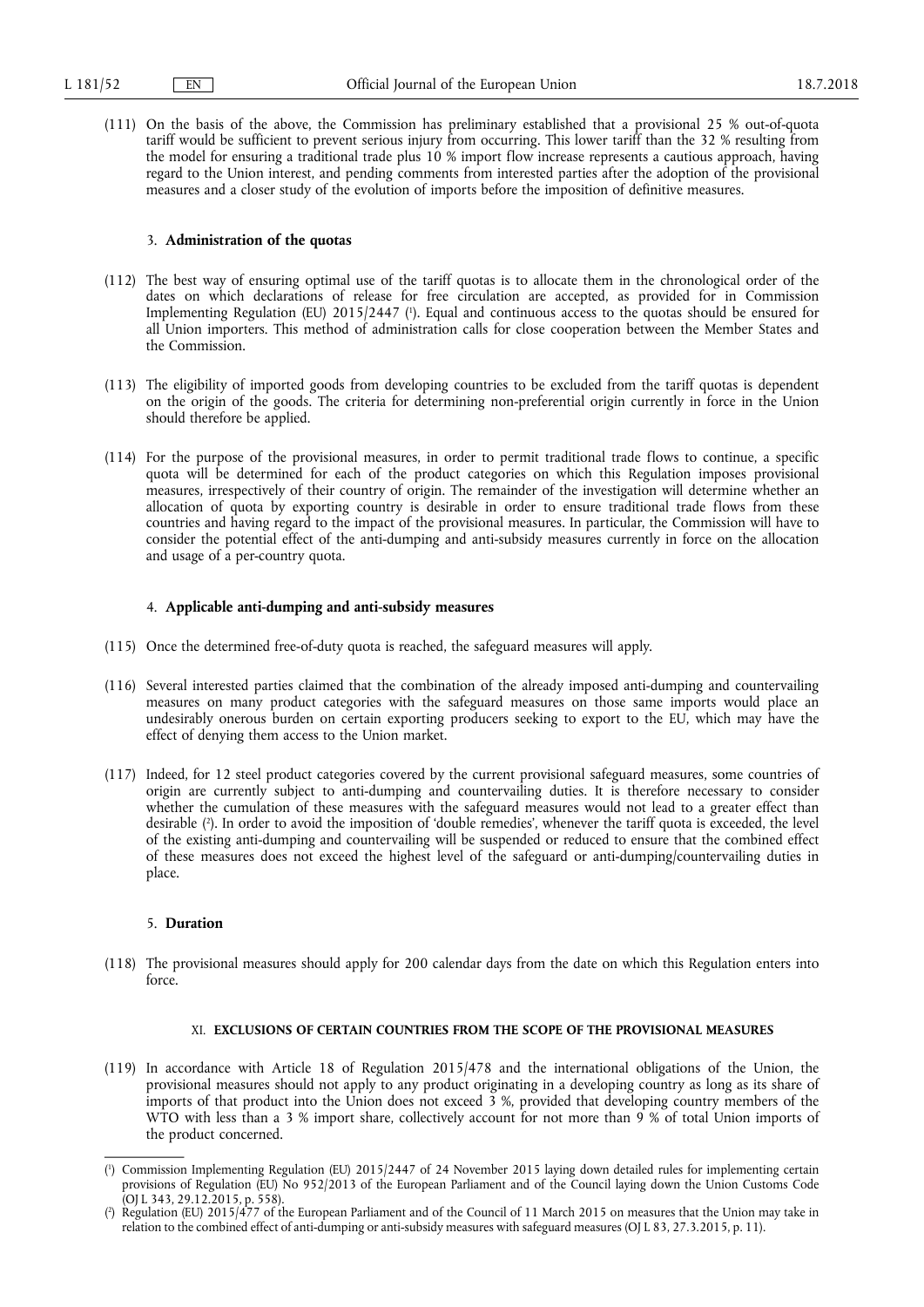- (120) The preliminary determination made by the Commission shows that the product categories concerned originating in certain developing countries meet the requirements to benefit from the abovementioned derogation. Annex IV (*List of products originating in developing countries to which the provisional measures apply*) specifies the developing countries for the purposes of this Regulation. It also indicates for each of the 23 product categories the developing countries to which the provisional measures apply. The Commission considers it appropriate at this stage to calculate the volume of imports from developing countries on the basis of each product category since the tariff rate quota is also established by reference to traditional trade flows from each category individually. This is without prejudice as to future decisions regarding whether a country can be considered as a developing country.
- (121) As set out in recital (80) above, on account of the close integration of markets with EEA members, the overall figures of imports from these countries, and the low risk of trade diversion, the Commission considers that the products under assessment originating in Norway, Iceland, and Liechtenstein should be excluded from the application of this Regulation,

HAS ADOPTED THIS REGULATION:

*Article 1* 

1. Tariff quotas are hereby opened in relation to imports into the Union of each of the 23 product categories listed in Annex I for a period of 200 days from the entry into force of this Regulation.

2. Tariff quotas are specified in Annex V (defined by reference to the CN codes specified in relation to it).

Where the relevant tariff quota is exhausted or where imports of the product categories do not benefit from the relevant tariff quota, an additional duty at the rate of 25 % shall be levied. That additional duty shall apply to the customs value of the product being imported.

### *Article 2*

1. The origin of any product to which this Regulation applies shall be determined in accordance with the provisions in force in the Union relating to non-preferential origin.

2. Unless otherwise specified, the relevant provisions in force concerning customs duties shall apply.

*Article 3* 

The tariff quotas shall be managed by the Commission and the Member States in accordance with the management system for tariff quotas provided for in Articles 49 to 54 of Commission Implementing Regulation (EU) 2015/2447.

### *Article 4*

Imports of the product categories referred to in Article 1, which are already on their way to the Union on the date of entry into force of this Regulation, whose destination cannot be changed, shall not be attributed to the tariff quotas, or subject to the additional duty specified in Article 1, and may be put into free circulation.

### *Article 5*

The Member States and the Commission shall cooperate closely to ensure compliance with this Regulation.

### *Article 6*

1. Subject to paragraph 2, imports of the 23 product categories specified in Annex I originating in one of the developing countries shall, as specified in Annex IV, not be subject to the tariff quotas or subject to the additional duty referred to in Article 1.

2. For each of the 23 product categories, Annex IV specifies the originating developing countries which shall be subject to the measures set out in Article 1.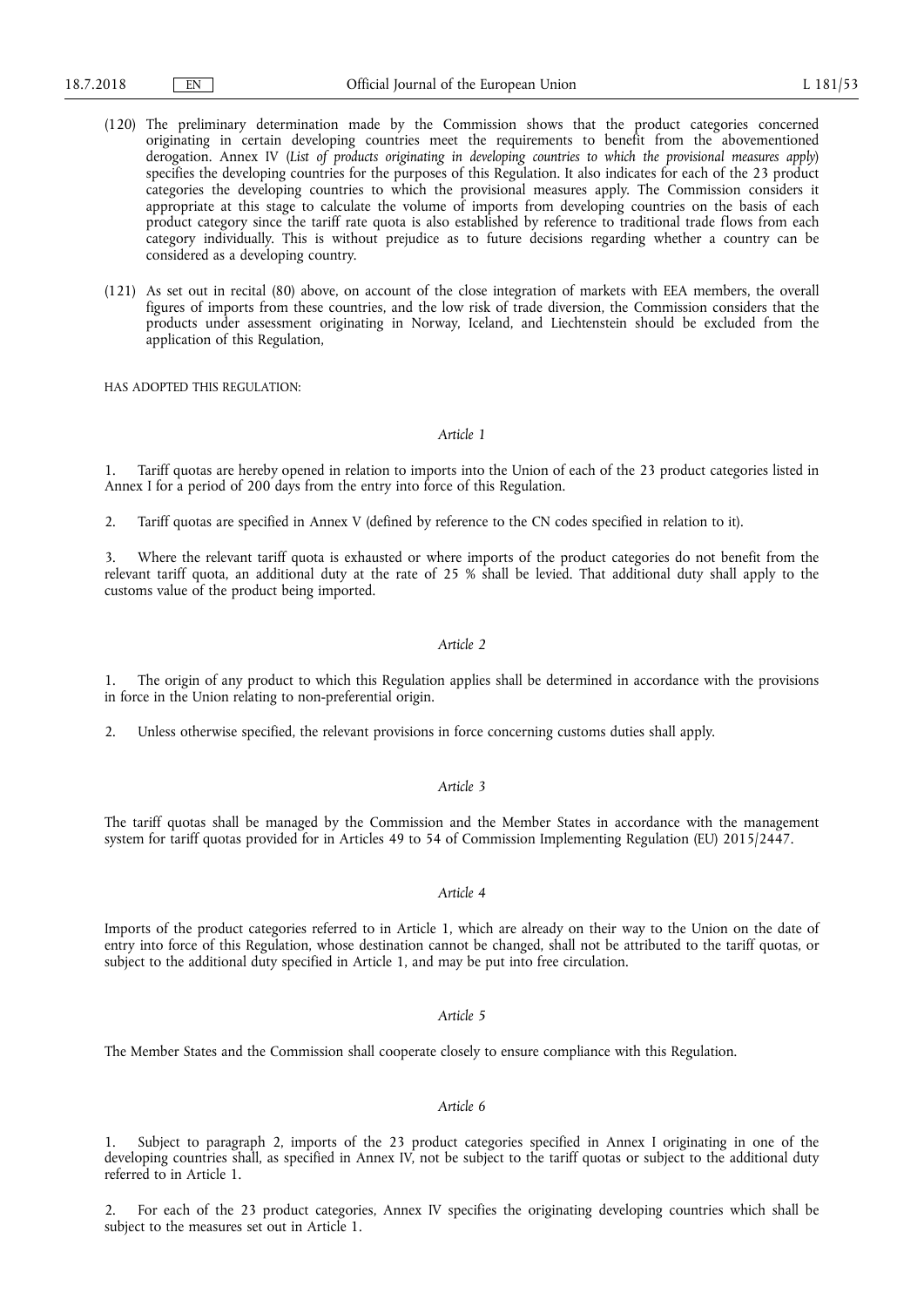*Article 7* 

Products originating in Norway, Iceland, and Liechtenstein shall not be subject to the measures set out in Article 1.

*Article 8* 

This Regulation shall enter into force on the day following that of its publication in the *Official Journal of the European Union*.

This Regulation shall be binding in its entirety and directly applicable in all Member States.

Done at Brussels, 17 July 2018.

*For the Commission The President*  Jean-Claude JUNCKER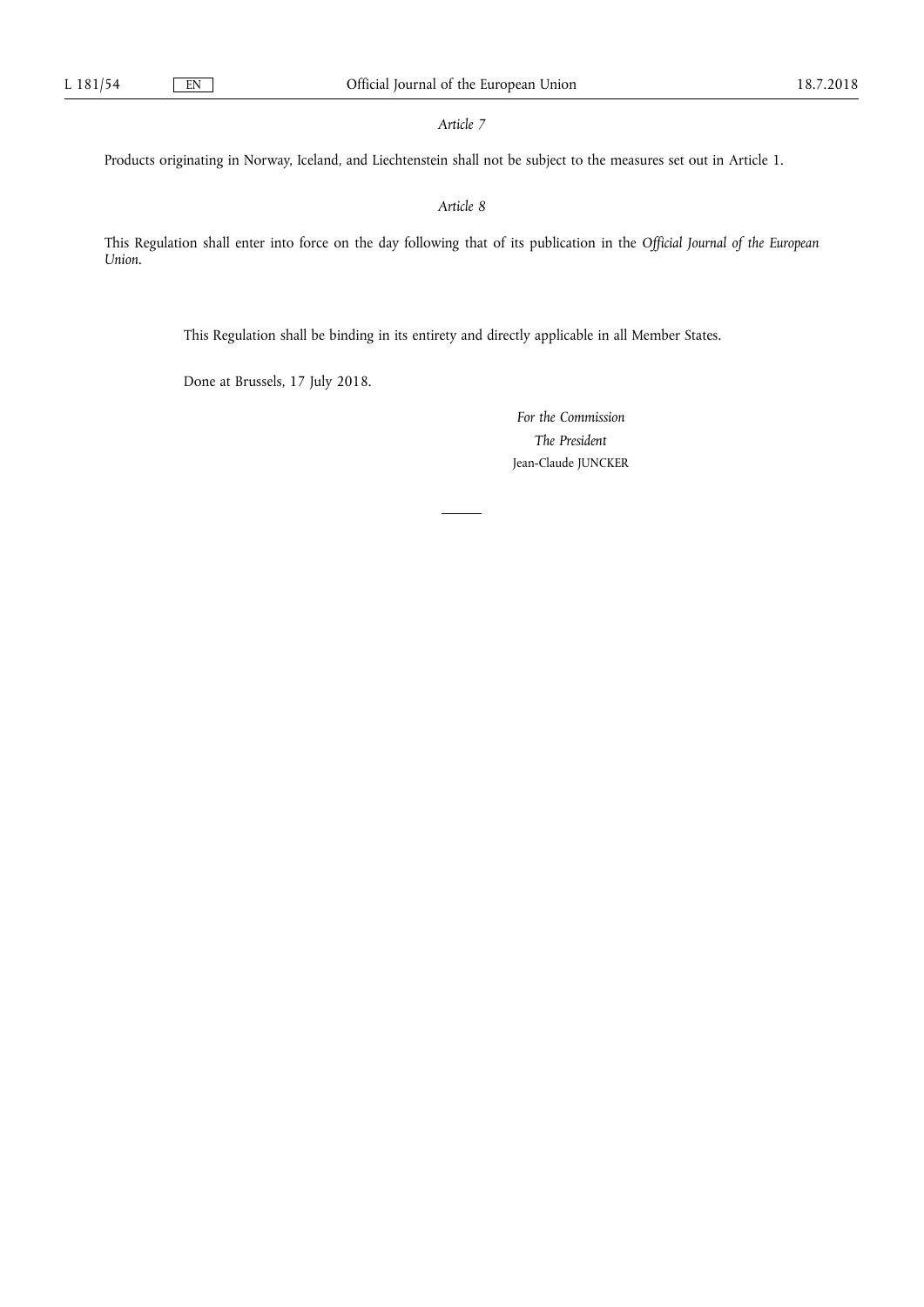### *ANNEX I — Products concerned*

| Product<br>Number | Product category                                                | CN Codes                                                                                                                                                                                                                                                                                                                                                                                                                                 |
|-------------------|-----------------------------------------------------------------|------------------------------------------------------------------------------------------------------------------------------------------------------------------------------------------------------------------------------------------------------------------------------------------------------------------------------------------------------------------------------------------------------------------------------------------|
| 1                 | Non Alloy and Other Alloy Hot<br>Rolled Sheets and Strips       | 7208 10 00, 7208 25 00, 7208 26 00, 7208 27 00, 7208 36 00,<br>7208 37 00, 7208 38 00, 7208 39 00, 7208 40 00, 7208 52 10,<br>7208 52 99, 7208 53 10, 7208 53 90, 7208 54 00, 7211 13 00,<br>7211 14 00, 7211 19 00, 7212 60 00, 7225 19 10, 7225 30 10,<br>7225 30 30, 7225 30 90, 7225 40 15, 7225 40 90, 7226 19 10,<br>7226 91 20, 7226 91 91, 7226 91 99                                                                            |
| $\overline{2}$    | Non Alloy and Other Alloy Cold<br>Rolled Sheets                 | 7209 15 00, 7209 16 90, 7209 17 90, 7209 18 91, 7209 25 00,<br>7209 26 90, 7209 27 90, 7209 28 90, 7209 90 20, 7209 90 80,<br>7211 23 20, 7211 23 30, 7211 23 80, 7211 29 00, 7211 90 20,<br>7211 90 80, 7225 50 20, 7225 50 80, 7225 99 00, 7226 20 00,<br>7226 92 00                                                                                                                                                                   |
| 3                 | Electrical Sheets (other than GOES)                             | 7209 16 10, 7209 17 10, 7209 18 10, 7209 26 10, 7209 27 10,<br>7209 28 10, 7225 19 90, 7226 19 80                                                                                                                                                                                                                                                                                                                                        |
| 4                 | Metallic Coated Sheets                                          | 7210 20 00, 7210 30 00, 7210 41 00, 7210 49 00, 7210 61 00,<br>7210 69 00, 7210 90 80, 7212 20 00, 7212 30 00, 7212 50 20,<br>7212 50 30, 7212 50 40, 7212 50 61, 7212 50 69, 7212 50 90,<br>7225 91 00, 7225 92 00, 7226 99 10, 7226 99 30, 7226 99 70                                                                                                                                                                                  |
| 5                 | Organic Coated Sheets                                           | 7210 70 80, 7212 40 80                                                                                                                                                                                                                                                                                                                                                                                                                   |
| 6                 | Tin Mill products                                               | 7209 18 99, 7210 11 00, 7210 12 20, 7210 12 80, 7210 50 00,<br>7210 70 10, 7210 90 40, 7212 10 10, 7212 10 90, 7212 40 20                                                                                                                                                                                                                                                                                                                |
| 7                 | Non Alloy and Other Alloy Quarto<br>Plates                      | 7208 51 20, 7208 51 91, 7208 51 98, 7208 52 91, 7208 90 20,<br>7208 90 80, 7210 90 30, 7225 40 12, 7225 40 40, 7225 40 60                                                                                                                                                                                                                                                                                                                |
| 8                 | Stainless Hot Rolled Sheets and<br>Strips                       | 7219 11 00, 7219 12 10, 7219 12 90, 7219 13 10, 7219 13 90,<br>7219 14 10, 7219 14 90, 7219 22 10, 7219 22 90, 7219 23 00,<br>7219 24 00, 7220 11 00, 7220 12 00                                                                                                                                                                                                                                                                         |
| 9                 | Stainless Cold Rolled Sheets and<br>Strips                      | 7219 31 00, 7219 32 10, 7219 32 90, 7219 33 10, 7219 33 90,<br>7219 34 10, 7219 34 90, 7219 35 10, 7219 35 90, 7219 90 20,<br>7219 90 80, 7220 20 21, 7220 20 29, 7220 20 41, 7220 20 49,<br>7220 20 81, 7220 20 89, 7220 90 20, 7220 90 80                                                                                                                                                                                              |
| 12                | Non Alloy and Other Alloy Mer-<br>chant Bars and Light Sections | 7214 30 00, 7214 91 10, 7214 91 90, 7214 99 31, 7214 99 39,<br>7214 99 50, 7214 99 71, 7214 99 79, 7214 99 95, 7215 90 00,<br>7216 10 00, 7216 21 00, 7216 22 00, 7216 40 10, 7216 40 90,<br>7216 50 10, 7216 50 91, 7216 50 99, 7216 99 00, 7228 10 20,<br>7228 20 10, 7228 20 91, 7228 30 20, 7228 30 41, 7228 30 49,<br>7228 30 61, 7228 30 69, 7228 30 70, 7228 30 89, 7228 60 20,<br>7228 60 80, 7228 70 10, 7228 70 90, 7228 80 00 |
| 13                | Rebars                                                          | 7214 20 00, 7214 99 10                                                                                                                                                                                                                                                                                                                                                                                                                   |
| 14                | Stainless Bars and Light Sections                               | 7222 11 11, 7222 11 19, 7222 11 81, 7222 11 89, 7222 19 10,<br>7222 19 90, 7222 20 11, 7222 20 19, 7222 20 21, 7222 20 29,<br>7222 20 31, 7222 20 39, 7222 20 81, 7222 20 89, 7222 30 51,<br>7222 30 91, 7222 30 97, 7222 40 10, 7222 40 50, 7222 40 90                                                                                                                                                                                  |
| 15                | Stainless Wire Rod                                              | 7221 00 10, 7221 00 90                                                                                                                                                                                                                                                                                                                                                                                                                   |
| 16                | Non Alloy and Other Alloy Wire<br>Rod                           | 7213 10 00, 7213 20 00, 7213 91 10, 7213 91 20, 7213 91 41,<br>7213 91 49, 7213 91 70, 7213 91 90, 7213 99 10, 7213 99 90,<br>7227 10 00, 7227 20 00, 7227 90 10, 7227 90 50, 7227 90 95                                                                                                                                                                                                                                                 |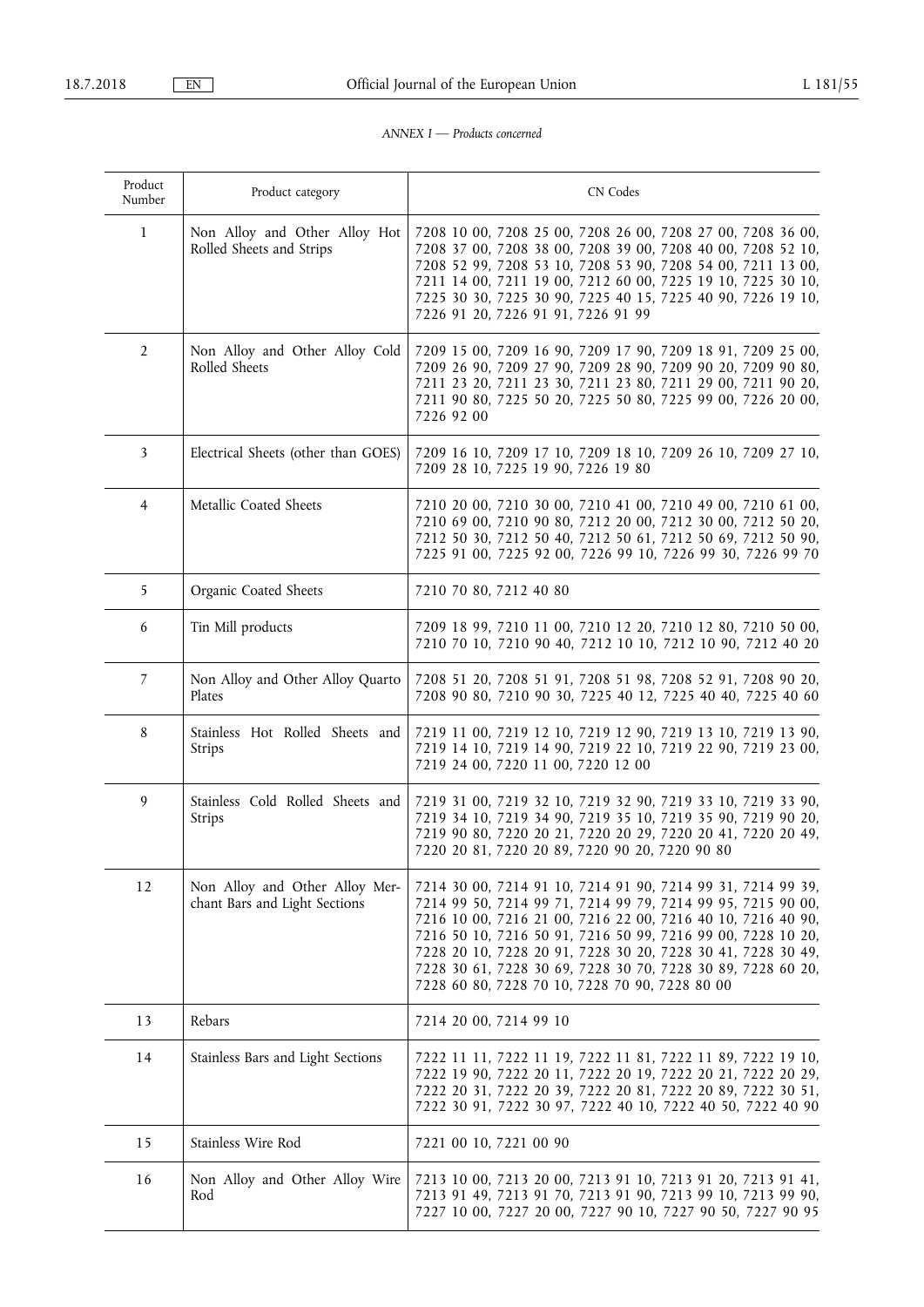| Product<br>Number | Product category                                          | CN Codes                                                                                                                                                                                                |
|-------------------|-----------------------------------------------------------|---------------------------------------------------------------------------------------------------------------------------------------------------------------------------------------------------------|
| 17                | Angles, Shapes and Sections of<br>Iron or Non Alloy Steel | 7216 31 10, 7216 31 90, 7216 32 11, 7216 32 19, 7216 32 91,<br>7216 32 99, 7216 33 10, 7216 33 90                                                                                                       |
| 18                | Sheet Piling                                              | 7301 10 00                                                                                                                                                                                              |
| 20                | Gas pipes                                                 | 7306 30 41, 7306 30 49, 7306 30 72, 7306 30 77                                                                                                                                                          |
| 21                | Hollow sections                                           | 7306 61 10, 7306 61 92, 7306 61 99                                                                                                                                                                      |
| 22                | Seamless Stainless Tubes and Pipes                        | 7304 11 00, 7304 22 00, 7304 24 00, 7304 41 00, 7304 49 10,<br>7304 49 93, 7304 49 95, 7304 49 99                                                                                                       |
| 23                | Bearing Tubes and Pipes                                   | 7304 51 12, 7304 51 18, 7304 59 32, 7304 59 38                                                                                                                                                          |
| 25                | Large welded tubes                                        | 7305 11 00, 7305 12 00, 7305 19 00, 7305 20 00, 7305 31 00,<br>7305 39 00, 7305 90 00                                                                                                                   |
| 26                | Other Welded Pipes                                        | 7306 11 10, 7306 11 90, 7306 19 10, 7306 19 90, 7306 21 00,<br>7306 29 00, 7306 30 11, 7306 30 19, 7306 30 80, 7306 40 20,<br>7306 40 80, 7306 50 20, 7306 50 80, 7306 69 10, 7306 69 90,<br>7306 90 00 |
| 28                | Non Alloy Wire                                            | 7217 10 10, 7217 10 31, 7217 10 39, 7217 10 50, 7217 10 90,<br>7217 20 10, 7217 20 30, 7217 20 50, 7217 20 90, 7217 30 41,<br>7217 30 49, 7217 30 50, 7217 30 90, 7217 90 20, 7217 90 50,<br>7217 90 90 |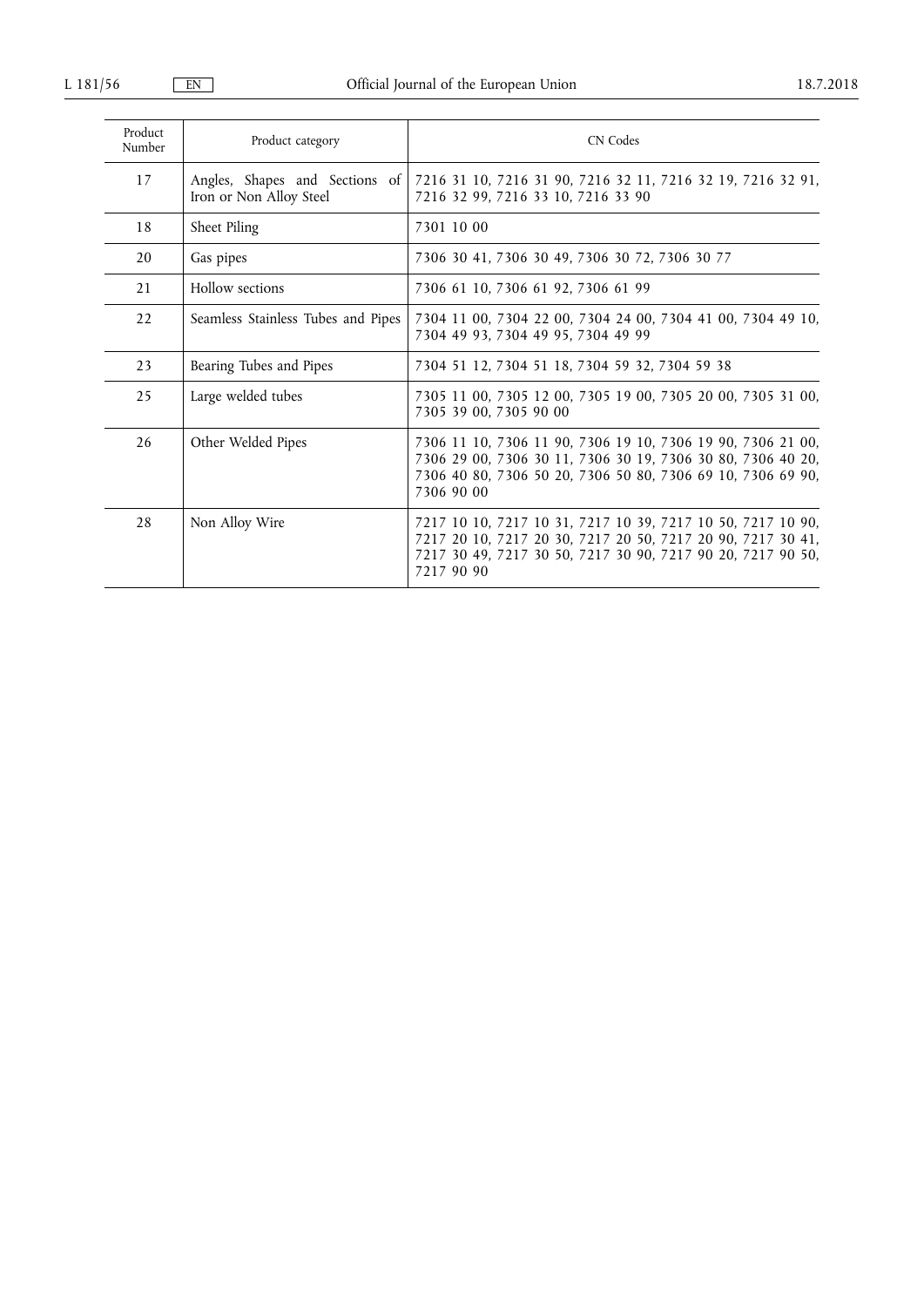### *ANNEX II*

# **II.1 — Growth in imports for the 23 product categories (in tonnes)**

| Product<br>Number | Product category                                                | 2013      | 2014      | 2015                | 2016          | 2017      | growth 2017<br>compared<br>to $2013$ |
|-------------------|-----------------------------------------------------------------|-----------|-----------|---------------------|---------------|-----------|--------------------------------------|
| 1                 | Non Alloy and Other Alloy Hot<br>Rolled Sheets and Strips       | 4 814 207 | 5 212 268 | 7 807 441           | 8 574 007     | 6 991 376 | 45 %                                 |
| $\overline{2}$    | Non Alloy and Other Alloy Cold<br>Rolled Sheets                 | 1 832 159 | 1 903 092 | 2 7 5 9 8 7 7       | 1 998 437     | 2 462 471 | 34 %                                 |
| 3                 | Electrical<br>Sheets<br>(other<br>than<br>GOES)                 | 266 559   | 285 132   | 280 256             | 318 496       | 379 649   | 42 %                                 |
| 4                 | Metallic Coated Sheets                                          | 1 854 963 | 2 202 856 | 2 687 715           | 3 911 752     | 4 980 452 | 168 %                                |
| 5                 | Organic Coated Sheets                                           | 681 698   | 725 296   | 622 553             | 730 625       | 915 248   | 34 %                                 |
| 6                 | Tin Mill products                                               | 552 384   | 662 861   | 638 316             | 756 016       | 617 567   | 12 %                                 |
| $\overline{7}$    | Non Alloy and Other Alloy<br>Quarto Plates                      | 1 419 767 | 1 959 605 | 2 554 930           | 2 8 1 4 8 0 2 | 2 530 630 | 78 %                                 |
| 8                 | Stainless Hot Rolled Sheets and<br>Strips                       | 175 836   | 233 028   | 269 697             | 351 075       | 436 173   | 148 %                                |
| 9                 | Stainless Cold Rolled Sheets and<br>Strips                      | 697 457   | 1 017 613 | 787 521             | 843 352       | 976 108   | 40 %                                 |
| 12                | Non Alloy and Other Alloy Mer-<br>chant Bars and Light Sections | 911 115   | 1 219 800 | 1 200 627           | 1 400 824     | 1 385 829 | 52 %                                 |
| 13                | Rebars                                                          | 527 008   | 972 602   | 1 430 014           | 1 292 971     | 1 191 445 | 126 %                                |
| 14                | Stainless Bars and Light Sections                               | 113 071   | 147 453   | 142 416             | 147 811       | 159 577   | 41 %                                 |
| 15                | Stainless Wire Rod                                              | 52 082    | 71 229    | 57 627              | 58 670        | 62 978    | 21 %                                 |
| 16                | Non Alloy and Other Alloy Wire<br>Rod                           | 1 125 730 |           | 1 289 953 1 697 912 | 2 000 967     | 2 094 274 | 86 %                                 |
| 17                | Angles, Shapes and Sections of<br>Iron or Non Alloy Steel       | 223 669   | 277 507   | 268 014             | 388 041       | 262 745   | 17 %                                 |
| 18                | Sheet Piling                                                    | 15 870    | 16 503    | 14 051              | 36 970        | 85 054    | 436 %                                |
| 20                | Gas pipes                                                       | 266 467   | 340 051   | 298 103             | 336 050       | 380 257   | 43 %                                 |
| 21                | Hollow sections                                                 | 461 263   | 552 874   | 574 490             | 725 545       | 820 667   | 78 %                                 |
| 22                | Seamless Stainless Tubes and Pipes                              | 32 581    | 38 7 8 2  | 39 719              | 42 510        | 42 701    | 31 %                                 |
| 23                | Bearing Tubes and Pipes                                         | 7 4 8 9   | 9 4 2 6   | 11 944              | 9 7 7 3       | 8 6 6 3   | 16 %                                 |
| 25                | Large welded tubes                                              | 286 939   | 411 273   | 209 524             | 159 219       | 1 044 534 | 264 %                                |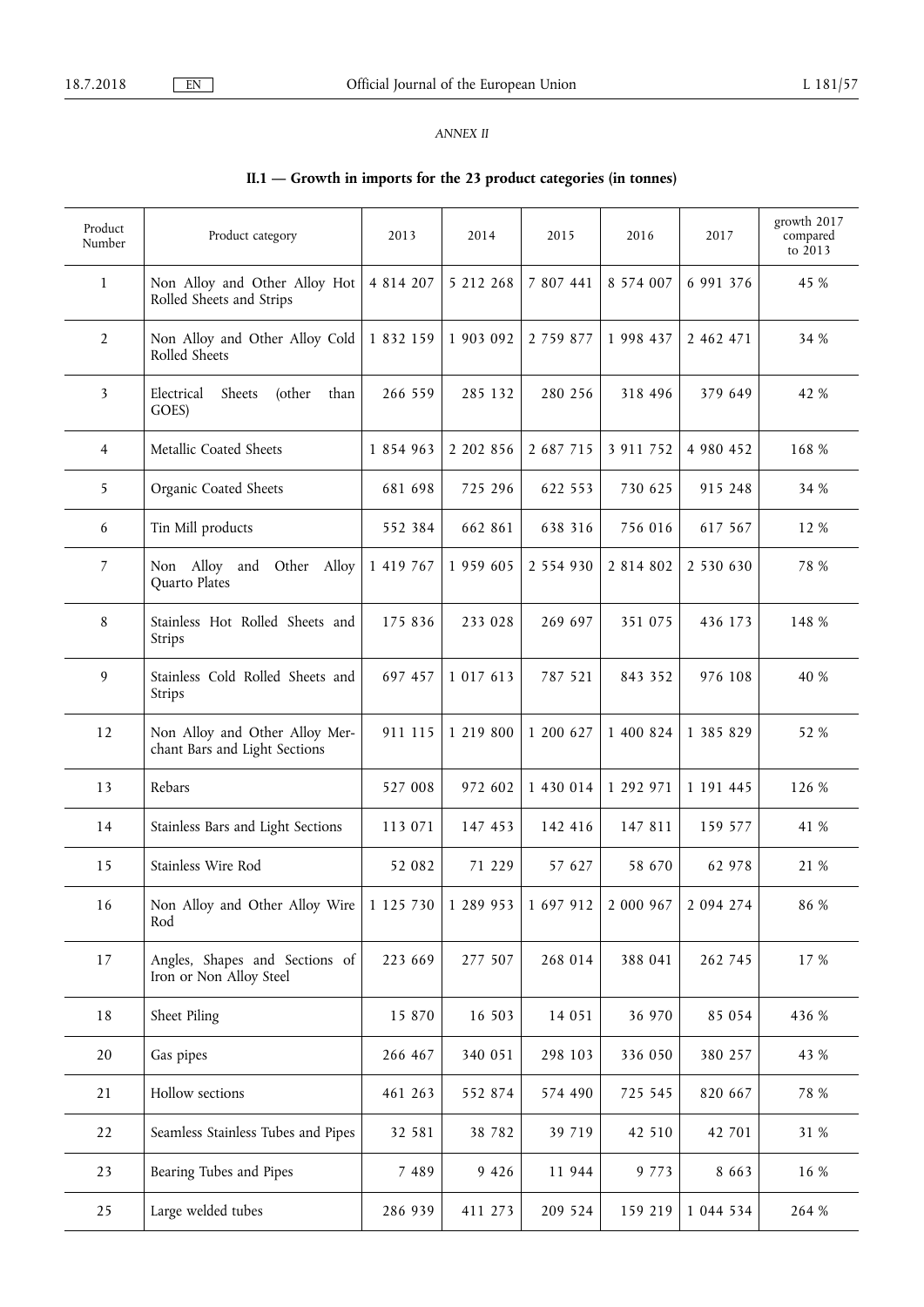| Product<br>Number | Product category   | 2013    | 2014    | 2015    | 2016    | 2017    | growth 2017<br>compared<br>to 2013 |
|-------------------|--------------------|---------|---------|---------|---------|---------|------------------------------------|
| 26                | Other Welded Pipes | 474 949 | 491 934 | 510 548 | 540 386 | 571 167 | 20 %                               |
| 28                | Non Alloy Wire     | 573 988 | 722 719 | 692 714 | 736 500 | 722 633 | 26 %                               |

# **II.2 — Growth in imports for the 23 product categories (in tonnes)**

| Product<br>Number       | Product category                                           | Q1 2017   | Q1 2018   | growth Q1 2017<br>vs. Q1 2018 |
|-------------------------|------------------------------------------------------------|-----------|-----------|-------------------------------|
| $\mathbf{1}$            | Non Alloy and Other Alloy Hot Rolled Sheets and Strips     | 1 810 764 | 2 079 408 | 15 %                          |
| $\overline{2}$          | Non Alloy and Other Alloy Cold Rolled Sheets               | 679 628   | 630 459   | $-7%$                         |
| $\overline{\mathbf{3}}$ | Electrical Sheets (other than GOES)                        | 80 836    | 114 451   | 42 %                          |
| 4                       | Metallic Coated Sheets                                     | 1 482 049 | 1 190 741 | $-20%$                        |
| 5                       | Organic Coated Sheets                                      | 212 209   | 201 838   | $-5%$                         |
| 6                       | Tin Mill products                                          | 146 457   | 168 583   | 15 %                          |
| $\overline{7}$          | Non Alloy and Other Alloy Quarto Plates                    | 676 207   | 640 176   | $-5%$                         |
| 8                       | Stainless Hot Rolled Sheets and Strips                     | 122 092   | 107 577   | $-12%$                        |
| 9                       | Stainless Cold Rolled Sheets and Strips                    | 229 981   | 280 549   | 22 %                          |
| 12                      | Non Alloy and Other Alloy Merchant Bars and Light Sections | 319 420   | 466 154   | 46 %                          |
| 13                      | Rebars                                                     | 210 505   | 551 316   | 162 %                         |
| 14                      | Stainless Bars and Light Sections                          | 40 602    | 49 988    | 23 %                          |
| 15                      | Stainless Wire Rod                                         | 14 9 5 6  | 19 642    | 31 %                          |
| 16                      | Non Alloy and Other Alloy Wire Rod                         | 560 863   | 641 668   | 14 %                          |
| 17                      | Angles, Shapes and Sections of Iron or Non Alloy Steel     | 73 733    | 139 670   | 89 %                          |
| 18                      | Sheet Piling                                               | 19 947    | 20 3 26   | 2 %                           |
| 20                      | Gas pipes                                                  | 94 430    | 120 512   | 28 %                          |
| 21                      | Hollow sections                                            | 223 618   | 256 998   | 15 %                          |
| 22                      | Seamless Stainless Tubes and Pipes                         | 12 411    | 12 399    | $0\ \%$                       |
| 23                      | Bearing Tubes and Pipes                                    | 1 3 1 6   | 1 4 9 8   | 14 %                          |
| 25                      | Large welded tubes                                         | 48 791    | 51 285    | 5 %                           |
| 26                      | Other Welded Pipes                                         | 145 059   | 153 106   | 6 %                           |
| 28                      | Non Alloy Wire                                             | 176 299   | 202 450   | 15 %                          |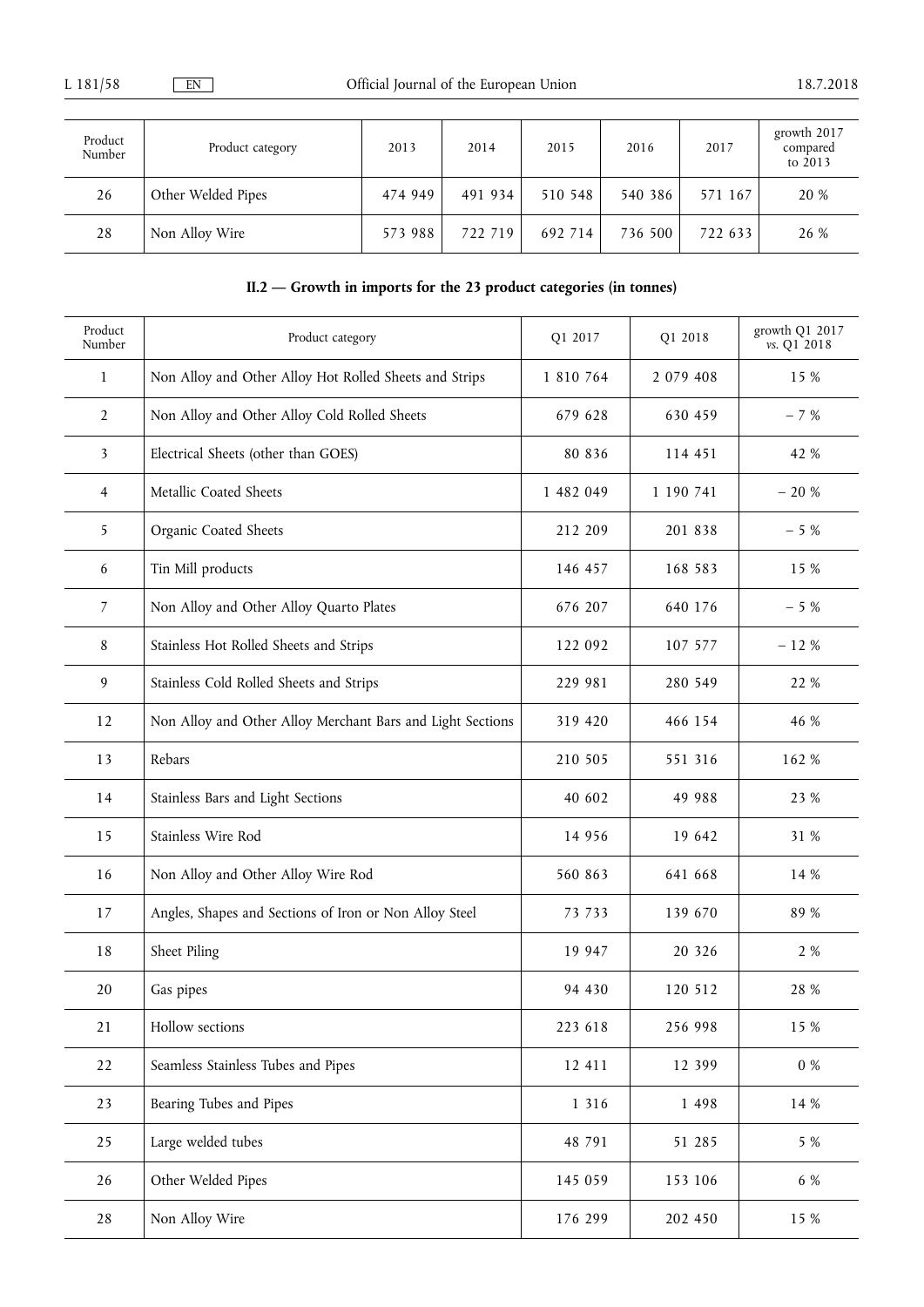| Product<br>Number | Product category                                | 2013    | 2014    | 2015    | 2016    | 2017    | growth 2017<br>compared<br>to 2013 |
|-------------------|-------------------------------------------------|---------|---------|---------|---------|---------|------------------------------------|
| 10                | Stainless Hot Rolled Quarto Plate               | 34 319  | 40 218  | 37 542  | 31 407  | 32 917  | $-4%$                              |
| 11                | Grain-oriented electrical sheet                 | 147 565 | 160 580 | 150 047 | 156 477 | 121 947 | $-17%$                             |
| 19                | Railway Material                                | 1 3 7 6 | 1 0 9 6 | 1 240   | 1 5 2 1 | 1 3 4 2 | $-2\%$                             |
| 24                | Other Seamless tubes                            | 456 167 | 528 245 | 475 132 | 464 876 | 402 600 | $-12%$                             |
| 27                | Non Alloy and Other Alloy Cold<br>Finished Bars | 456 791 | 521 976 | 484 927 | 459 327 | 458 310 | $0\%$                              |

# **II.3 — Growth in imports for the 5 product categories (in tonnes)**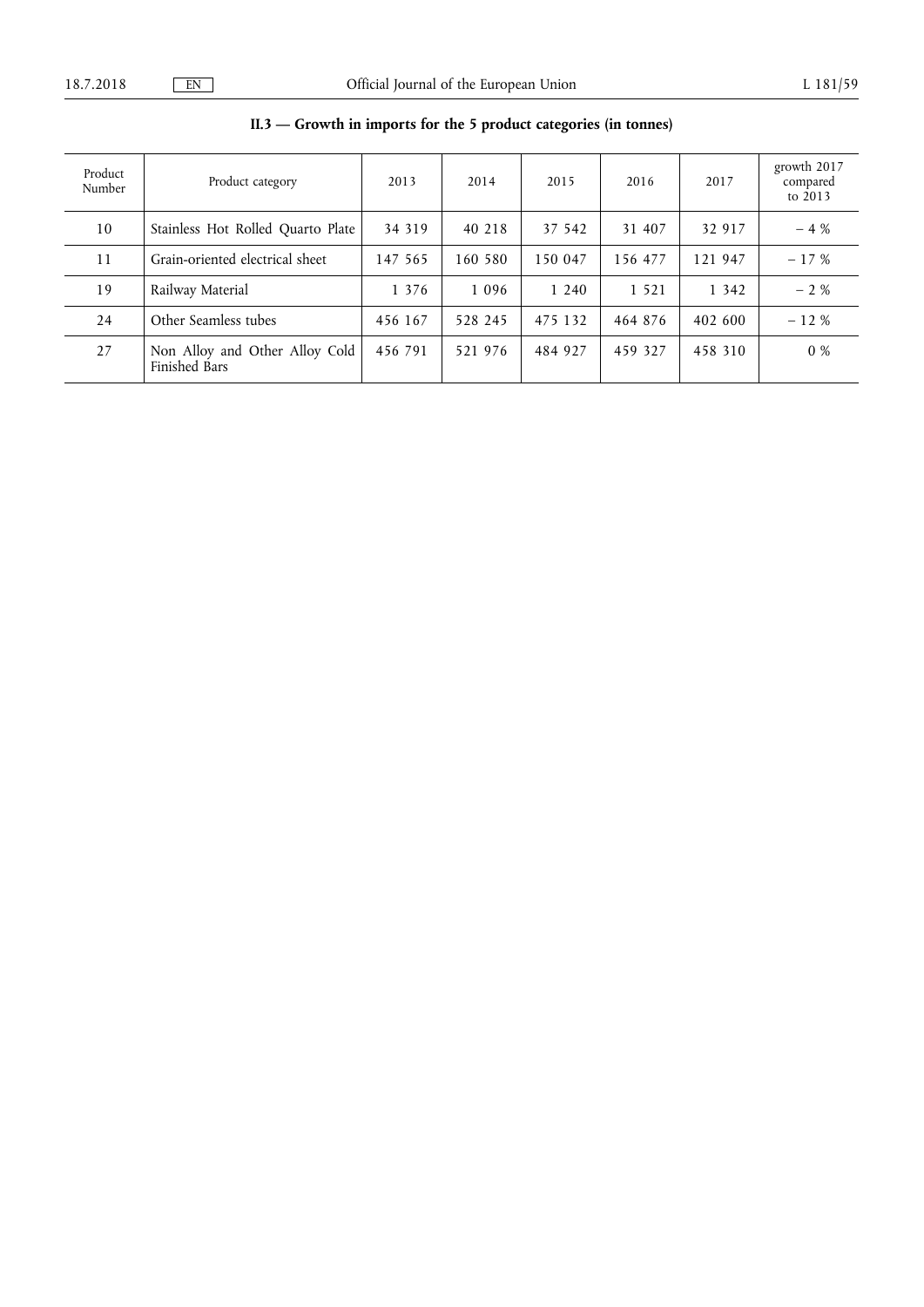### *ANNEX III — Economic indicators for the 23 product categories*

### **Product 1 Non Alloy and Other Alloy Hot Rolled Sheets and Strips**

| Data per Calendar Year                | 2013          | 2014                      | 2015          | 2016        | 2017          |
|---------------------------------------|---------------|---------------------------|---------------|-------------|---------------|
| Consumption (tonnes)                  | 30 225 632    | 31 095 524                | 33 121 273    | 34 158 703  | 32 768 375    |
| Imports                               |               |                           |               |             |               |
| Volume (tonnes)                       | 4 8 1 4 2 0 7 | 5 212 268                 | 7 807 441     | 8 574 007   | 6 991 376     |
| Market share (%)                      | 15,9%         | 16,8 %                    | 23,6 %        | 25,1 %      | 21,3 %        |
| Unit prices (EUR/tonne)               | 463           | 442                       | 396           | 351         | 492           |
| Situation of EU producers             |               |                           |               |             |               |
| Utilisation of capacity (%)           | 75 %          | 75 %                      | 76 %          | 75 %        | 76 %          |
| Production (tonnes)                   | 76 871 621    | 77 990 908                | 77 331 686    | 77 563 694  | 79 568 514    |
| Sales volume in the<br>EU<br>(tonnes) | 25 411 425    | 25 883 256                | 25 313 832    | 25 584 696  | 25 776 999    |
| Market share (%)                      | 84,1 %        | 83,2%                     | 76,4 %        | 74,9 %      | 78,7%         |
| Unit sales price (EUR/tonne)          | 519           | 493                       | 455           | 422         | 556           |
| Net profit/loss on EU sales<br>(in %) | $-1,9%$       | $0,0\%$                   | $-3,1%$       | $-1,0\%$    | 7,8 %         |
| Employment (end of period)            | 37 467        | 35 573                    | 35 038        | 33 557      | 34 815        |
| Stock                                 | 2 572 574     | 2 580 258                 | 2 5 8 5 9 5 8 | 2 617 556   | 2 749 280     |
| Cashflow                              |               | 448 135 738 1 065 492 450 | 763 891 666   | 603 485 811 | 1 369 472 142 |
| ROCE (%)                              | $-3,8%$       | 1,0 %                     | $-6,6%$       | $-1,0\%$    | 7,7 %         |

*Price comparison for 2017* 

Price undercutting 11,5 %

# **Product 2 Non Alloy and Other Alloy Cold Rolled Sheets**

| Data per Calendar Year  | 2013          | 2014      | 2015          | 2016      | 2017       |
|-------------------------|---------------|-----------|---------------|-----------|------------|
| Consumption (tonnes)    | 9 772 904     | 9 728 449 | 10 353 391    | 9 849 904 | 10 085 487 |
| Imports                 |               |           |               |           |            |
| Volume (tonnes)         | 1 8 3 2 1 5 9 | 1 903 092 | 2 7 5 9 8 7 7 | 1 998 437 | 2 462 471  |
| Market share (%)        | 18,7 %        | 19,6 %    | 26,7 %        | 20,3 %    | 24,4 %     |
| Unit prices (EUR/tonne) | 566           | 546       | 485           | 474       | 606        |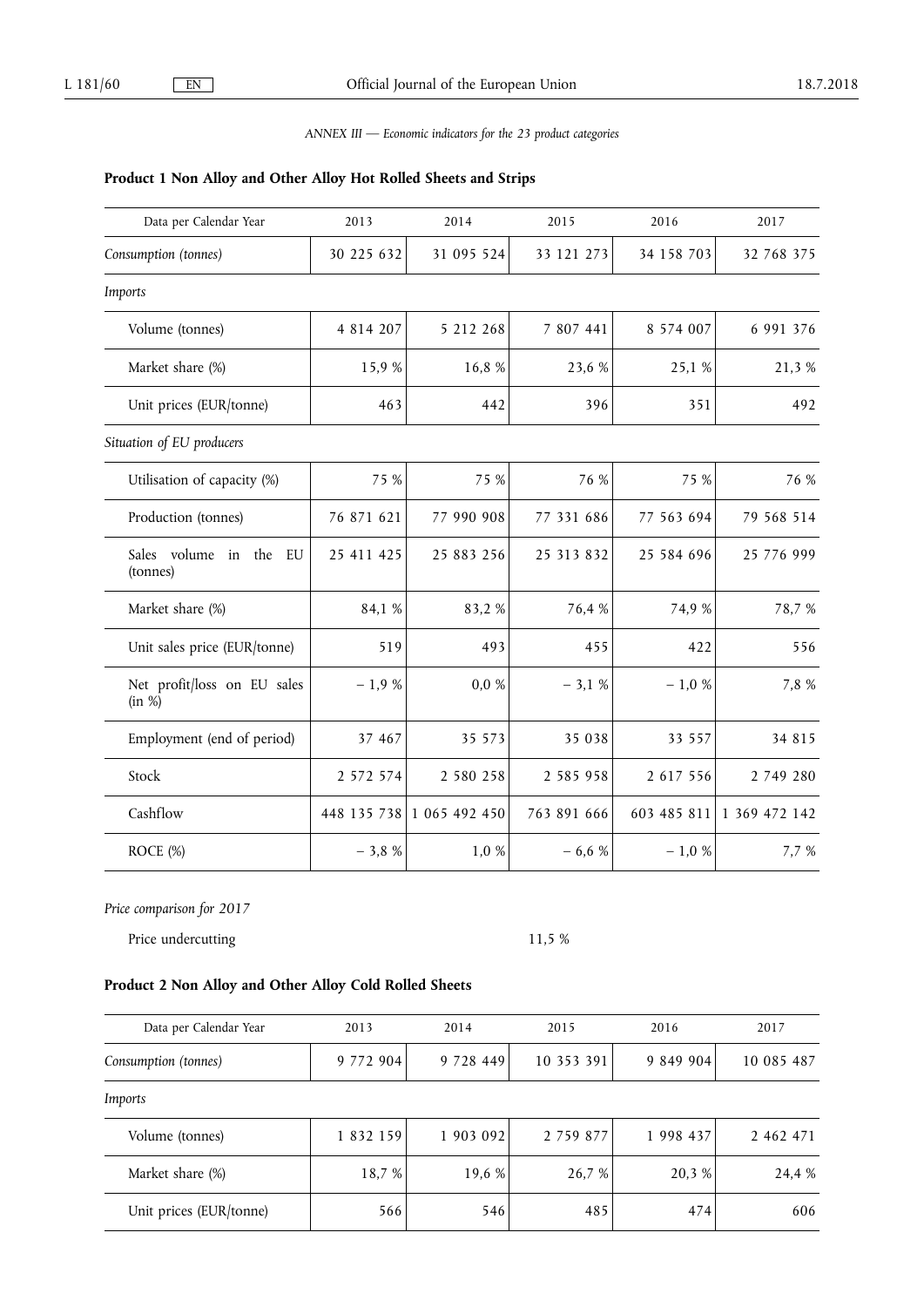| Data per Calendar Year                   | 2013          | 2014          | 2015        | 2016          | 2017        |
|------------------------------------------|---------------|---------------|-------------|---------------|-------------|
| Situation of EU producers                |               |               |             |               |             |
| Utilisation of capacity (%)              | 71 %          | 75 %          | 75 %        | 75 %          | 77 %        |
| Production (tonnes)                      | 40 855 196    | 41 632 189    | 41 639 946  | 41 738 974    | 42 811 283  |
| Sales volume<br>in the<br>EU<br>(tonnes) | 7 9 20 3 70   | 7 805 648     | 7 570 764   | 7 829 002     | 7 602 288   |
| Market share (%)                         | 81,0 %        | 80,2 %        | 73,1 %      | 79,5 %        | 75,4 %      |
| Unit sales price (EUR/tonne)             | 588           | 558           | 522         | 495           | 633         |
| Net profit/loss on EU sales<br>(in %)    | $-4,4%$       | $-2,8%$       | $-3,0%$     | 0,6%          | 9,8%        |
| Employment (end of period)               | 12 690        | 11 973        | 11 550      | 11 230        | 11 264      |
| Stock                                    | 1 0 7 8 8 3 8 | 1 0 5 2 2 4 6 | 1 064 061   | 1 0 5 4 3 4 7 | 1 093 798   |
| Cashflow                                 | 200 559 843   | 413 849 620   | 324 264 435 | 454 766 919   | 375 807 983 |

ROCE (%)  $-8,0\%$   $-2,4\%$   $-12,8\%$   $-3,1\%$   $-3,1\%$   $-4,0\%$ 

*Price comparison for 2017* 

Price undercutting  $4,3\%$ 

# **Product 3 Electrical Sheets (other than GOES)**

| Data per Calendar Year                      | 2013      | 2014      | 2015          | 2016      | 2017          |
|---------------------------------------------|-----------|-----------|---------------|-----------|---------------|
| Consumption (tonnes)                        | 1 267 827 | 1 287 448 | 1 223 892     | 1 255 417 | 1 350 354     |
| Imports                                     |           |           |               |           |               |
| Volume (tonnes)                             | 266 559   | 285 132   | 280 256       | 318 496   | 379 649       |
| Market share (%)                            | 21,0 %    | 22,1 %    | 22,9 %        | 25,4 %    | 28,1 %        |
| Unit prices (EUR/tonne)                     | 648       | 617       | 578           | 502       | 642           |
| Situation of EU producers                   |           |           |               |           |               |
| Utilisation of capacity (%)                 | 87 %      | 80 %      | 80 %          | 82 %      | 81 %          |
| Production (tonnes)                         | 1 080 894 | 1 110 013 | 1 0 5 2 2 7 3 | 1 032 560 | 1 1 1 4 3 0 9 |
| Sales volume<br>the<br>in<br>EU<br>(tonnes) | 1 001 268 | 1 002 316 | 943 636       | 936 553   | 969 977       |
| Market share (%)                            | 79,0 %    | 77,9 %    | 77,1 %        | 74,6 %    | 71,8 %        |
| Unit sales price (EUR/tonne)                | 705       | 657       | 606           | 576       | 699           |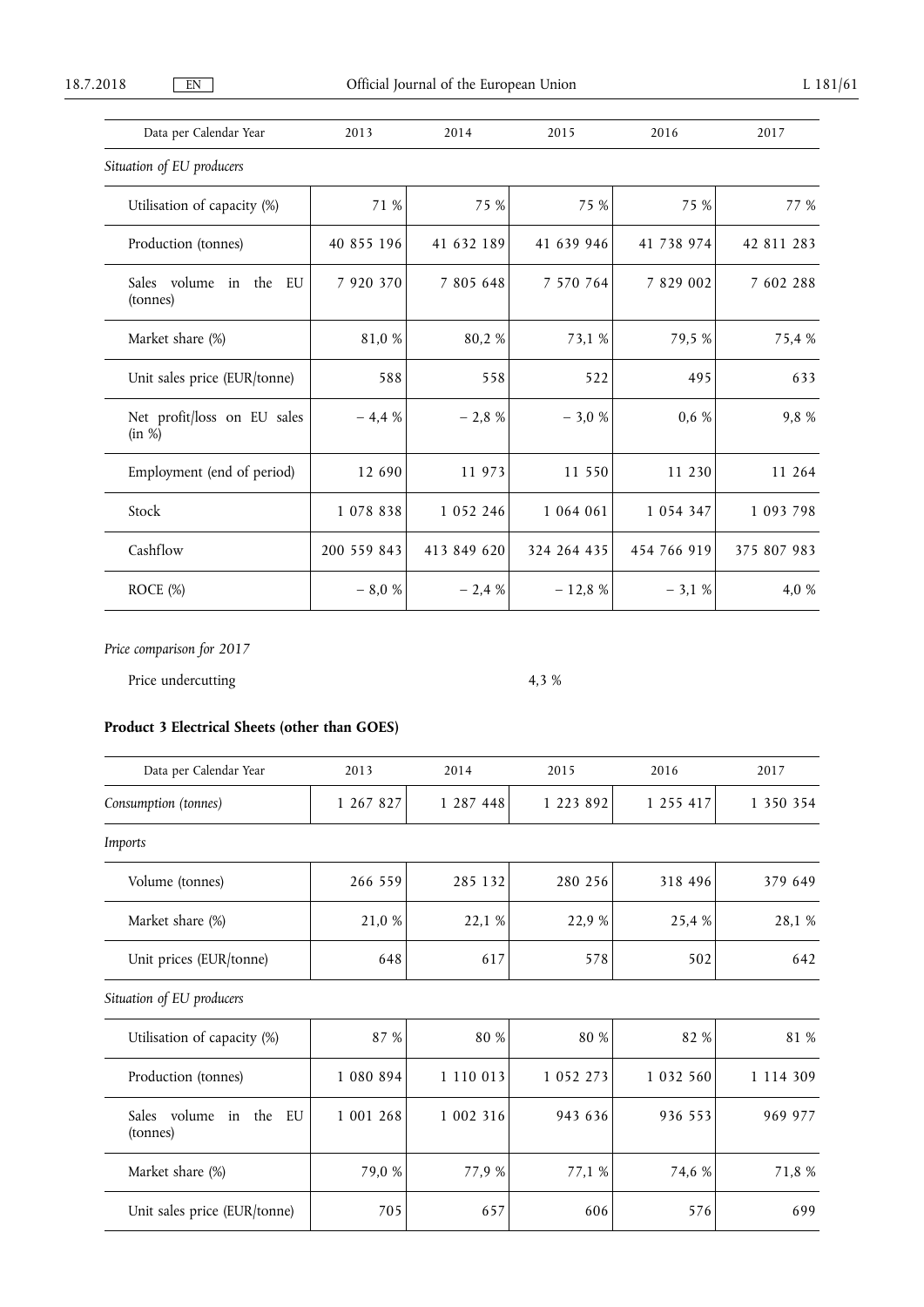| Data per Calendar Year                | 2013        | 2014        | 2015        | 2016        | 2017        |
|---------------------------------------|-------------|-------------|-------------|-------------|-------------|
| Net profit/loss on EU sales<br>(in %) | $-8.9%$     | $-8,1%$     | $-13,0%$    | $-14.3%$    | $-3,2%$     |
| Employment (end of period)            | 1 5 2 2     | 1 707       | 2 0 8 7     | 2 0 6 9     | 2 0 6 5     |
| Stock                                 | 45 680      | 136 605     | 142 998     | 125 466     | 148 259     |
| Cashflow                              | 110 221 498 | 213 556 132 | 127 226 053 | 131 151 436 | $-89295095$ |
| ROCE $(\%)$                           | $-18,3%$    | $-11,7%$    | $-38,3%$    | $-17,9%$    | $-3,4%$     |

Price undercutting 8,1 %

### **Product 4 Metallic Coated Sheets**

| Data per Calendar Year                | 2013        | 2014       | 2015                        | 2016          | 2017          |
|---------------------------------------|-------------|------------|-----------------------------|---------------|---------------|
| Consumption (tonnes)                  | 23 229 673  | 24 289 751 | 25 840 225                  | 27 439 848    | 28 231 862    |
| Imports                               |             |            |                             |               |               |
| Volume (tonnes)                       | 1 854 963   | 2 202 856  | 2 687 715                   | 3 911 752     | 4 980 452     |
| Market share (%)                      | 8,0 %       | 9,1 %      | 10,4 %                      | 14,3 %        | 17,6 %        |
| Unit prices (EUR/tonne)               | 679         | 657        | 615                         | 530           | 662           |
| Situation of EU producers             |             |            |                             |               |               |
| Utilisation of capacity (%)           | 78 %        | 82 %       | 84 %                        | 86 %          | 84 %          |
| Production (tonnes)                   | 27 930 059  | 29 517 243 | 29 875 495                  | 29 905 847    | 30 450 568    |
| Sales volume in the<br>EU<br>(tonnes) | 21 344 052  | 22 056 052 | 23 118 423                  | 23 490 212    | 23 218 040    |
| Market share (%)                      | 91,9%       | 90,8%      | 89,5%                       | 85,6 %        | 82,2%         |
| Unit sales price (EUR/tonne)          | 682         | 654        | 614                         | 586           | 711           |
| Net profit/loss on EU sales<br>(in %) | 1,9 %       | 5,4 %      | 5,5 %                       | 7,9 %         | 11,7 %        |
| Employment (end of period)            | 28 915      | 28 243     | 28 749                      | 29 863        | 29 648        |
| Stock                                 | 1 970 500   | 2 433 422  | 2 498 143                   | 2 3 2 9 3 4 1 | 2 597 133     |
| Cashflow                              | 807 884 294 |            | 1 353 026 892 1 343 062 742 | 1 720 354 890 | 2 020 588 339 |
| ROCE (%)                              | $-6,8%$     | $-0.9%$    | $-10,4%$                    | $-1,7%$       | 6,0 %         |

*Price comparison for 2017* 

Price undercutting 7,0 %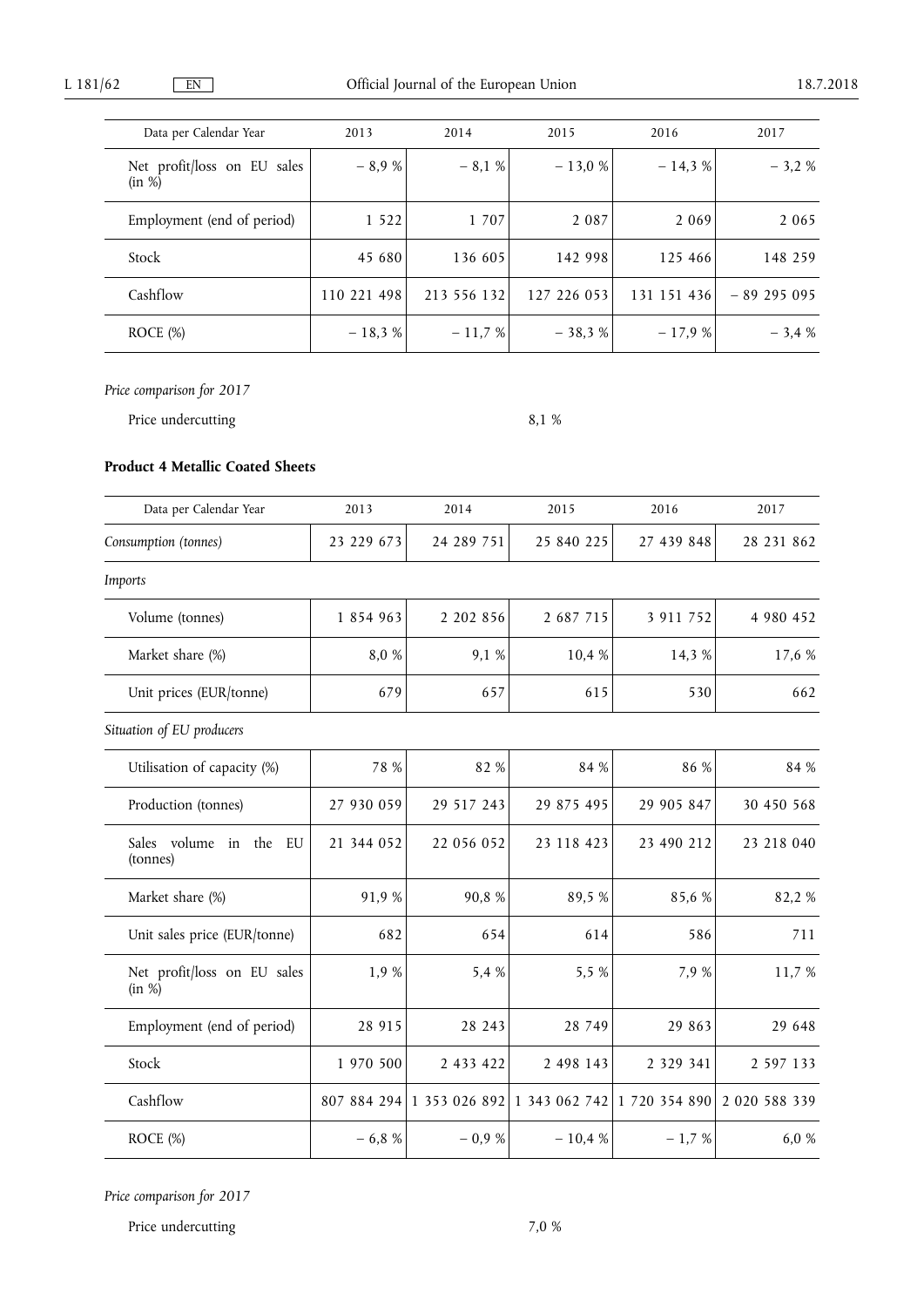# **Product 5 Organic Coated Sheets**

| Data per Calendar Year                   | 2013          | 2014          | 2015          | 2016        | 2017       |
|------------------------------------------|---------------|---------------|---------------|-------------|------------|
| Consumption (tonnes)                     | 4 5 3 3 2 5 6 | 4 823 144     | 4 809 384     | 5 121 927   | 5 221 575  |
| Imports                                  |               |               |               |             |            |
| Volume (tonnes)                          | 681 698       | 725 296       | 622 553       | 730 625     | 915 248    |
| Market share (%)                         | 15,0 %        | 15,0 %        | 12,9 %        | 14,3 %      | 17,5 %     |
| Unit prices (EUR/tonne)                  | 854           | 813           | 813           | 709         | 853        |
| Situation of EU producers                |               |               |               |             |            |
| Utilisation of capacity (%)              | 70 %          | 76 %          | 74 %          | 76 %        | 75 %       |
| Production (tonnes)                      | 4 479 238     | 4 5 6 4 3 4 6 | 4 5 7 4 4 1 4 | 4 863 169   | 4 940 410  |
| Sales volume<br>in the<br>EU<br>(tonnes) | 3 8 5 1 4 6 7 | 4 097 788     | 4 186 771     | 4 391 169   | 4 306 231  |
| Market share (%)                         | 85,0%         | 85,0%         | 87,1 %        | 85,7%       | 82,5 %     |
| Unit sales price (EUR/tonne)             | 898           | 868           | 829           | 791         | 934        |
| Net profit/loss on EU sales<br>(in %)    | $-1,7%$       | 1,4 %         | 1,1 %         | 3,7 %       | 3,9 %      |
| Employment (end of period)               | 6 3 7 7       | 6 272         | 6 0 4 7       | 6 1 5 0     | 6 0 9 5    |
| Stock                                    | 239 236       | 182 275       | 197 241       | 214 384     | 258 114    |
| Cashflow                                 | 152 893 378   | 351 790 418   | 321 603 588   | 361 237 401 | 79 886 901 |
| ROCE (%)                                 | $-7,6%$       | $-2,1%$       | $-12,9%$      | $-2,7%$     | 3,7 %      |

*Price comparison for 2017* 

Price undercutting 8,6 %

### **Product 6 Tin Mill Products**

| Data per Calendar Year      | 2013          | 2014          | 2015      | 2016      | 2017      |
|-----------------------------|---------------|---------------|-----------|-----------|-----------|
| Consumption (tonnes)        | 3 6 3 8 4 2 3 | 3 7 5 8 8 7 9 | 3 789 391 | 3 792 575 | 3 695 205 |
| Imports                     |               |               |           |           |           |
| Volume (tonnes)             | 552 384       | 662 861       | 638 316   | 756 016   | 617 567   |
| Market share (%)            | 15,2 %        | 17,6 %        | 16,8 %    | 19,9 %    | 16,7 %    |
| Unit prices (EUR/tonne)     | 822           | 792           | 781       | 667       | 753       |
| Situation of EU producers   |               |               |           |           |           |
| Utilisation of capacity (%) | 82 %          | 84 %          | 84 %      | 82 %      | 84 %      |
| Production (tonnes)         | 4 2 2 3 5 8 3 | 4 3 1 5 4 0 2 | 4 353 002 | 4 302 367 | 4 295 575 |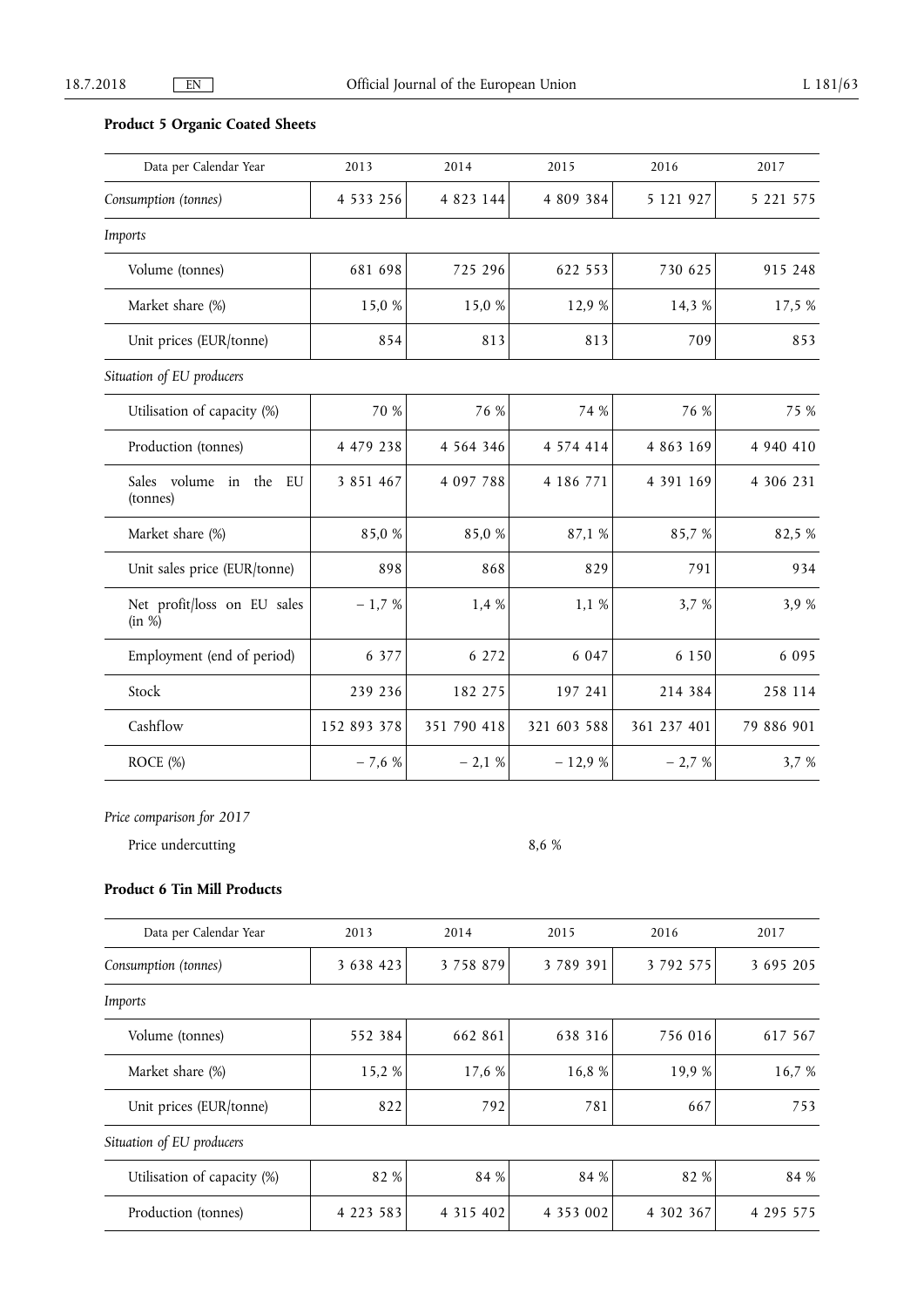| Data per Calendar Year                   | 2013        | 2014        | 2015        | 2016          | 2017          |
|------------------------------------------|-------------|-------------|-------------|---------------|---------------|
| Sales volume<br>in the<br>EU<br>(tonnes) | 3 085 602   | 3 095 745   | 3 150 741   | 3 0 3 6 3 1 6 | 3 0 7 7 1 8 5 |
| Market share (%)                         | 84.8 %      | 82,4 %      | 83,1 %      | 80.1 %        | 83,3 %        |
| Unit sales price (EUR/tonne)             | 845         | 821         | 789         | 728           | 812           |
| Net profit/loss on EU sales<br>(in %)    | 1,7%        | 4,1 %       | 4,8 %       | 4,6 %         | 3,1%          |
| Employment (end of period)               | 7939        | 7 660       | 7 683       | 7 8 1 9       | 7 4 2 4       |
| Stock                                    | 380 445     | 394 384     | 394 712     | 297 877       | 356 460       |
| Cashflow                                 | 117 064 184 | 201 350 074 | 291 440 814 | 272 002 110   | 133 250 945   |
| $ROCE$ $%$                               | $-18.6%$    | $-10,1%$    | $-35,2%$    | $-20.4%$      | $-25,0%$      |

Price undercutting 7,3 %

# **Product 7 Non Alloy and Other Alloy Quarto Plates**

| Data per Calendar Year                | 2013          | 2014        | 2015          | 2016          | 2017          |
|---------------------------------------|---------------|-------------|---------------|---------------|---------------|
| Consumption (tonnes)                  | 10 148 839    | 10 375 274  | 10 934 966    | 11 058 596    | 11 059 068    |
| Imports                               |               |             |               |               |               |
| Volume (tonnes)                       | 1 419 767     | 1 959 605   | 2 5 5 4 9 3 0 | 2 8 14 8 0 2  | 2 530 630     |
| Market share (%)                      | 14,0 %        | 18,9 %      | 23,4 %        | 25,5 %        | 22,9 %        |
| Unit prices (EUR/tonne)               | 513           | 492         | 474           | 403           | 533           |
| Situation of EU producers             |               |             |               |               |               |
| Utilisation of capacity (%)           | 58 %          | 62 %        | 62 %          | 63 %          | 65 %          |
| Production (tonnes)                   | 10 749 475    | 11 240 103  | 10 608 260    | 10 244 950    | 10 581 040    |
| Sales volume in the<br>EU<br>(tonnes) | 8 7 2 7 8 2 6 | 8 414 892   | 8 377 455     | 8 242 865     | 8 5 2 7 6 8 6 |
| Market share (%)                      | 14,0 %        | 18,9%       | 23,4 %        | 25,5 %        | 22,9 %        |
| Unit sales price (EUR/tonne)          | 700           | 676         | 714           | 582           | 692           |
| Net profit/loss on EU sales<br>(in %) | $-9,4%$       | $-8,9%$     | $-4,0%$       | $-7,5%$       | 3,2 %         |
| Employment (end of period)            | 18 472        | 17 628      | 17 177        | 16 763        | 16 211        |
| Stock                                 | 707 152       | 788 008     | 896 708       | 862 084       | 819 690       |
| Cashflow                              | 45 651 999    | 123 399 207 | 426 592 285   | $-44$ 547 318 | 205 976 592   |
| ROCE (%)                              | $-12,2%$      | $-0.3%$     | $-3,3%$       | $-9,9%$       | $-1,5%$       |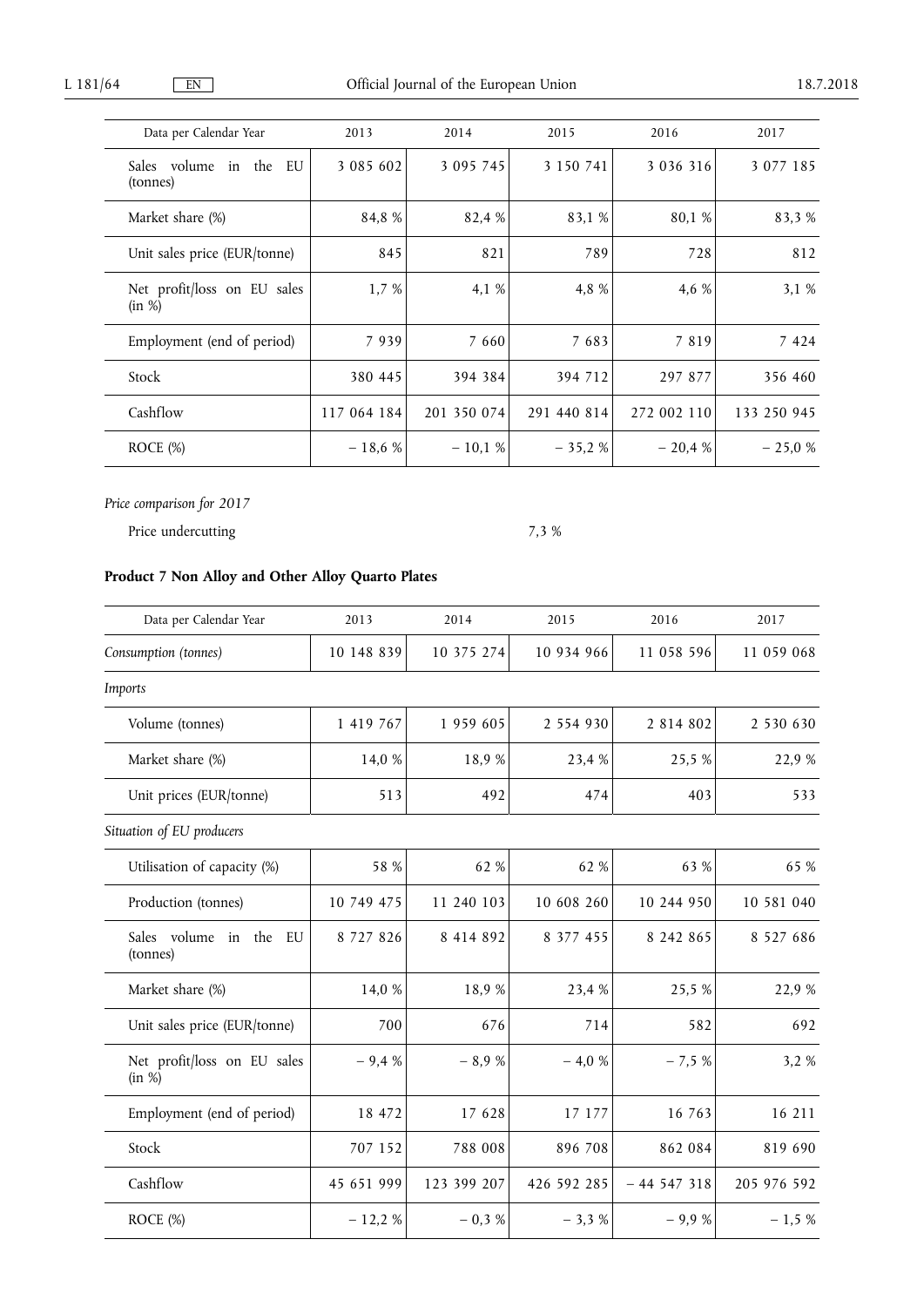Price undercutting 23,0 %

# **Product 8 Stainless Hot Rolled Sheets and Strips**

| Data per Calendar Year                   | 2013          | 2014          | 2015        | 2016        | 2017          |
|------------------------------------------|---------------|---------------|-------------|-------------|---------------|
| Consumption (tonnes)                     | 1 168 291     | 1 352 875     | 1 590 437   | 1 807 242   | 1 487 848     |
| Imports                                  |               |               |             |             |               |
| Volume (tonnes)                          | 175 836       | 233 028       | 269 697     | 351 075     | 436 173       |
| Market share (%)                         | 15,1 %        | 17,2 %        | 17,0 %      | 19,4 %      | 29,3%         |
| Unit prices (EUR/tonne)                  | 2 0 1 1       | 1926          | 1 877       | 1 5 1 8     | 1822          |
| Situation of EU producers                |               |               |             |             |               |
| Utilisation of capacity (%)              | 61 %          | 65 %          | 69 %        | 73 %        | 73 %          |
| Production (tonnes)                      | 3 3 3 4 8 1 4 | 3 5 2 5 7 9 4 | 3 664 821   | 3 842 503   | 3 799 867     |
| Sales volume in<br>the<br>EU<br>(tonnes) | 991 962       | 1 119 435     | 1 320 528   | 1 455 714   | 1 0 5 0 9 6 6 |
| Market share (%)                         | 84,9%         | 82,7 %        | 83,0 %      | 80,5 %      | 70,6 %        |
| Unit sales price (EUR/tonne)             | 2 0 2 3       | 2 0 1 3       | 2 0 2 8     | 1 792       | 2 1 1 5       |
| Net profit/loss on EU sales<br>(in %)    | $-4,2%$       | $-0.3%$       | 4,0 %       | 4,9 %       | 9,2%          |
| Employment (end of period)               | 5 4 3 9       | 4 9 1 4       | 4 4 6 4     | 4 271       | 4 1 3 3       |
| Stock                                    | 103 375       | 131 557       | 123 098     | 106 508     | 93 335        |
| Cashflow                                 | 144 497 251   | 182 932 062   | 613 851 975 | 116 754 324 | 218 815 195   |
| ROCE (%)                                 | $-33,7%$      | $-37,1%$      | $-1,5%$     | $-0.4%$     | 13,6 %        |

*Price comparison for 2017* 

Price undercutting 13,9 %

# **Product 9 Stainless Cold Rolled Sheets and Strips**

| Data per Calendar Year  | 2013          | 2014      | 2015          | 2016      | 2017          |
|-------------------------|---------------|-----------|---------------|-----------|---------------|
| Consumption (tonnes)    | 3 3 6 2 7 1 8 | 3 671 898 | 3 5 8 7 2 3 7 | 3 913 974 | 3 8 1 6 4 7 2 |
| Imports                 |               |           |               |           |               |
| Volume (tonnes)         | 697 457       | 1 017 613 | 787 521       | 843 352   | 976 108       |
| Market share (%)        | 20,7 %        | 27,7 %    | 22,0 %        | 21.5 %    | 25,6 %        |
| Unit prices (EUR/tonne) | 2 0 9 8       | 1985      | 2 0 6 4       | 1 7 8 2   | 2 0 2 3       |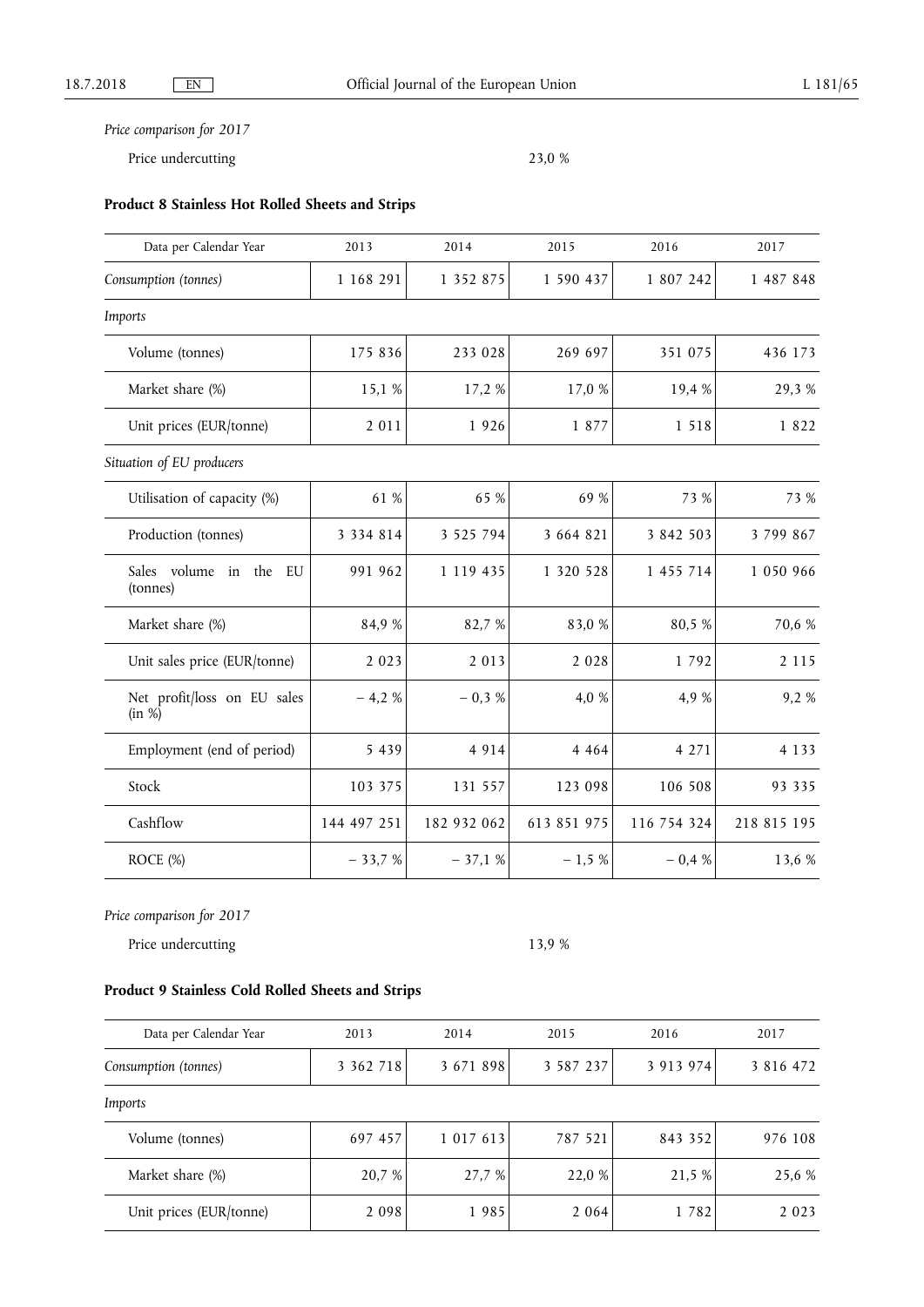| Data per Calendar Year                   | 2013        | 2014       | 2015        | 2016        | 2017        |
|------------------------------------------|-------------|------------|-------------|-------------|-------------|
| Situation of EU producers                |             |            |             |             |             |
| Utilisation of capacity (%)              | 71 %        | 76 %       | 80 %        | 84 %        | 84 %        |
| Production (tonnes)                      | 3 076 074   | 3 016 723  | 3 139 572   | 3 425 201   | 3 114 323   |
| Sales volume<br>in the<br>EU<br>(tonnes) | 2 664 602   | 2 653 177  | 2 798 719   | 3 070 197   | 2 839 979   |
| Market share (%)                         | 79,2 %      | 72,3 %     | 78,0 %      | 78,4 %      | 74,4 %      |
| Unit sales price (EUR/tonne)             | 2 2 5 9     | 2 2 7 2    | 2 2 3 8     | 2 0 1 4     | 2 3 2 3     |
| Net profit/loss on EU sales<br>(in %)    | $-4,2%$     | $-2,7%$    | 2,4 %       | 5,5 %       | 9,4 %       |
| Employment (end of period)               | 10 205      | 9 4 8 3    | 9 2 2 0     | 8 8 9 2     | 8 8 1 2     |
| Stock                                    | 179 087     | 206 956    | 219 170     | 215 904     | 213 931     |
| Cashflow                                 | 135 463 456 | 45 971 825 | 847 696 098 | 450 355 017 | 685 492 711 |
| ROCE $(\%)$                              | $-12,4%$    | $-7,7%$    | 8,5 %       | 10,6 %      | 21,5 %      |

Price undercutting 12,9 %

# **Product 12 Non Alloy and Other Alloy Merchant Bars and light Sections**

| Data per Calendar Year                                | 2013       | 2014       | 2015       | 2016       | 2017       |
|-------------------------------------------------------|------------|------------|------------|------------|------------|
| Consumption (tonnes)                                  | 11 891 558 | 12 422 902 | 12 297 356 | 12 678 733 | 13 617 607 |
| Imports                                               |            |            |            |            |            |
| Volume (tonnes)                                       | 911 115    | 1 219 800  | 1 200 627  | 1 400 824  | 1 385 829  |
| Market share (%)                                      | 7,7 %      | 9,8 %      | 9,8 %      | 11,0 %     | 10,2 %     |
| Unit prices (EUR/tonne)                               | 699        | 657        | 640        | 531        | 641        |
| Situation of EU producers                             |            |            |            |            |            |
| Utilisation of capacity (%)                           | 79 %       | 82 %       | 80 %       | 80 %       | 74 %       |
| Production (tonnes)                                   | 12 132 593 | 12 585 360 | 12 301 986 | 11 839 241 | 12 427 808 |
| volume<br>the<br>in<br><b>Sales</b><br>EU<br>(tonnes) | 10 964 010 | 11 189 221 | 11 095 204 | 11 276 054 | 12 230 774 |
| Market share (%)                                      | 92,2%      | 90,1 %     | 90,2%      | 88,9%      | 89,8%      |
| Unit sales price (EUR/tonne)                          | 632        | 613        | 573        | 520        | 592        |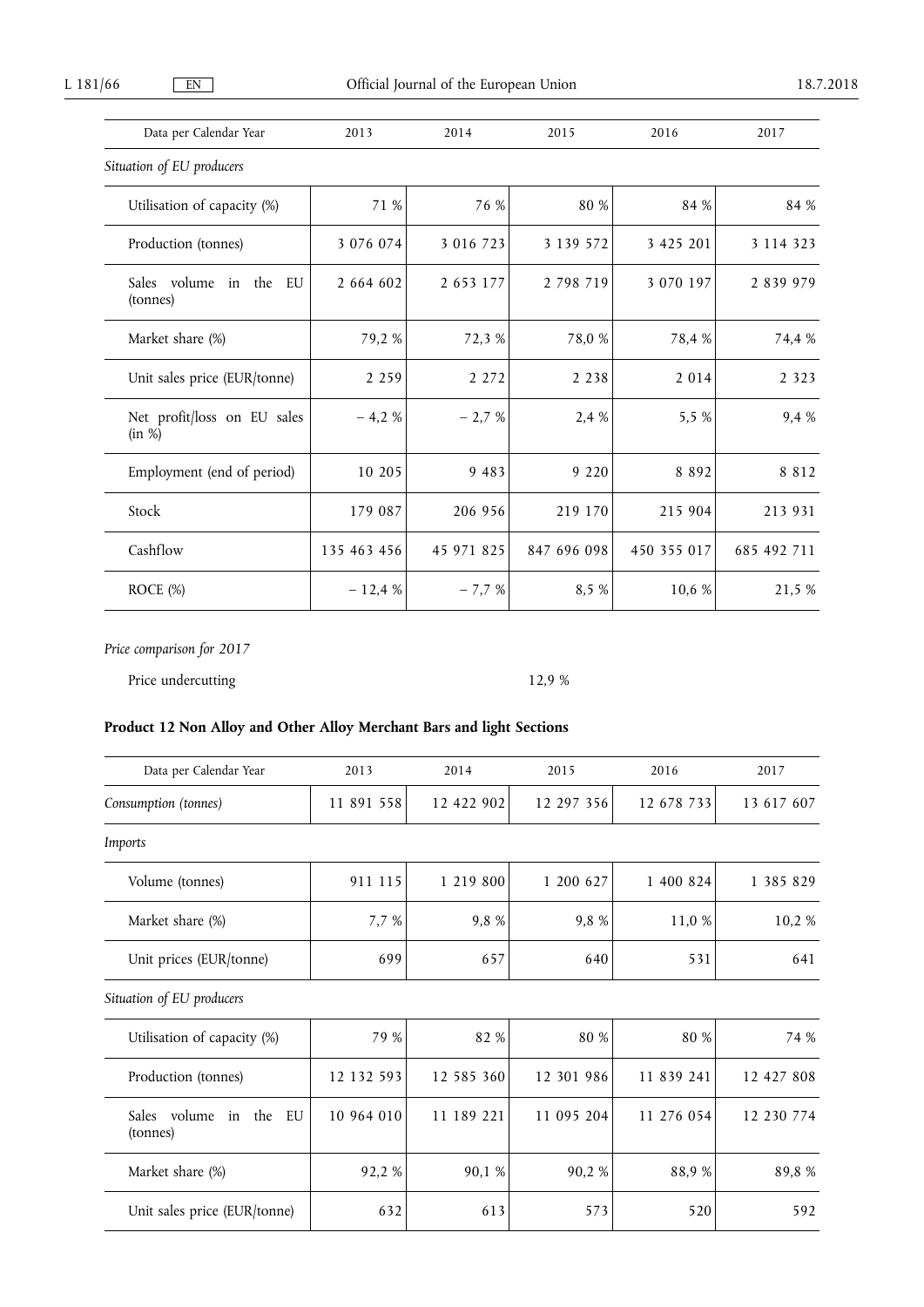| Data per Calendar Year                | 2013        | 2014        | 2015        | 2016        | 2017        |
|---------------------------------------|-------------|-------------|-------------|-------------|-------------|
| Net profit/loss on EU sales<br>(in %) | 2,2 %       | 3,4%        | 2.4 %       | 0,8 %       | 3,6 %       |
| Employment (end of period)            | 9 5 3 7     | 9 7 3 4     | 10 057      | 10 342      | 10 486      |
| Stock                                 | 749 386     | 888 456     | 914 268     | 943 355     | 1 023 612   |
| Cashflow                              | 220 994 774 | 264 742 034 | 272 433 127 | 255 904 385 | 123 997 731 |
| ROCE $(\%)$                           | $-1,2%$     | 3,7 %       | 3.3%        | 3,9 %       | 6,9 %       |

Price undercutting  $-8.3 \%$ 

### **Product 13 Rebars**

| Data per Calendar Year                      | 2013       | 2014       | 2015        | 2016        | 2017        |
|---------------------------------------------|------------|------------|-------------|-------------|-------------|
| Consumption (tonnes)                        | 9 617 685  | 10 359 993 | 10 664 689  | 11 099 947  | 11 253 309  |
| Imports                                     |            |            |             |             |             |
| Volume (tonnes)                             | 527 008    | 972 602    | 1 430 014   | 1 292 971   | 1 191 445   |
| Market share (%)                            | 5,5 %      | 9,4 %      | 13,4 %      | 11,6 %      | 10,6 %      |
| Unit prices (EUR/tonne)                     | 475        | 446        | 388         | 353         | 441         |
| Situation of EU producers                   |            |            |             |             |             |
| Utilisation of capacity (%)                 | 72 %       | 72 %       | 71 %        | 73 %        | 67 %        |
| Production (tonnes)                         | 13 171 558 | 13 019 699 | 12 763 140  | 13 191 436  | 12 494 712  |
| Sales volume<br>the<br>EU<br>in<br>(tonnes) | 8 906 120  | 9 187 941  | 9 0 19 8 09 | 9 568 119   | 9 848 615   |
| Market share (%)                            | 92,6 %     | 88,7%      | 84,6 %      | 86,2%       | 87,5 %      |
| Unit sales price (EUR/tonne)                | 460        | 437        | 386         | 367         | 436         |
| Net profit/loss on EU sales<br>(in %)       | $-2,0%$    | $-2,5%$    | $-2,6%$     | 3,4 %       | 4,8 %       |
| Employment (end of period)                  | 5 5 6 3    | 5 4 4 1    | 5 5 2 9     | 5 6 3 4     | 5 4 5 7     |
| Stock                                       | 761 808    | 683 591    | 642 506     | 602 948     | 659 484     |
| Cashflow                                    | 20 571 082 | 14 116 433 | 53 015 513  | 165 167 521 | 249 292 475 |
| ROCE (%)                                    | 0,9%       | 2,4 %      | 1,9%        | 6,2%        | 9,3%        |

*Price comparison for 2017* 

Price undercutting  $-1,3,8$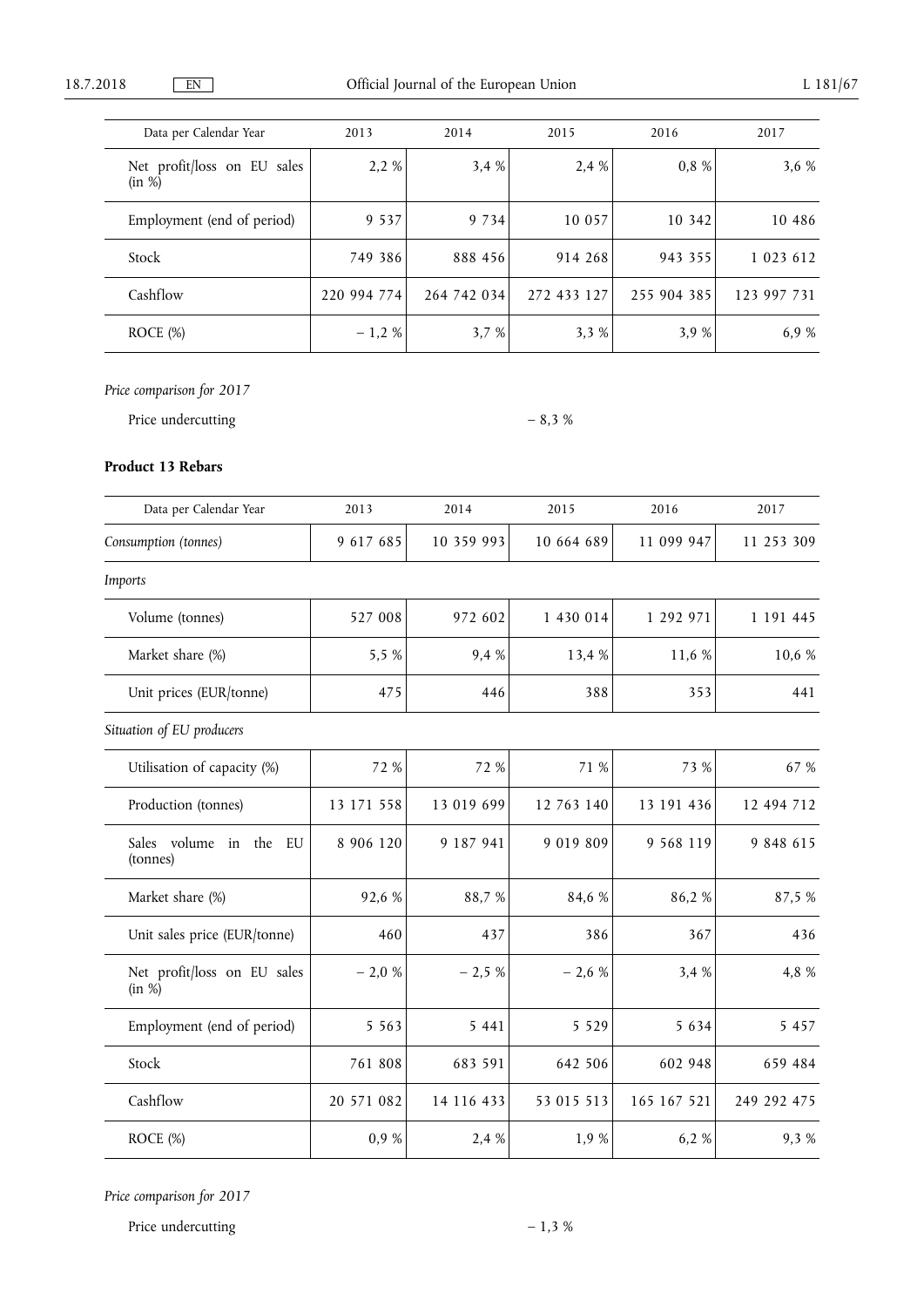# **Product 14 Stainless Bars and light Shapes**

| Data per Calendar Year                | 2013        | 2014        | 2015        | 2016        | 2017        |
|---------------------------------------|-------------|-------------|-------------|-------------|-------------|
| Consumption (tonnes)                  | 526 080     | 593 501     | 593 530     | 630 737     | 632 804     |
| Imports                               |             |             |             |             |             |
| Volume (tonnes)                       | 113 071     | 147 453     | 142 416     | 147 811     | 159 577     |
| Market share (%)                      | 21,5 %      | 24,8 %      | 24,0 %      | 23,4 %      | 25,2%       |
| Unit prices (EUR/tonne)               | 3 0 9 2     | 2 8 9 4     | 3 0 3 5     | 2 5 9 0     | 2 8 8 5     |
| Situation of EU producers             |             |             |             |             |             |
| Utilisation of capacity (%)           | 65 %        | 68 %        | 68 %        | 69 %        | 72 %        |
| Production (tonnes)                   | 527 386     | 597 178     | 599 927     | 637 938     | 641 446     |
| Sales volume in the<br>EU<br>(tonnes) | 411 655     | 444 339     | 450 094     | 482 314     | 472 247     |
| Market share (%)                      | 78,2 %      | 74,9 %      | 75,8 %      | 76,5 %      | 74,6 %      |
| Unit sales price (EUR/tonne)          | 2 9 8 8     | 2 9 6 9     | 2 8 3 8     | 2 4 0 4     | 2 8 0 7     |
| Net profit/loss on EU sales<br>(in %) | 5,2 %       | 5,6 %       | 4,1 %       | 2,3 %       | 5,8 %       |
| Employment (end of period)            | 3 6 8 0     | 3 7 6 6     | 3 7 3 7     | 3 7 8 9     | 3 8 4 4     |
| Stock                                 | 83 561      | 91 900      | 89 676      | 90 409      | 90 893      |
| Cashflow                              | 111 869 518 | 142 849 693 | 191 511 047 | 155 623 001 | 145 832 442 |
| ROCE (%)                              | 1,0 %       | 4,3 %       | 1,4 %       | $-0.7%$     | 4,9 %       |

*Price comparison for 2017* 

Price undercutting  $-2.8 \%$ 

# **Product 15 Stainless Wire Rod**

| Data per Calendar Year      | 2013    | 2014    | 2015    | 2016    | 2017    |
|-----------------------------|---------|---------|---------|---------|---------|
| Consumption (tonnes)        | 318 373 | 323 191 | 304 987 | 335 552 | 347 077 |
| Imports                     |         |         |         |         |         |
| Volume (tonnes)             | 52 082  | 71 229  | 57 627  | 58 670  | 62 978  |
| Market share (%)            | 16,4 %  | 22,0 %  | 18,9%   | 17,5 %  | 18,1 %  |
| Unit prices (EUR/tonne)     | 2 3 0 0 | 2 1 9 3 | 2 3 1 0 | 1962    | 2 2 2 8 |
| Situation of EU producers   |         |         |         |         |         |
| Utilisation of capacity (%) | 63 %    | 64 %    | 65 %    | 69 %    | 71 %    |
| Production (tonnes)         | 373 010 | 383 586 | 388 273 | 412 892 | 449 392 |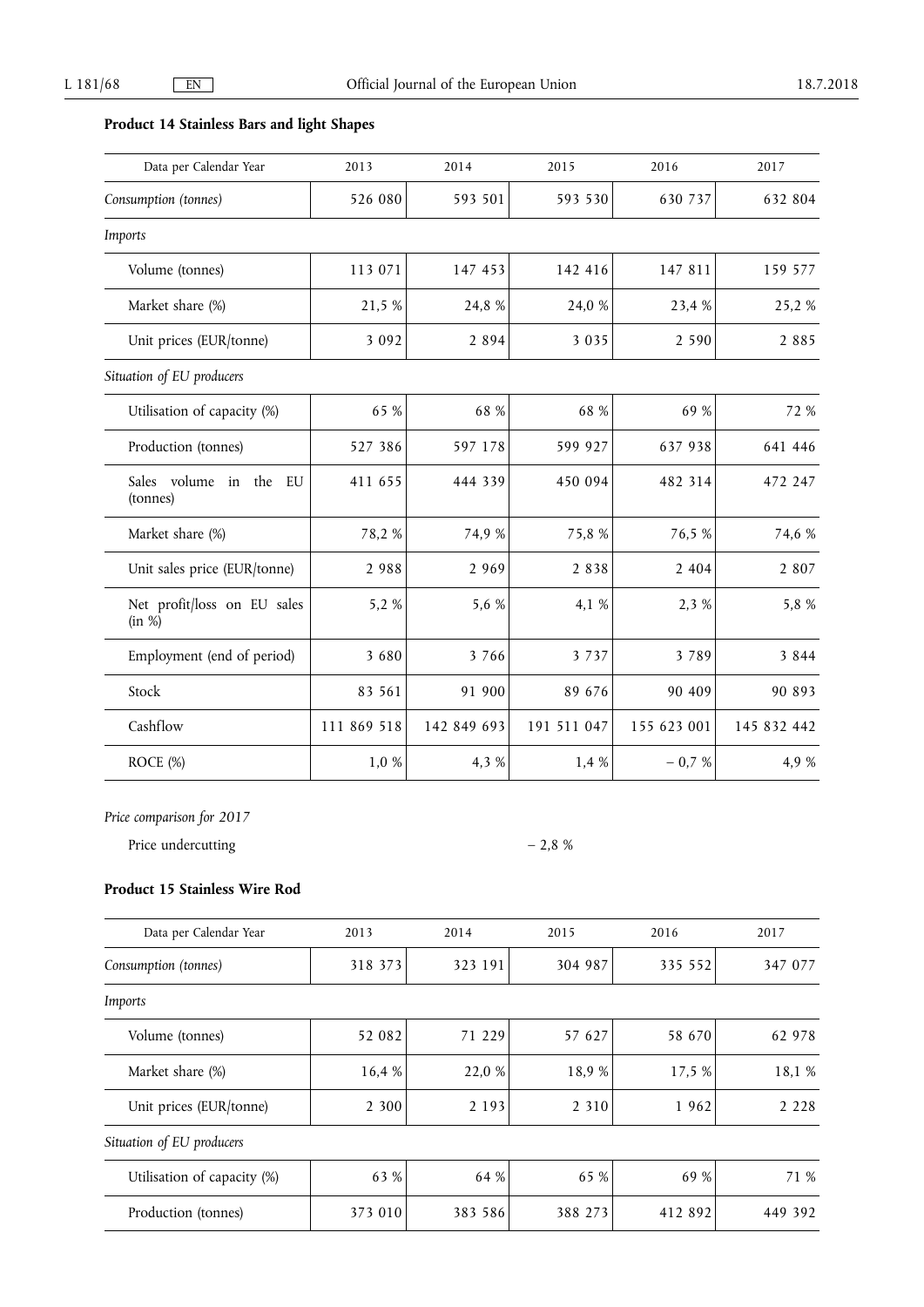| Data per Calendar Year                      | 2013       | 2014       | 2015        | 2016       | 2017       |
|---------------------------------------------|------------|------------|-------------|------------|------------|
| Sales volume<br>the<br>EU<br>in<br>(tonnes) | 266 290    | 251 961    | 247 359     | 276 880    | 284 098    |
| Market share (%)                            | 83,6 %     | 78,0 %     | 81,1 %      | 82,5 %     | 81,9%      |
| Unit sales price (EUR/tonne)                | 2 4 8 0    | 2 5 1 6    | 2 3 8 2     | 2 0 2 2    | 2 4 1 7    |
| Net profit/loss on EU sales<br>(in %)       | $-3,7%$    | $-2,1%$    | $-4,7%$     | $-3,1%$    | 3,9 %      |
| Employment (end of period)                  | 1 677      | 1671       | 1 7 3 1     | 1 761      | 1852       |
| Stock                                       | 24 8 10    | 28 696     | 31 083      | 31 584     | 43 800     |
| Cashflow                                    | 13 022 575 | 18 221 077 | 106 175 940 | 84 328 053 | 44 337 763 |
| ROCE $(\%)$                                 | $-0.7%$    | 2,9 %      | $-1,5%$     | $-2,8%$    | 5,5 %      |

Price undercutting 7,8 %

# **Product 16 Non Alloy and Other Alloy Wire Rod**

| Data per Calendar Year                   | 2013        | 2014        | 2015        | 2016        | 2017        |
|------------------------------------------|-------------|-------------|-------------|-------------|-------------|
| Consumption (tonnes)                     | 18 033 534  | 18 249 258  | 18 949 497  | 19 375 225  | 20 026 426  |
| Imports                                  |             |             |             |             |             |
| Volume (tonnes)                          | 1 125 730   | 1 289 953   | 1 697 912   | 2 000 967   | 2 094 274   |
| Market share (%)                         | 6,2 %       | 7,1 %       | 9,0 %       | 10,3 %      | 10,5 %      |
| Unit prices (EUR/tonne)                  | 522         | 504         | 439         | 392         | 486         |
| Situation of EU producers                |             |             |             |             |             |
| Utilisation of capacity (%)              | 80 %        | 84 %        | 83 %        | 81 %        | 83 %        |
| Production (tonnes)                      | 19 765 154  | 19 775 715  | 20 436 595  | 20 037 883  | 20 757 864  |
| Sales volume<br>in the<br>EU<br>(tonnes) | 16 782 585  | 16 828 358  | 17 108 877  | 17 222 468  | 17 795 595  |
| Market share (%)                         | 93,1 %      | 92,2%       | 90,3%       | 88,9%       | 88,9%       |
| Unit sales price (EUR/tonne)             | 509         | 492         | 443         | 420         | 505         |
| Net profit/loss on EU sales<br>(in %)    | 1,8 %       | 4,8 %       | 3,0 %       | 0,6 %       | 3,4 %       |
| Employment (end of period)               | 11 561      | 11 598      | 11 881      | 13 068      | 13 058      |
| Stock                                    | 876 450     | 896 633     | 1 120 091   | 974 085     | 954 649     |
| Cashflow                                 | 234 768 428 | 424 076 182 | 365 467 214 | 287 106 970 | 310 381 566 |
| ROCE (%)                                 | 1,0 %       | 6,9 %       | 2,9 %       | 3,9 %       | 6,7 %       |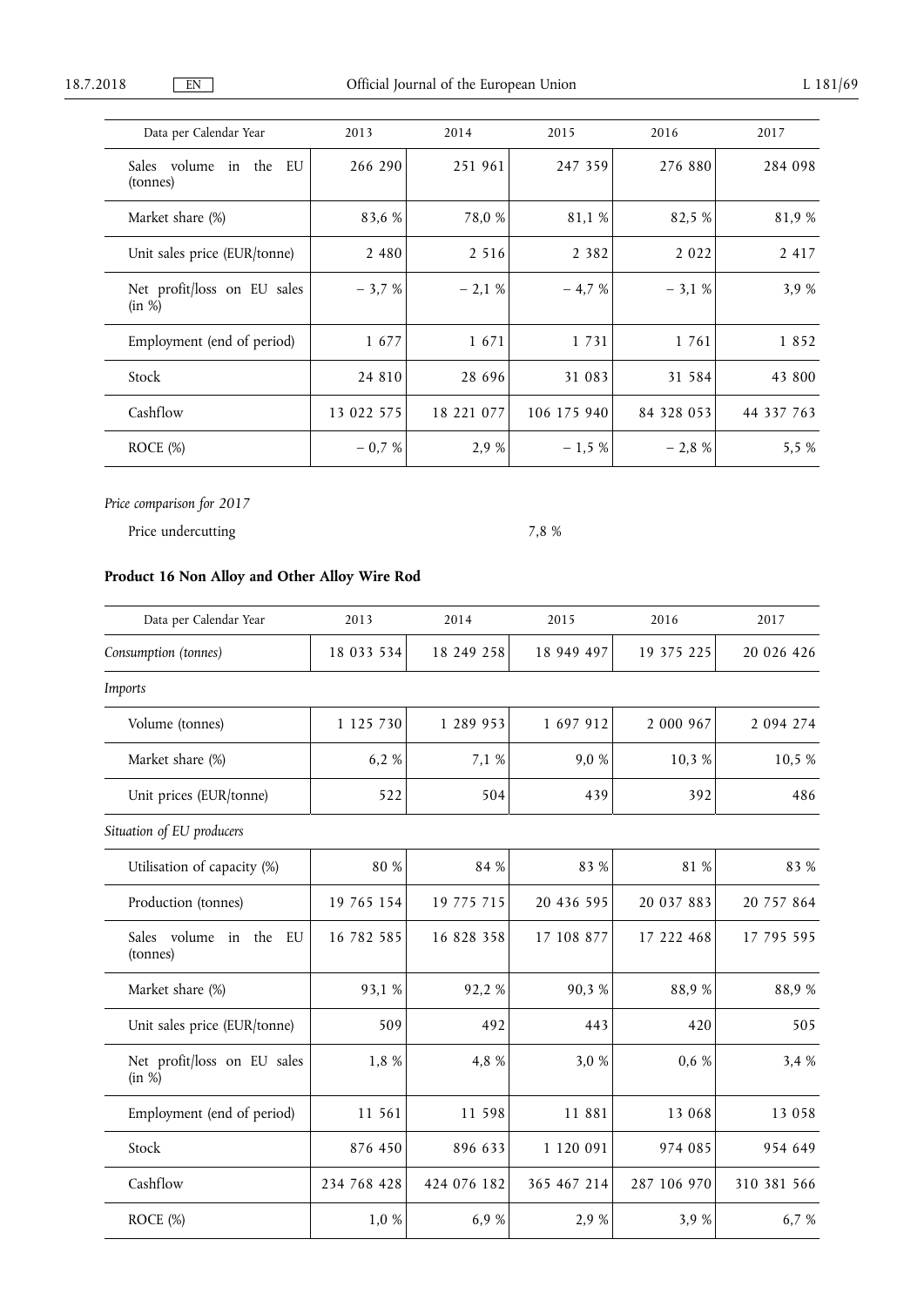Price undercutting 3,7 %

# **Product 17 Angles shapes and sections of iron or non alloy steel**

| Data per Calendar Year                | 2013          | 2014      | 2015          | 2016        | 2017        |
|---------------------------------------|---------------|-----------|---------------|-------------|-------------|
| Consumption (tonnes)                  | 6 159 135     | 6 544 142 | 6 549 935     | 7 205 377   | 7 375 383   |
| Imports                               |               |           |               |             |             |
| Volume (tonnes)                       | 223 669       | 277 507   | 268 014       | 388 041     | 262 745     |
| Market share (%)                      | 3,6 %         | 4,2 %     | 4,1 %         | 5,4 %       | 3,6 %       |
| Unit prices (EUR/tonne)               | 539           | 509       | 463           | 409         | 473         |
| Situation of EU producers             |               |           |               |             |             |
| Utilisation of capacity (%)           | 64 %          | 69 %      | 71 %          | 72 %        | 72 %        |
| Production (tonnes)                   | 8 5 8 3 6 6 8 | 8 590 216 | 8 8 9 4 2 2 3 | 9 400 691   | 9 605 365   |
| Sales volume in the<br>EU<br>(tonnes) | 5 935 432     | 6 266 353 | 6 281 426     | 6 817 231   | 7 112 453   |
| Market share (%)                      | 96,4%         | 95,8%     | 95,9%         | 94,6 %      | 96,4 %      |
| Unit sales price (EUR/tonne)          | 471           | 471       | 449           | 417         | 463         |
| Net profit/loss on EU sales<br>(in %) | $-6,5%$       | $-3,7%$   | $-0,6%$       | 2,1 %       | $-1,8%$     |
| Employment (end of period)            | 6 2 1 2       | 5 6 8 5   | 6 0 0 6       | 6 2 6 4     | 6 0 9 6     |
| Stock                                 | 510 927       | 464 184   | 466 561       | 559 452     | 569 947     |
| Cashflow                              | $-48381794$   | 7 224 031 | 161 157 041   | 150 487 051 | $-18595244$ |
| ROCE (%)                              | $-6,0%$       | 6,3 %     | 1,4 %         | 3,9%        | $0,6\%$     |

*Price comparison for 2017* 

Price undercutting  $-2.1 %$ 

# **Product 18 Sheet piling**

| Data per Calendar Year  | 2013    | 2014    | 2015    | 2016    | 2017    |
|-------------------------|---------|---------|---------|---------|---------|
| Consumption (tonnes)    | 574 025 | 637 684 | 577 270 | 584 985 | 626 863 |
| Imports                 |         |         |         |         |         |
| Volume (tonnes)         | 15 870  | 16 503  | 14 051  | 36 970  | 85 054  |
| Market share (%)        | 2,8 %   | 2,6 %   | 2,4 %   | 6.3 %   | 13,6 %  |
| Unit prices (EUR/tonne) | 787     | 765     | 1 1 2 6 | 651     | 629     |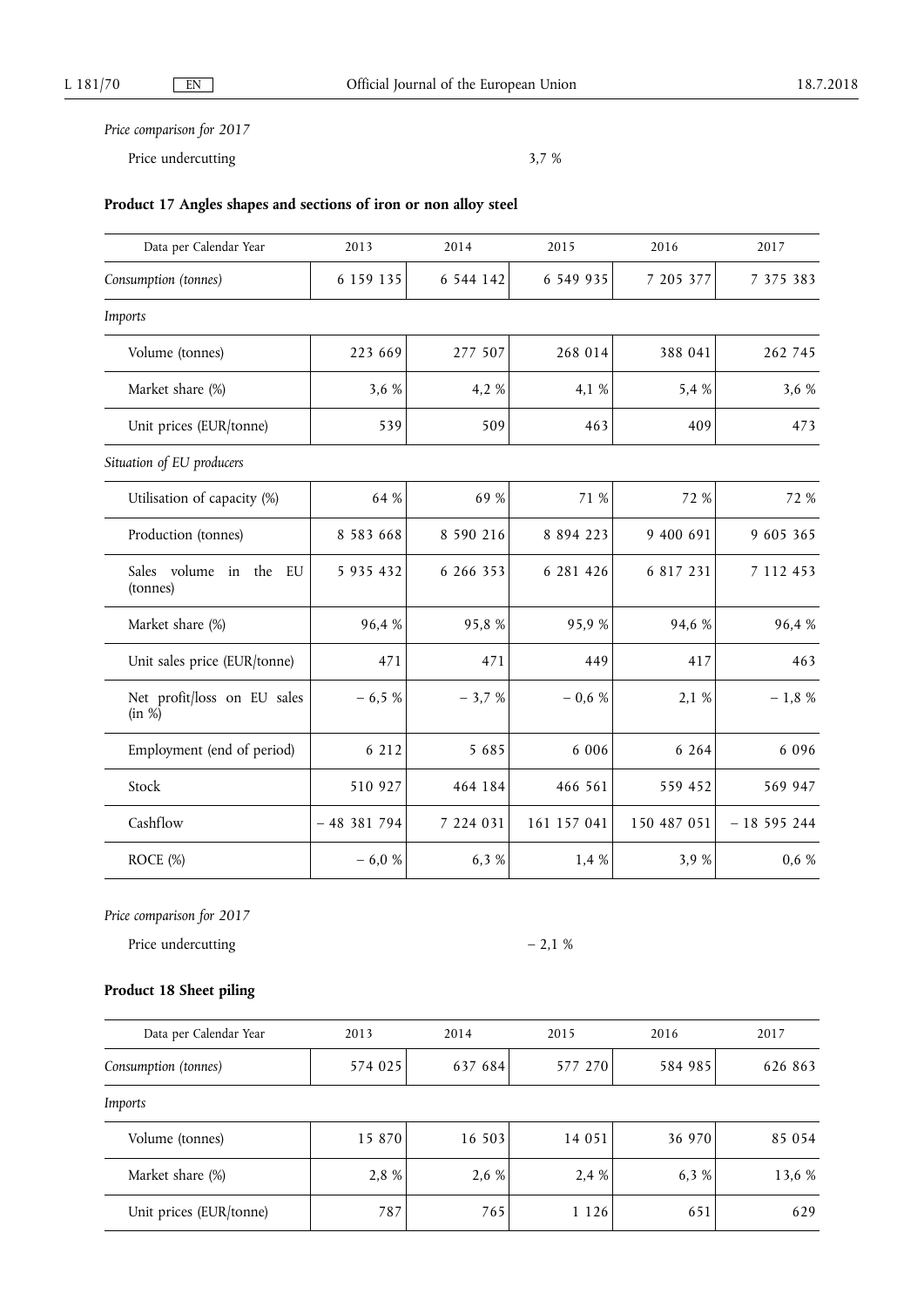| Data per Calendar Year                   | 2013       | 2014       | 2015       | 2016       | 2017       |
|------------------------------------------|------------|------------|------------|------------|------------|
| Situation of EU producers                |            |            |            |            |            |
| Utilisation of capacity (%)              | 78 %       | 82 %       | 76 %       | 82 %       | 81 %       |
| Production (tonnes)                      | 907 320    | 940 451    | 840 182    | 777 182    | 817 764    |
| Sales volume<br>in the<br>EU<br>(tonnes) | 558 131    | 621 150    | 563 140    | 548 010    | 541 782    |
| Market share (%)                         | 97,2 %     | 97,4 %     | 97,6 %     | 93,7 %     | 86,4 %     |
| Unit sales price (EUR/tonne)             | 711        | 697        | 652        | 623        | 640        |
| Net profit/loss on EU sales<br>(in %)    | 6,8 %      | 11,5 %     | 8,8 %      | 14,0 %     | 3,7 %      |
| Employment (end of period)               | 949        | 971        | 951        | 981        | 995        |
| Stock                                    | 49 762     | 47 610     | 58 744     | 68 417     | 75 616     |
| Cashflow                                 | 58 272 442 | 68 732 139 | 63 936 644 | 86 404 634 | 40 555 786 |
| ROCE (%)                                 | $-9,3%$    | 6,8 %      | 6,7 %      | 10,3 %     | 1,5%       |

Price undercutting 1,7 %

# **Product 20 Gas pipes**

| Data per Calendar Year                   | 2013      | 2014      | 2015      | 2016      | 2017      |
|------------------------------------------|-----------|-----------|-----------|-----------|-----------|
| Consumption (tonnes)                     | 1 211 435 | 1 662 233 | 1 653 112 | 1 637 097 | 1 642 935 |
| Imports                                  |           |           |           |           |           |
| Volume (tonnes)                          | 266 467   | 340 051   | 298 103   | 336 050   | 380 257   |
| Market share (%)                         | 22,0 %    | 20,5 %    | 18,0 %    | 20,5 %    | 23,1 %    |
| Unit prices (EUR/tonne)                  | 688       | 649       | 646       | 566       | 676       |
| Situation of EU producers                |           |           |           |           |           |
| Utilisation of capacity (%)              | 37 %      | 38 %      | 38 %      | 40 %      | 37 %      |
| Production (tonnes)                      | 1 053 283 | 1 460 549 | 1 471 772 | 1 396 933 | 1 392 404 |
| Sales volume<br>in the<br>EU<br>(tonnes) | 944 903   | 1 322 070 | 1 354 273 | 1 300 727 | 1 262 560 |
| Market share (%)                         | 78,0 %    | 79,5 %    | 81,9%     | 79,5 %    | 76,8 %    |
| Unit sales price (EUR/tonne)             | 717       | 666       | 619       | 580       | 693       |
| Net profit/loss on EU sales<br>(in %)    | 0,9 %     | 1,3 %     | 2,3 %     | 3,9 %     | 0,5%      |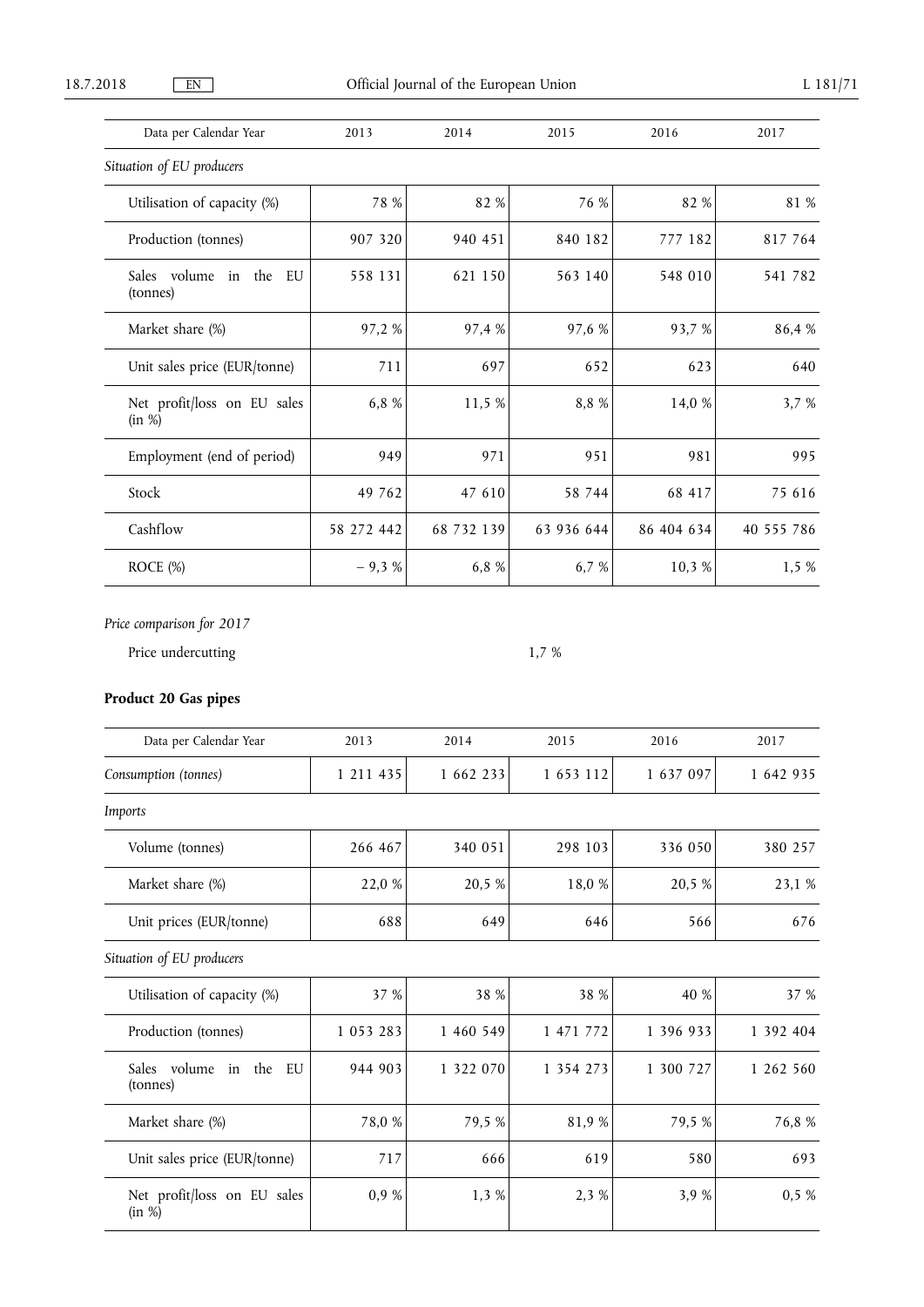| Data per Calendar Year     | 2013       | 2014       | 2015       | 2016       | 2017       |
|----------------------------|------------|------------|------------|------------|------------|
| Employment (end of period) | 552        | 543        | 548        | 526        | 509        |
| Stock                      | 55 178     | 55 305     | 53 434     | 58 081     | 50 697     |
| Cashflow                   | 15 451 286 | 15 884 723 | 16 166 705 | 15 309 189 | 20 506 964 |
| ROCE (%)                   | 3,7 %      | 3.9 %      | 1,1%       | 1,7 %      | 8.7 %      |

Price undercutting 2,4 %

# **Product 21 Hollow sections**

| Data per Calendar Year                | 2013         | 2014       | 2015       | 2016          | 2017        |
|---------------------------------------|--------------|------------|------------|---------------|-------------|
| Consumption (tonnes)                  | 3 347 996    | 3 407 926  | 3 511 951  | 3 885 748     | 4 0 28 7 30 |
| Imports                               |              |            |            |               |             |
| Volume (tonnes)                       | 461 263      | 552 874    | 574 490    | 725 545       | 820 667     |
| Market share (%)                      | 13,8 %       | 16,2%      | 16,4 %     | 18,7 %        | 20,4 %      |
| Unit prices (EUR/tonne)               | 599          | 571        | 553        | 497           | 618         |
| Situation of EU producers             |              |            |            |               |             |
| Utilisation of capacity (%)           | 46 %         | 46 %       | 46 %       | 47 %          | 49 %        |
| Production (tonnes)                   | 3 0 19 3 7 5 | 3 019 977  | 3 106 261  | 3 3 3 3 3 6 8 | 3 3 8 7 8 6 |
| Sales volume in the<br>EU<br>(tonnes) | 2 882 473    | 2 854 843  | 2 936 771  | 3 159 965     | 3 207 994   |
| Market share (%)                      | 86,1 %       | 83,8%      | 83,6 %     | 81,3%         | 79,6 %      |
| Unit sales price (EUR/tonne)          | 606          | 569        | 541        | 517           | 625         |
| Net profit/loss on EU sales<br>(in %) | $-2,7%$      | $-3,9%$    | $-3,3%$    | 0,2%          | $-0.5%$     |
| Employment (end of period)            | 1 0 7 3      | 1 1 2 4    | 1 200      | 1 209         | 1 1 8 1     |
| Stock                                 | 160 442      | 138 981    | 146 353    | 107 826       | 149 537     |
| Cashflow                              | $-9630441$   | 13 389 861 | 23 807 058 | 13 000 201    | 21 372 166  |
| ROCE (%)                              | $-2,4%$      | $-5,3%$    | $-6,2%$    | $-0,6%$       | 7,2 %       |

*Price comparison for 2017* 

Price undercutting 1,2 %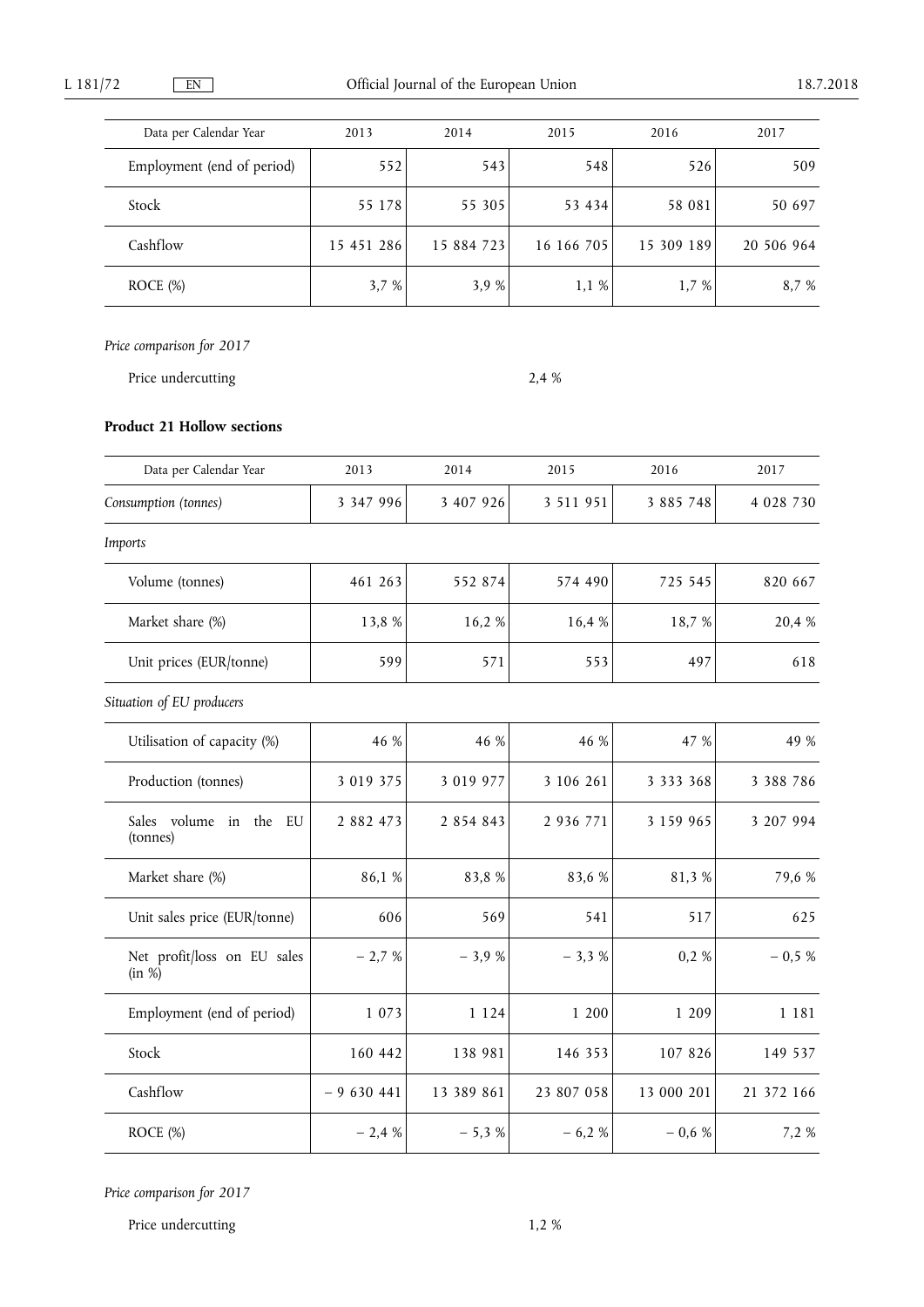# **Product 22 Seamless stainless tubes and pipes**

| Data per Calendar Year                | 2013       | 2014       | 2015        | 2016        | 2017        |
|---------------------------------------|------------|------------|-------------|-------------|-------------|
| Consumption (tonnes)                  | 96 507     | 101 504    | 97 341      | 96 320      | 95 672      |
| Imports                               |            |            |             |             |             |
| Volume (tonnes)                       | 32 581     | 38 7 8 2   | 39 719      | 42 510      | 42 701      |
| Market share (%)                      | 33,8%      | 38,2%      | 40,8 %      | 44,1 %      | 44,6 %      |
| Unit prices (EUR/tonne)               | 6 9 4 1    | 6 1 6 7    | 6 1 1 8     | 5 8 4 6     | 6 300       |
| Situation of EU producers             |            |            |             |             |             |
| Utilisation of capacity (%)           | 6 %        | 7 %        | 6 %         | 6 %         | 6 %         |
| Production (tonnes)                   | 116 630    | 124 135    | 101 291     | 101 831     | 92 357      |
| Sales volume in the<br>EU<br>(tonnes) | 61 822     | 61 708     | 56 802      | 53 196      | 52 083      |
| Market share (%)                      | 64,1 %     | 60,8%      | 58,4%       | 55,2%       | 54,4 %      |
| Unit sales price (EUR/tonne)          | 7 9 1 3    | 7 7 4 0    | 8 3 1 8     | 7 3 6 1     | 7 9 9 3     |
| Net profit/loss on EU sales<br>(in %) | 3,1 %      | 5,9 %      | $-0.4%$     | $-0.1%$     | 1,2 %       |
| Employment (end of period)            | 11 180     | 11 211     | 10 369      | 9 7 7 9     | 9 3 1 7     |
| Stock                                 | 7 4 5 2    | 9 3 8 9    | 10 455      | 8 6 9 0     | 11 688      |
| Cashflow                              | 19 858 477 | 10 438 041 | $-48885671$ | 4 0 38 0 78 | $-22872178$ |
| ROCE (%)                              | 22,7 %     | $-4,3%$    | $-58,1%$    | $-33,4%$    | $-50,5%$    |

*Price comparison for 2017* 

Price undercutting 21,2 %

### **Product 23 Bearing tubes and pipes**

| Data per Calendar Year      | 2013    | 2014    | 2015    | 2016    | 2017    |
|-----------------------------|---------|---------|---------|---------|---------|
| Consumption (tonnes)        | 68 824  | 72 805  | 67 249  | 59 867  | 65 355  |
| Imports                     |         |         |         |         |         |
| Volume (tonnes)             | 7 4 8 9 | 9 4 2 6 | 11 944  | 9 7 7 3 | 8 6 6 3 |
| Market share (%)            | 10,9 %  | 12,9 %  | 17,8 %  | 16,3 %  | 13,3 %  |
| Unit prices (EUR/tonne)     | 2 0 6 9 | 1 6 2 6 | 1 7 4 9 | 1 6 3 0 | 1 608   |
| Situation of EU producers   |         |         |         |         |         |
| Utilisation of capacity (%) | 68 %    | 64 %    | 53 %    | 52 %    | 63 %    |
| Production (tonnes)         | 64 972  | 65 475  | 58 407  | 52 494  | 57 657  |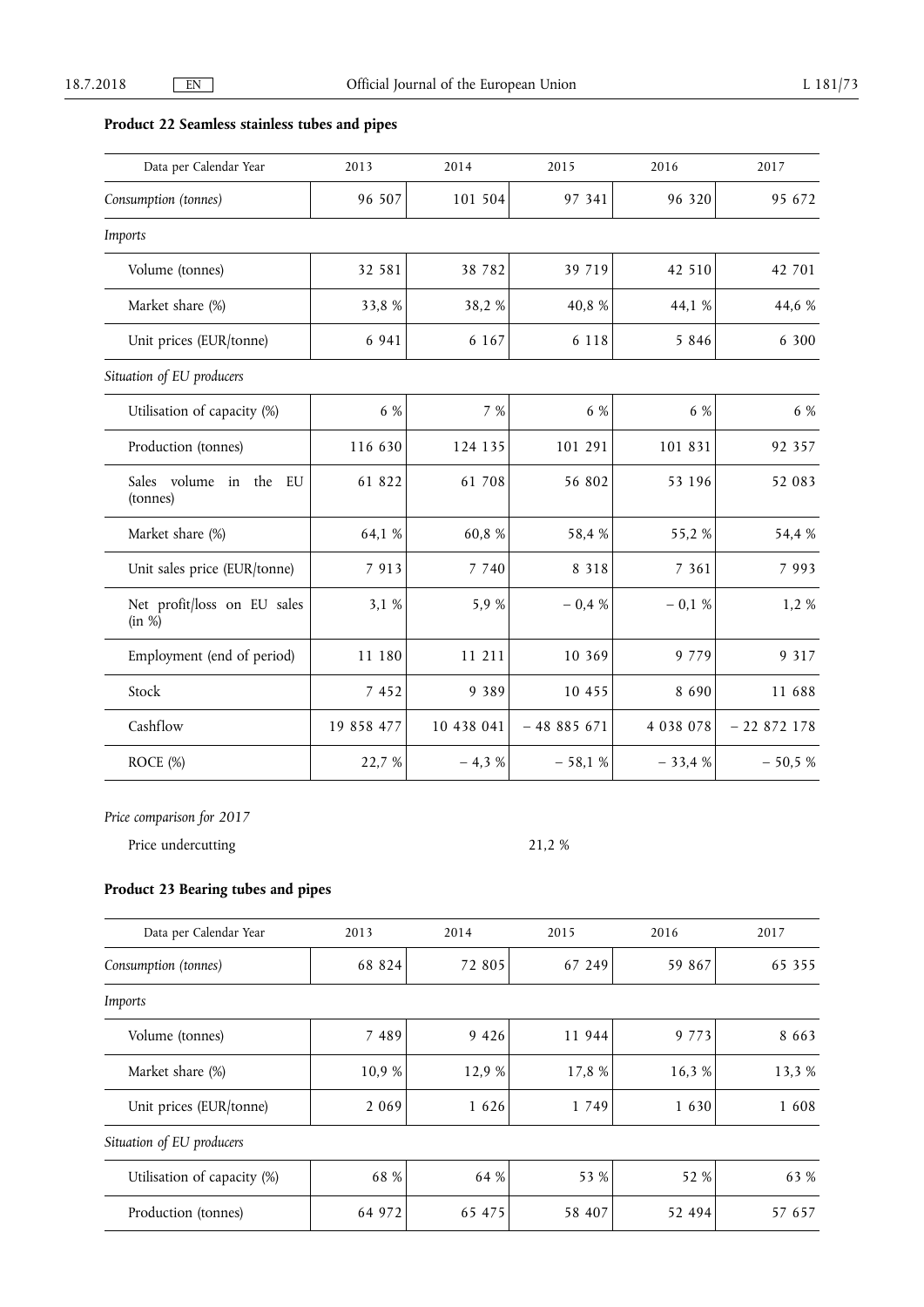| Data per Calendar Year                | 2013      | 2014      | 2015          | 2016      | 2017      |
|---------------------------------------|-----------|-----------|---------------|-----------|-----------|
| Sales volume<br>in the EU<br>(tonnes) | 61 324    | 63 378    | 55 304        | 50 092    | 56 691    |
| Market share (%)                      | 89,1 %    | 87,1 %    | 82,2 %        | 83,7 %    | 86,7 %    |
| Unit sales price (EUR/tonne)          | 2 0 2 3   | 2 0 0 3   | 1925          | 1 8 0 4   | 1837      |
| Net profit/loss on EU sales<br>(in %) | 4,6 %     | 4,9 %     | $-6,7%$       | $-9.2%$   | $-1,8%$   |
| Employment (end of period)            | 332       | 322       | 306           | 274       | 280       |
| Stock                                 | 1 2 8 5   | 1 4 3 3   | 2 5 9 1       | 1 452     | 2 4 2 9   |
| Cashflow                              | 3 499 664 | 3 928 566 | 5 0 5 5 7 9 6 | $-791310$ | $-620461$ |
| ROCE $(\%)$                           | 0.9%      | $-3,3%$   | $-64.7%$      | $-54,5%$  | $-28,1%$  |

Price undercutting 12,5 %

# **Product 25 Large welded tubes**

| Data per Calendar Year                | 2013        | 2014          | 2015          | 2016        | 2017       |
|---------------------------------------|-------------|---------------|---------------|-------------|------------|
| Consumption (tonnes)                  | 669 846     | 1 041 055     | 427 457       | 586 746     | 1 804 463  |
| Imports                               |             |               |               |             |            |
| Volume (tonnes)                       | 286 939     | 411 273       | 209 524       | 159 219     | 1 044 534  |
| Market share (%)                      | 42,8%       | 39,5 %        | 49,0 %        | 27,1 %      | 57,9%      |
| Unit prices (EUR/tonne)               | 1 0 7 0     | 793           | 904           | 772         | 936        |
| Situation of EU producers             |             |               |               |             |            |
| Utilisation of capacity (%)           | 26 %        | 32 %          | 29 %          | 35 %        | 65 %       |
| Production (tonnes)                   | 1 333 900   | 1 1 5 0 0 0 0 | 1 0 3 4 6 0 0 | 1 086 300   | 1 500 000  |
| Sales volume in the<br>EU<br>(tonnes) | 382 758     | 624 819       | 216 243       | 426 937     | 759 478    |
| Market share (%)                      | 57,1 %      | $60,\!0$ $\%$ | 50,6 %        | 72,8 %      | 42,1 %     |
| Unit sales price (EUR/tonne)          | 894         | 887           | 835           | 771         | 766        |
| Net profit/loss on EU sales<br>(in %) | 3,0 %       | $-6,1%$       | $-2,7%$       | $-0.6%$     | 0,0%       |
| Employment (end of period)            | 1 5 1 2     | 1 5 4 5       | 1 3 6 5       | 1 372       | 1 3 2 6    |
| Stock                                 | 322 722     | 600 020       | 633 600       | 727 048     | 1 139 429  |
| Cashflow                              | 197 726 967 | $-97558802$   | 94 492 289    | $-70888943$ | 13 666 659 |
| ROCE (%)                              | $-15,8%$    | $-23,5%$      | $-17,7%$      | $-6,7%$     | 9,1 %      |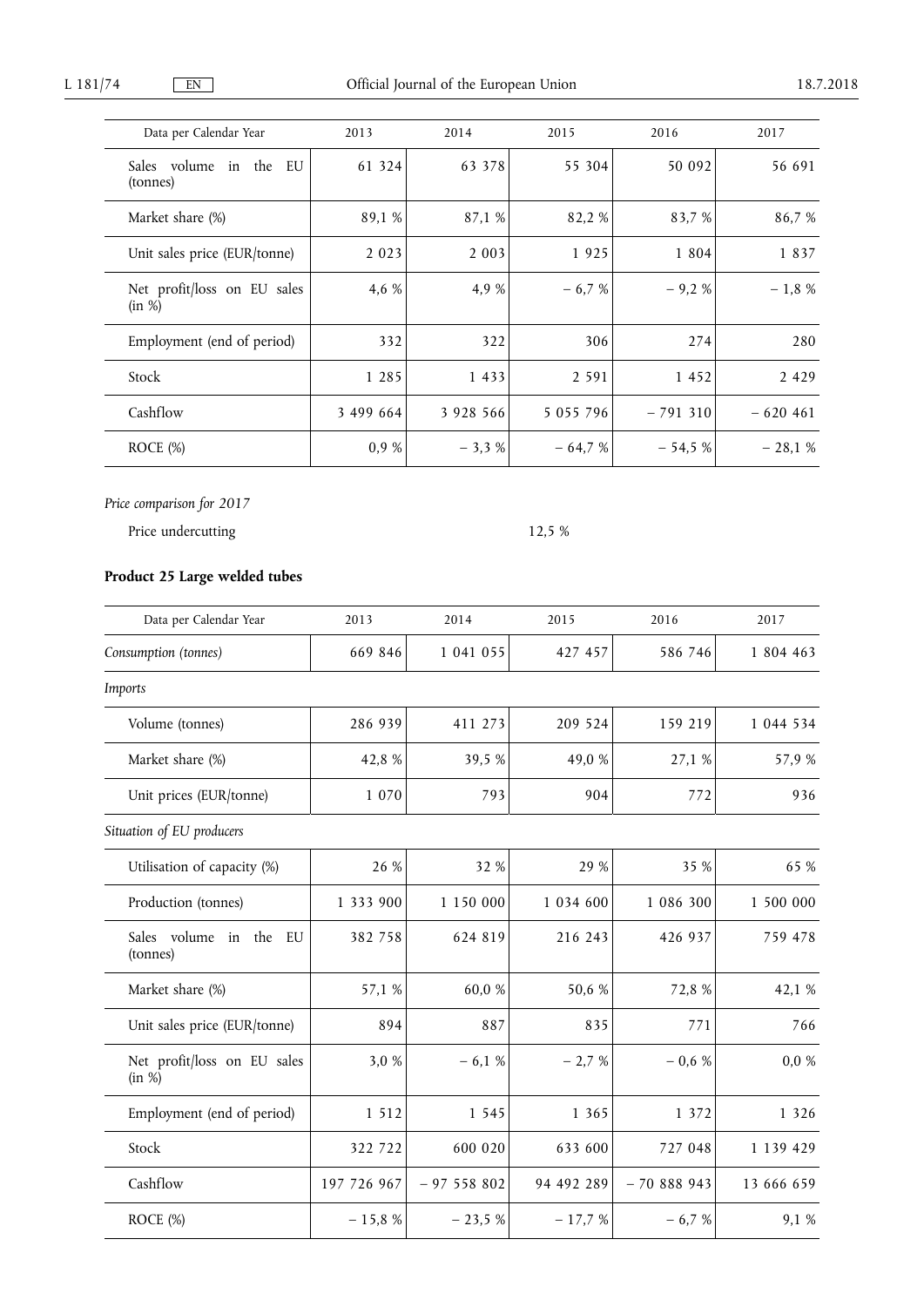Price undercutting  $-22.0 \%$ 

# **Product 26 Other welded tubes**

| Data per Calendar Year                   | 2013          | 2014       | 2015          | 2016       | 2017          |
|------------------------------------------|---------------|------------|---------------|------------|---------------|
| Consumption (tonnes)                     | 2 385 499     | 3 121 613  | 3 1 2 6 3 0 0 | 3 286 436  | 3 3 5 2 6 6 1 |
| Imports                                  |               |            |               |            |               |
| Volume (tonnes)                          | 474 949       | 491 934    | 510 548       | 540 386    | 571 167       |
| Market share (%)                         | 19,9 %        | 15,8 %     | 16,3%         | 16,4 %     | 17,0 %        |
| Unit prices (EUR/tonne)                  | 1 3 5 2       | 1 376      | 1 3 9 7       | 1 262      | 1 4 3 1       |
| Situation of EU producers                |               |            |               |            |               |
| Utilisation of capacity (%)              | 57 %          | 57 %       | 57 %          | 58 %       | 60 %          |
| Production (tonnes)                      | 2 3 8 4 1 5 2 | 3 166 935  | 3 144 492     | 3 190 480  | 3 301 195     |
| Sales volume in<br>the<br>EU<br>(tonnes) | 1 907 944     | 2 622 348  | 2 5 8 8 5 3 6 | 2 721 349  | 2 765 915     |
| Market share (%)                         | 80,0 %        | 84,0 %     | 82,8%         | 82,8%      | 82,5 %        |
| Unit sales price (EUR/tonne)             | 1 0 2 4       | 1 0 1 3    | 984           | 942        | 1 0 6 2       |
| Net profit/loss on EU sales<br>(in %)    | 1,2%          | 2,4 %      | 1,7 %         | 4,2 %      | 4,3 %         |
| Employment (end of period)               | 3 0 2 4       | 3 0 1 3    | 3 0 1 1       | 3 0 8 9    | 3 0 2 5       |
| Stock                                    | 125 621       | 84 268     | 100 035       | 120 308    | 120 420       |
| Cashflow                                 | 66 281 502    | 68 619 951 | 77 514 611    | 87 283 492 | 106 630 804   |
| ROCE (%)                                 | 9,1 %         | 11,5 %     | 8,8 %         | 12,8 %     | 19,3%         |

*Price comparison for 2017* 

Price undercutting  $-34.8 \%$ 

### **Product 28 Steel Wire**

| Data per Calendar Year  | 2013          | 2014      | 2015      | 2016          | 2017      |
|-------------------------|---------------|-----------|-----------|---------------|-----------|
| Consumption (tonnes)    | 1 3 1 8 4 5 1 | 1 517 192 | 1 480 243 | 1 5 1 3 2 4 8 | 1 505 202 |
| Imports                 |               |           |           |               |           |
| Volume (tonnes)         | 574 083       | 722 773   | 692 918   | 736 623       | 722 858   |
| Market share (%)        | 43,5 %        | 47.6 %    | 46,8 %    | 48.7 %        | 48,0 %    |
| Unit prices (EUR/tonne) | 781           | 729       | 722       | 626           | 708       |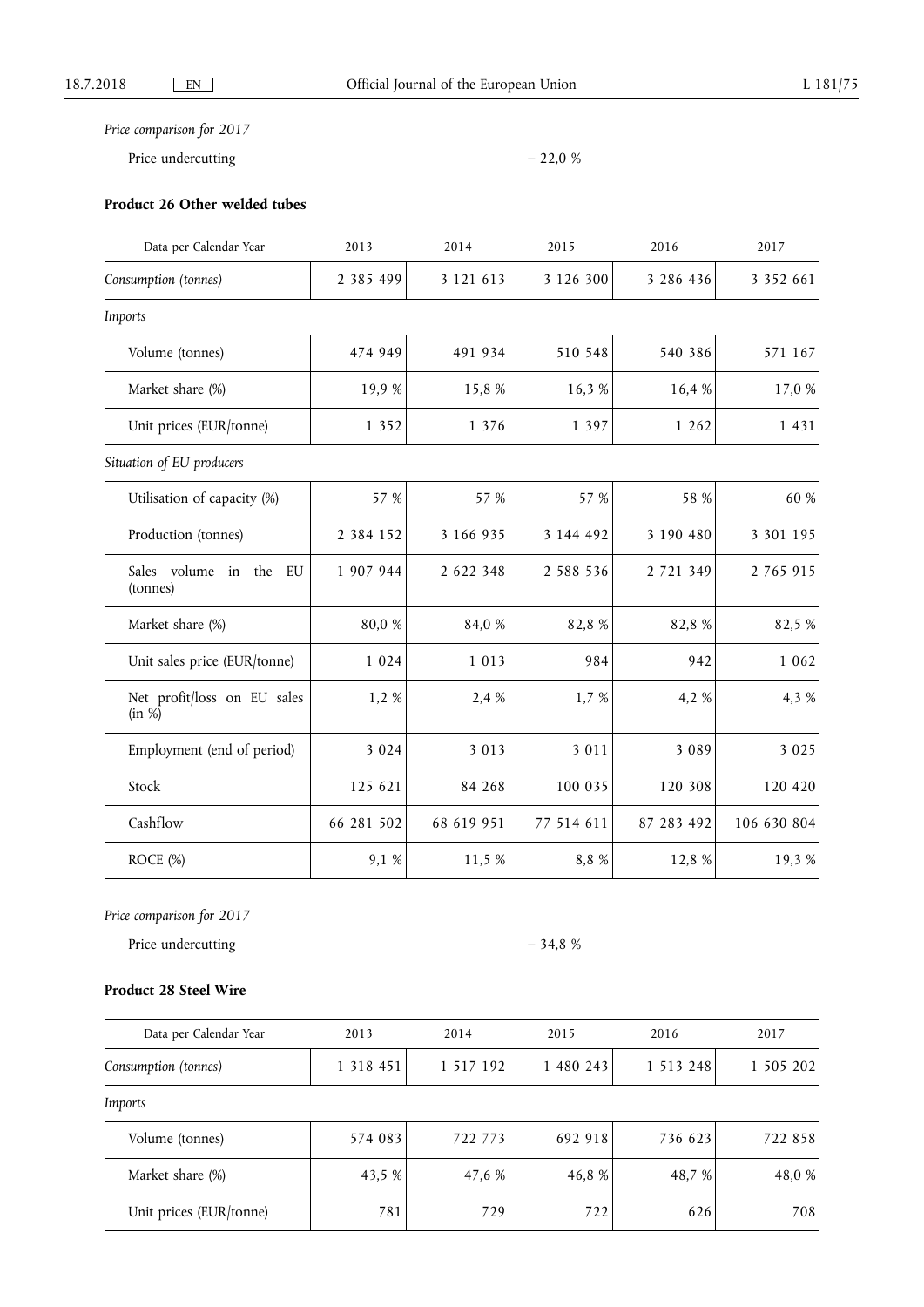Data per Calendar Year 2013 2014 2015 2016 2017 *Situation of EU producers*  Utilisation of capacity (%)  $\begin{array}{ccc} 73 & 8 & 75 & 8 \end{array}$  77 % 73 % 73 % 71 % L 181/76 EN CHECAL Journal of the European Union 18.7.2018

| Utilisation of Capacity (70)          | $1.2 \times 10^{-7}$ | $1$ $1$ $10$ | 1/0        | $1.2 \times 10^{-7}$ | /1/0        |
|---------------------------------------|----------------------|--------------|------------|----------------------|-------------|
| Production (tonnes)                   | 899 763              | 932 496      | 940 169    | 886 666              | 900 054     |
| Sales volume in the<br>EU<br>(tonnes) | 744 368              | 794 419      | 787 325    | 776 626              | 782 344     |
| Market share (%)                      | 56,5 %               | 52,4 %       | 53,2 %     | 51,3 %               | 52,0 %      |
| Unit sales price (EUR/tonne)          | 940                  | 909          | 840        | 832                  | 905         |
| Net profit/loss on EU sales<br>(in %) | 0,5%                 | $0,0\%$      | 1,1%       | 2,6 %                | 0,8 %       |
| Employment (end of period)            | 3 3 8 7              | 3 3 9 5      | 3 4 2 9    | 3 4 5 9              | 3 4 0 8     |
| Stock                                 |                      |              |            |                      |             |
| Cashflow                              | 66 281 502           | 68 619 951   | 77 514 611 | 87 283 492           | 106 630 804 |
| ROCE $(\%)$                           |                      |              |            |                      |             |

*Price comparison for 2017* 

Price undercutting 21,8 %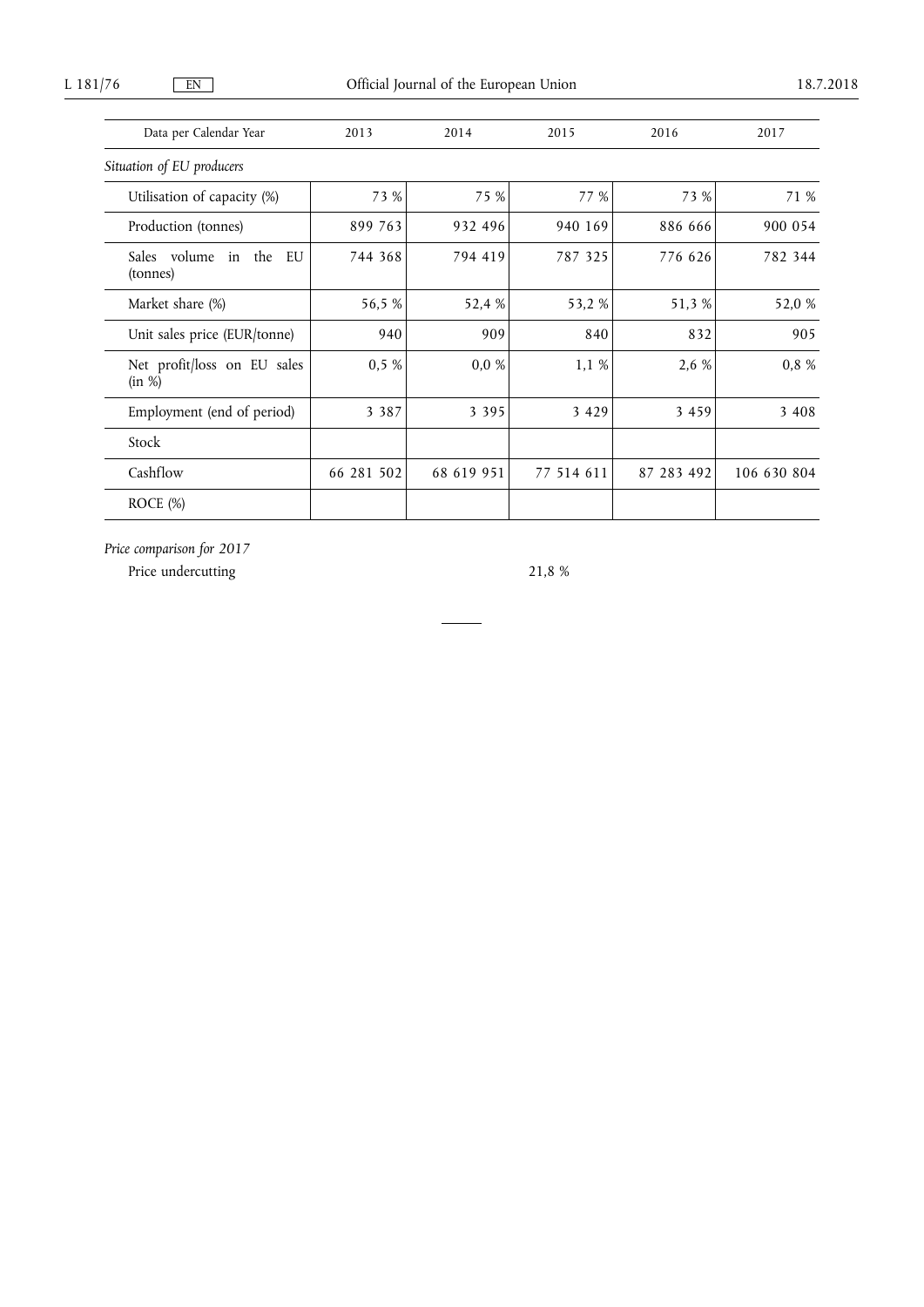# *ANNEX IV — List of products originating in developing countries to which the provisional measures apply*

| Country/Product group            | $\mathbf{1}$ | $\overline{2}$ | $\mathbf{3}$ | $\overline{4}$ | $\overline{5}$ | 6           | $\overline{7}$ | $\,8\,$     | $\boldsymbol{9}$ | $12\,$      | 13 | 14 | 15          | 16 | $17\,$      | 18          | 20 | 21          | 22          | 23 | 25          | 26          | 28          |
|----------------------------------|--------------|----------------|--------------|----------------|----------------|-------------|----------------|-------------|------------------|-------------|----|----|-------------|----|-------------|-------------|----|-------------|-------------|----|-------------|-------------|-------------|
| Afghanistan                      |              |                |              |                |                |             |                |             |                  |             |    |    |             |    |             |             |    |             |             |    |             |             |             |
| Albania                          |              |                |              |                |                |             |                |             |                  |             |    |    |             |    |             |             |    |             |             |    |             |             |             |
| Angola                           |              |                |              |                |                |             |                |             |                  |             |    |    |             |    |             |             |    |             |             |    |             |             |             |
| Antigua and Barbuda              |              |                |              |                |                |             |                |             |                  |             |    |    |             |    |             |             |    |             |             |    |             |             |             |
| Argentina                        |              |                |              |                |                |             |                |             |                  |             |    |    |             |    |             |             |    |             |             |    |             |             |             |
| Armenia                          |              |                |              |                |                |             |                |             |                  |             |    |    |             |    |             |             |    |             |             |    |             |             |             |
| Bahrain, Kingdom of              |              |                |              |                |                |             |                |             |                  |             |    |    |             |    |             |             |    |             |             |    |             |             |             |
| Bangladesh                       |              |                |              |                |                |             |                |             |                  |             |    |    |             |    |             |             |    |             |             |    |             |             |             |
| Barbados                         |              |                |              |                |                |             |                |             |                  |             |    |    |             |    |             |             |    |             |             |    |             |             |             |
| Belize                           |              |                |              |                |                |             |                |             |                  |             |    |    |             |    |             |             |    |             |             |    |             |             |             |
| Benin                            |              |                |              |                |                |             |                |             |                  |             |    |    |             |    |             |             |    |             |             |    |             |             |             |
| Bolivia, Plurinational State of  |              |                |              |                |                |             |                |             |                  |             |    |    |             |    |             |             |    |             |             |    |             |             |             |
| Botswana                         |              |                |              |                |                |             |                |             |                  |             |    |    |             |    |             |             |    |             |             |    |             |             |             |
| Brazil                           | $\mathbf X$  | $\mathbf X$    |              |                |                | $\mathbf X$ | $\mathbf X$    |             |                  |             |    |    |             |    | $\mathbf X$ |             |    |             |             |    |             |             |             |
| Brunei Darussalam                |              |                |              |                |                |             |                |             |                  |             |    |    |             |    |             |             |    |             |             |    |             |             |             |
| Burkina Faso                     |              |                |              |                |                |             |                |             |                  |             |    |    |             |    |             |             |    |             |             |    |             |             |             |
| Burundi                          |              |                |              |                |                |             |                |             |                  |             |    |    |             |    |             |             |    |             |             |    |             |             |             |
| Cabo Verde                       |              |                |              |                |                |             |                |             |                  |             |    |    |             |    |             |             |    |             |             |    |             |             |             |
| Cambodia                         |              |                |              |                |                |             |                |             |                  |             |    |    |             |    |             |             |    |             |             |    |             |             |             |
| Cameroon                         |              |                |              |                |                |             |                |             |                  |             |    |    |             |    |             |             |    |             |             |    |             |             |             |
| Central African Republic         |              |                |              |                |                |             |                |             |                  |             |    |    |             |    |             |             |    |             |             |    |             |             |             |
| Chad                             |              |                |              |                |                |             |                |             |                  |             |    |    |             |    |             |             |    |             |             |    |             |             |             |
| ${\rm Chile}$                    |              |                |              |                |                |             |                |             |                  |             |    |    |             |    |             |             |    |             |             |    |             |             |             |
| China                            |              |                | $\mathbf X$  | $\mathbf X$    |                | $\mathbf X$ |                | $\mathbf X$ |                  | $\mathbf X$ |    |    | $\mathbf X$ |    |             | $\mathbf X$ |    | $\mathbf X$ | $\mathbf X$ | X  | $\mathbf X$ | $\mathbf X$ | $\mathbf X$ |
| Colombia                         |              |                |              |                |                |             |                |             |                  |             |    |    |             |    |             |             |    |             |             |    |             |             |             |
| $\mathop{\rm Congo}\nolimits$    |              |                |              |                |                |             |                |             |                  |             |    |    |             |    |             |             |    |             |             |    |             |             |             |
| Costa Rica                       |              |                |              |                |                |             |                |             |                  |             |    |    |             |    |             |             |    |             |             |    |             |             |             |
| Côte d'Ivoire                    |              |                |              |                |                |             |                |             |                  |             |    |    |             |    |             |             |    |             |             |    |             |             |             |
| Cuba                             |              |                |              |                |                |             |                |             |                  |             |    |    |             |    |             |             |    |             |             |    |             |             |             |
| Democratic Republic of the Congo |              |                |              |                |                |             |                |             |                  |             |    |    |             |    |             |             |    |             |             |    |             |             |             |
| Djibouti                         |              |                |              |                |                |             |                |             |                  |             |    |    |             |    |             |             |    |             |             |    |             |             |             |
|                                  |              |                |              |                |                |             |                |             |                  |             |    |    |             |    |             |             |    |             |             |    |             |             |             |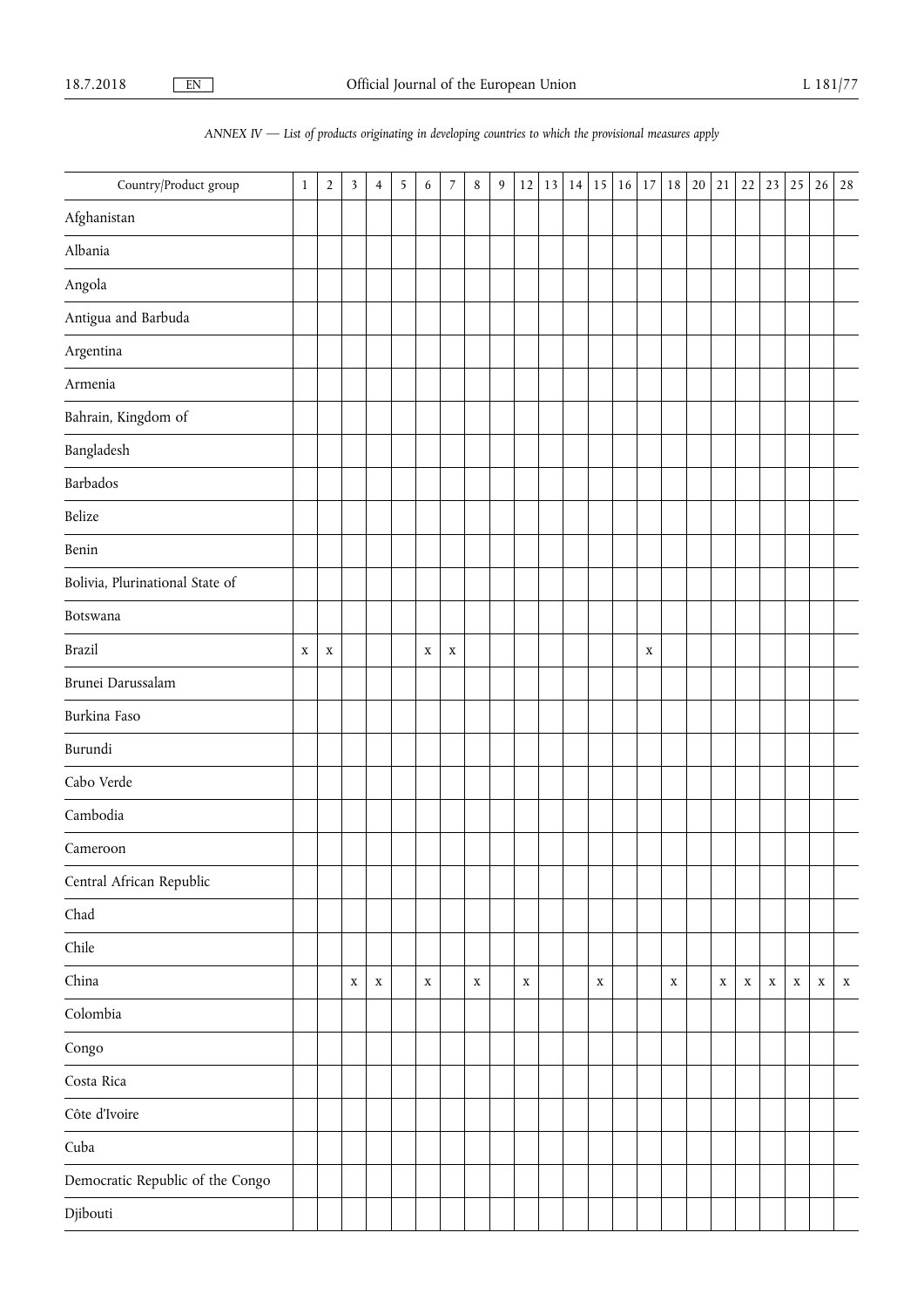| Country/Product group            | $\,1\,$     | $\overline{2}$ | $\overline{\mathbf{3}}$ | 4 | 5 | 6 | $\overline{7}$ | $\,8\,$ | $\overline{9}$ | $12\,$      | 13 |             |             | $14$ 15 16 | $17\,$ | 18 | 20          | $21\,$ | 22          |             | $23 \mid 25$ | 26          | 28 |
|----------------------------------|-------------|----------------|-------------------------|---|---|---|----------------|---------|----------------|-------------|----|-------------|-------------|------------|--------|----|-------------|--------|-------------|-------------|--------------|-------------|----|
| Dominica                         |             |                |                         |   |   |   |                |         |                |             |    |             |             |            |        |    |             |        |             |             |              |             |    |
| Dominican Republic               |             |                |                         |   |   |   |                |         |                |             |    |             |             |            |        |    |             |        |             |             |              |             |    |
| Ecuador                          |             |                |                         |   |   |   |                |         |                |             |    |             |             |            |        |    |             |        |             |             |              |             |    |
| ${\rm Egypt}$                    | $\mathbf X$ |                |                         |   |   |   |                |         |                | $\mathbf X$ |    |             |             |            |        |    |             |        |             |             |              |             |    |
| El Salvador                      |             |                |                         |   |   |   |                |         |                |             |    |             |             |            |        |    |             |        |             |             |              |             |    |
| $\rm{Fiji}$                      |             |                |                         |   |   |   |                |         |                |             |    |             |             |            |        |    |             |        |             |             |              |             |    |
| Gabon                            |             |                |                         |   |   |   |                |         |                |             |    |             |             |            |        |    |             |        |             |             |              |             |    |
| Gambia                           |             |                |                         |   |   |   |                |         |                |             |    |             |             |            |        |    |             |        |             |             |              |             |    |
| $\operatorname{Georgia}$         |             |                |                         |   |   |   |                |         |                |             |    |             |             |            |        |    |             |        |             |             |              |             |    |
| Ghana                            |             |                |                         |   |   |   |                |         |                |             |    |             |             |            |        |    |             |        |             |             |              |             |    |
| Grenada                          |             |                |                         |   |   |   |                |         |                |             |    |             |             |            |        |    |             |        |             |             |              |             |    |
| Guatemala                        |             |                |                         |   |   |   |                |         |                |             |    |             |             |            |        |    |             |        |             |             |              |             |    |
| Guinea                           |             |                |                         |   |   |   |                |         |                |             |    |             |             |            |        |    |             |        |             |             |              |             |    |
| Guinea-Bissau                    |             |                |                         |   |   |   |                |         |                |             |    |             |             |            |        |    |             |        |             |             |              |             |    |
| Guyana                           |             |                |                         |   |   |   |                |         |                |             |    |             |             |            |        |    |             |        |             |             |              |             |    |
| Haiti                            |             |                |                         |   |   |   |                |         |                |             |    |             |             |            |        |    |             |        |             |             |              |             |    |
| Honduras                         |             |                |                         |   |   |   |                |         |                |             |    |             |             |            |        |    |             |        |             |             |              |             |    |
| Hong Kong, China                 |             |                |                         |   |   |   |                |         |                |             |    |             |             |            |        |    |             |        |             |             |              |             |    |
| India                            | $\mathbf X$ | X              | $\mathbf X$             | X | X | X | $\mathbf X$    |         | $\mathbf X$    |             |    | $\mathbf X$ | $\mathbf X$ |            |        |    | $\mathbf X$ |        | $\mathbf X$ | $\mathbf X$ |              | $\mathbf X$ |    |
| Indonesia                        |             |                |                         |   |   |   | $\mathbf X$    |         |                |             |    |             |             |            |        |    |             |        |             |             |              |             |    |
| Jamaica                          |             |                |                         |   |   |   |                |         |                |             |    |             |             |            |        |    |             |        |             |             |              |             |    |
| Jordan                           |             |                |                         |   |   |   |                |         |                |             |    |             |             |            |        |    |             |        |             |             |              |             |    |
| Kazakhstan                       |             |                |                         |   |   |   |                |         |                |             |    |             |             |            |        |    |             |        |             |             |              |             |    |
| Kenya                            |             |                |                         |   |   |   |                |         |                |             |    |             |             |            |        |    |             |        |             |             |              |             |    |
| Kuwait, the State of             |             |                |                         |   |   |   |                |         |                |             |    |             |             |            |        |    |             |        |             |             |              |             |    |
| Kyrgyz Republic                  |             |                |                         |   |   |   |                |         |                |             |    |             |             |            |        |    |             |        |             |             |              |             |    |
| Lao People's Democratic Republic |             |                |                         |   |   |   |                |         |                |             |    |             |             |            |        |    |             |        |             |             |              |             |    |
| Lesotho                          |             |                |                         |   |   |   |                |         |                |             |    |             |             |            |        |    |             |        |             |             |              |             |    |
| Liberia                          |             |                |                         |   |   |   |                |         |                |             |    |             |             |            |        |    |             |        |             |             |              |             |    |
| Macao, China                     |             |                |                         |   |   |   |                |         |                |             |    |             |             |            |        |    |             |        |             |             |              |             |    |
| Madagascar                       |             |                |                         |   |   |   |                |         |                |             |    |             |             |            |        |    |             |        |             |             |              |             |    |
| Malawi                           |             |                |                         |   |   |   |                |         |                |             |    |             |             |            |        |    |             |        |             |             |              |             |    |
| Malaysia                         |             |                |                         |   |   |   |                |         | $\mathbf X$    |             |    |             |             |            |        |    |             |        |             |             |              |             |    |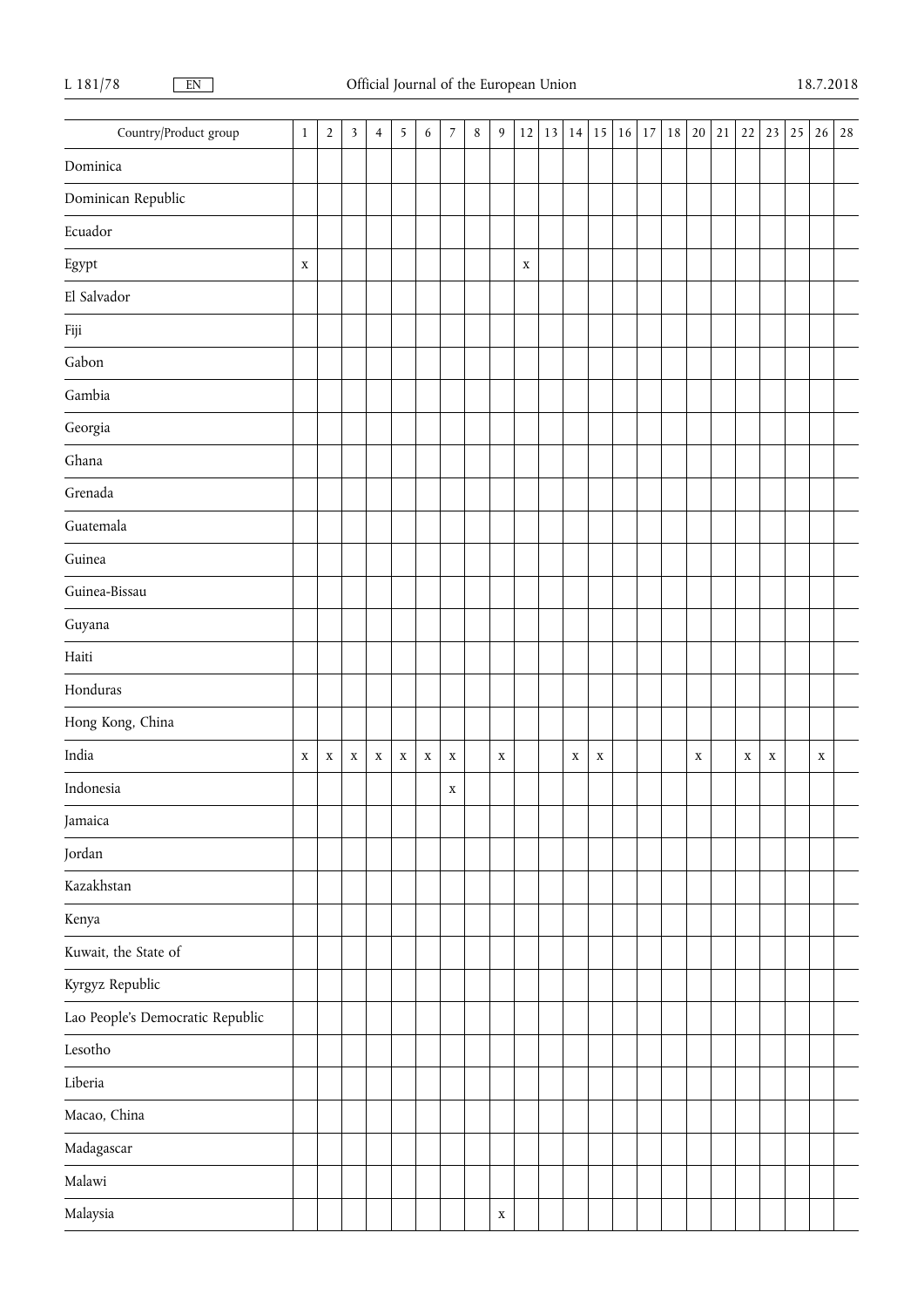| Country/Product group            | $\mathbf{1}$ | $\sqrt{2}$ | $\mathfrak{Z}$ | $\overline{4}$ | $\overline{5}$ | $\sqrt{6}$ | $\overline{7}$ | $\,8\,$ | 9 | 12 | 13          | 14 | 15 | 16          | 17 18 | 20 | $21\,$ | 22 | 23 25       | 26 | 28 |
|----------------------------------|--------------|------------|----------------|----------------|----------------|------------|----------------|---------|---|----|-------------|----|----|-------------|-------|----|--------|----|-------------|----|----|
| Maldives                         |              |            |                |                |                |            |                |         |   |    |             |    |    |             |       |    |        |    |             |    |    |
| Mali                             |              |            |                |                |                |            |                |         |   |    |             |    |    |             |       |    |        |    |             |    |    |
| Mauritania                       |              |            |                |                |                |            |                |         |   |    |             |    |    |             |       |    |        |    |             |    |    |
| Mauritius                        |              |            |                |                |                |            |                |         |   |    |             |    |    |             |       |    |        |    |             |    |    |
| Mexico                           |              |            |                |                |                |            |                |         |   |    |             |    |    |             |       |    |        |    |             |    |    |
| Moldova, Republic of             |              |            |                |                |                |            |                |         |   |    | $\mathbf X$ |    |    | $\mathbf X$ |       |    |        |    |             |    |    |
| Mongolia                         |              |            |                |                |                |            |                |         |   |    |             |    |    |             |       |    |        |    |             |    |    |
| Montenegro                       |              |            |                |                |                |            |                |         |   |    |             |    |    |             |       |    |        |    |             |    |    |
| Morocco                          |              |            |                |                |                |            |                |         |   |    |             |    |    |             |       |    |        |    |             |    |    |
| Mozambique                       |              |            |                |                |                |            |                |         |   |    |             |    |    |             |       |    |        |    |             |    |    |
| Myanmar                          |              |            |                |                |                |            |                |         |   |    |             |    |    |             |       |    |        |    |             |    |    |
| Namibia                          |              |            |                |                |                |            |                |         |   |    |             |    |    |             |       |    |        |    |             |    |    |
| $\ensuremath{\mathsf{Nepal}}$    |              |            |                |                |                |            |                |         |   |    |             |    |    |             |       |    |        |    |             |    |    |
| Nicaragua                        |              |            |                |                |                |            |                |         |   |    |             |    |    |             |       |    |        |    |             |    |    |
| Niger                            |              |            |                |                |                |            |                |         |   |    |             |    |    |             |       |    |        |    |             |    |    |
| Nigeria                          |              |            |                |                |                |            |                |         |   |    |             |    |    |             |       |    |        |    |             |    |    |
| Oman                             |              |            |                |                |                |            |                |         |   |    |             |    |    |             |       |    |        |    |             |    |    |
| Pakistan                         |              |            |                |                |                |            |                |         |   |    |             |    |    |             |       |    |        |    |             |    |    |
| Panama                           |              |            |                |                |                |            |                |         |   |    |             |    |    |             |       |    |        |    |             |    |    |
| Papua New Guinea                 |              |            |                |                |                |            |                |         |   |    |             |    |    |             |       |    |        |    |             |    |    |
| Paraguay                         |              |            |                |                |                |            |                |         |   |    |             |    |    |             |       |    |        |    |             |    |    |
| Peru                             |              |            |                |                |                |            |                |         |   |    |             |    |    |             |       |    |        |    |             |    |    |
| $\mathop{\mathrm{Philippines}}$  |              |            |                |                |                |            |                |         |   |    |             |    |    |             |       |    |        |    |             |    |    |
| Qatar                            |              |            |                |                |                |            |                |         |   |    |             |    |    |             |       |    |        |    |             |    |    |
| Rwanda                           |              |            |                |                |                |            |                |         |   |    |             |    |    |             |       |    |        |    |             |    |    |
| Saint Kitts and Nevis            |              |            |                |                |                |            |                |         |   |    |             |    |    |             |       |    |        |    |             |    |    |
| Saint Lucia                      |              |            |                |                |                |            |                |         |   |    |             |    |    |             |       |    |        |    |             |    |    |
| Saint Vincent and the Grenadines |              |            |                |                |                |            |                |         |   |    |             |    |    |             |       |    |        |    |             |    |    |
| Samoa                            |              |            |                |                |                |            |                |         |   |    |             |    |    |             |       |    |        |    |             |    |    |
| Saudi Arabia, Kingdom of         |              |            |                |                |                |            |                |         |   |    |             |    |    |             |       |    |        |    | $\mathbf X$ |    |    |
| Senegal                          |              |            |                |                |                |            |                |         |   |    |             |    |    |             |       |    |        |    |             |    |    |
| Seychelles                       |              |            |                |                |                |            |                |         |   |    |             |    |    |             |       |    |        |    |             |    |    |
| Sierra Leone                     |              |            |                |                |                |            |                |         |   |    |             |    |    |             |       |    |        |    |             |    |    |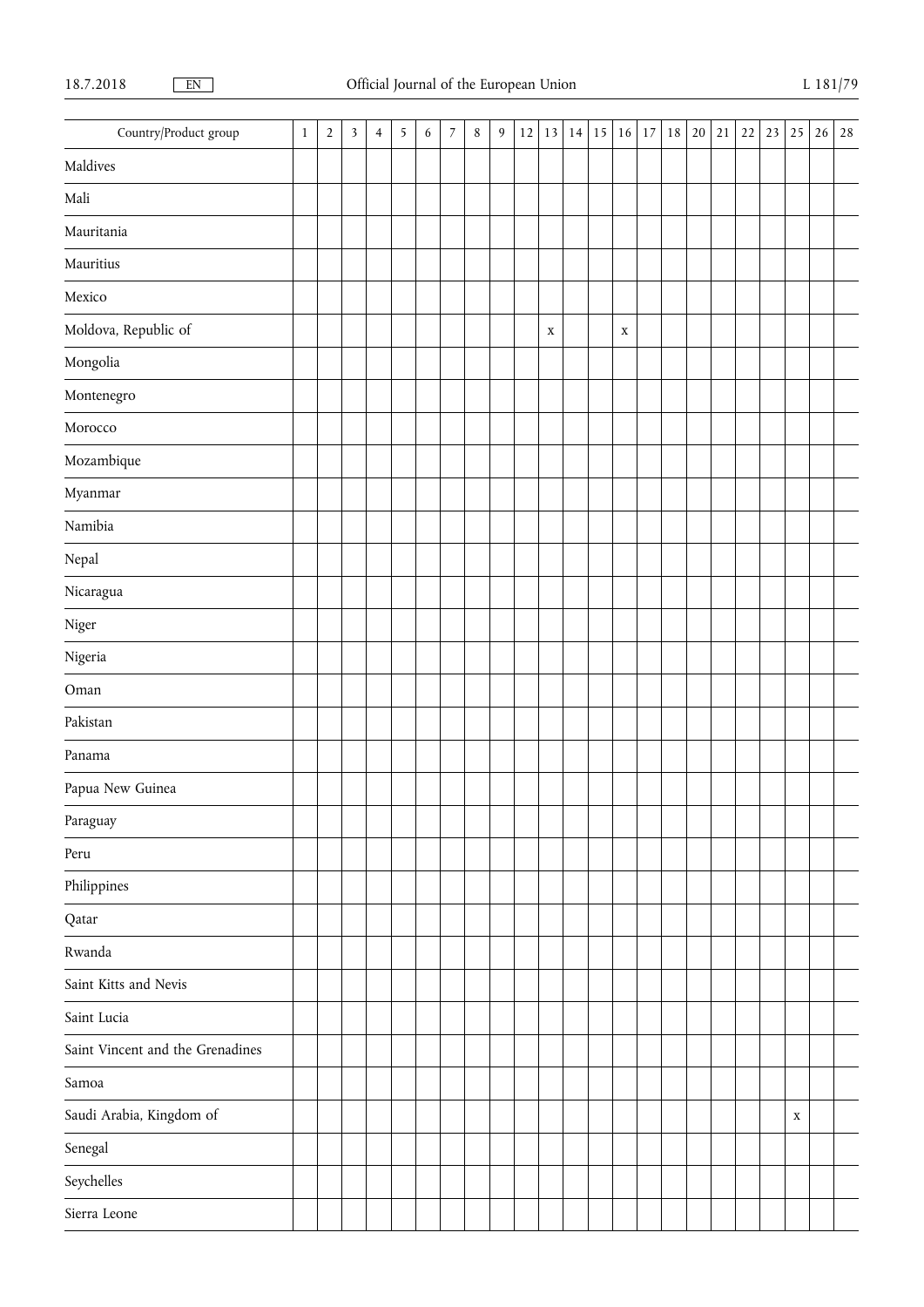| Country/Product group                          | $\mathbf 1$ | $\sqrt{2}$  | $\overline{\mathbf{3}}$ | $\overline{4}$ | 5           | $\boldsymbol{6}$ | $\overline{7}$ | $\,8\,$     | 9           | 12          | 13          | 14          | 15 | 16          | 17          | $18\,$      | 20          | 21          | 22          | 23 | 25          | 26          | $2\sqrt{8}$ |
|------------------------------------------------|-------------|-------------|-------------------------|----------------|-------------|------------------|----------------|-------------|-------------|-------------|-------------|-------------|----|-------------|-------------|-------------|-------------|-------------|-------------|----|-------------|-------------|-------------|
| Solomon Islands                                |             |             |                         |                |             |                  |                |             |             |             |             |             |    |             |             |             |             |             |             |    |             |             |             |
| South Africa                                   |             |             |                         |                |             |                  |                | $\mathbf X$ | $\mathbf X$ |             |             |             |    |             |             |             |             |             |             |    |             |             |             |
| Sri Lanka                                      |             |             |                         |                |             |                  |                |             |             |             |             |             |    |             |             |             |             |             |             |    |             |             |             |
| Suriname                                       |             |             |                         |                |             |                  |                |             |             |             |             |             |    |             |             |             |             |             |             |    |             |             |             |
| Swaziland                                      |             |             |                         |                |             |                  |                |             |             |             |             |             |    |             |             |             |             |             |             |    |             |             |             |
| Tajikistan                                     |             |             |                         |                |             |                  |                |             |             |             |             |             |    |             |             |             |             |             |             |    |             |             |             |
| Tanzania                                       |             |             |                         |                |             |                  |                |             |             |             |             |             |    |             |             |             |             |             |             |    |             |             |             |
| Thailand                                       |             |             |                         |                |             |                  |                |             |             |             |             |             |    |             |             |             |             |             |             |    |             |             |             |
| the former Yugoslav Republic of Ma-<br>cedonia |             |             |                         |                | $\mathbf X$ |                  | $\mathbf X$    |             |             |             |             |             |    |             |             |             | $\mathbf X$ | $\mathbf X$ |             |    |             |             |             |
| Togo                                           |             |             |                         |                |             |                  |                |             |             |             |             |             |    |             |             |             |             |             |             |    |             |             |             |
| Tonga                                          |             |             |                         |                |             |                  |                |             |             |             |             |             |    |             |             |             |             |             |             |    |             |             |             |
| Trinidad and Tobago                            |             |             |                         |                |             |                  |                |             |             |             |             |             |    |             |             |             |             |             |             |    |             |             |             |
| Tunisia                                        |             |             |                         |                |             |                  |                |             |             |             |             |             |    |             |             |             |             |             |             |    |             |             |             |
| Turkey                                         | $\mathbf x$ | $\mathbf X$ |                         | $\mathbf X$    | $\mathbf x$ |                  |                |             | $\mathbf X$ | $\mathbf X$ | $\mathbf x$ |             |    | $\mathbf X$ | $\mathbf X$ |             | $\mathbf X$ | $\mathbf X$ |             |    | $\mathbf X$ | $\mathbf X$ | $\mathbf X$ |
| Uganda                                         |             |             |                         |                |             |                  |                |             |             |             |             |             |    |             |             |             |             |             |             |    |             |             |             |
| Ukraine                                        | $\mathbf x$ | $\mathbf X$ |                         |                |             |                  | $\mathbf X$    |             |             |             | $\mathbf X$ | $\mathbf x$ |    | $\mathbf X$ | $\mathbf X$ |             | $\mathbf X$ | $\mathbf X$ | $\mathbf X$ |    |             |             | $\mathbf X$ |
| United Arab Emirates                           |             |             |                         |                |             |                  |                |             |             |             |             |             |    |             |             | $\mathbf X$ |             |             |             |    |             | $\mathbf X$ |             |
| Uruguay                                        |             |             |                         |                |             |                  |                |             |             |             |             |             |    |             |             |             |             |             |             |    |             |             |             |
| Vanuatu                                        |             |             |                         |                |             |                  |                |             |             |             |             |             |    |             |             |             |             |             |             |    |             |             |             |
| Venezuela, Bolivarian Republic of              |             |             |                         |                |             |                  |                |             |             |             |             |             |    |             |             |             |             |             |             |    |             |             |             |
| Viet Nam                                       |             | $\mathbf X$ |                         | $\mathbf X$    |             |                  |                |             | $\mathbf X$ |             |             |             |    |             |             |             |             |             |             |    |             |             |             |
| Yemen                                          |             |             |                         |                |             |                  |                |             |             |             |             |             |    |             |             |             |             |             |             |    |             |             |             |
| Zambia                                         |             |             |                         |                |             |                  |                |             |             |             |             |             |    |             |             |             |             |             |             |    |             |             |             |
| Zimbabwe                                       |             |             |                         |                |             |                  |                |             |             |             |             |             |    |             |             |             |             |             |             |    |             |             |             |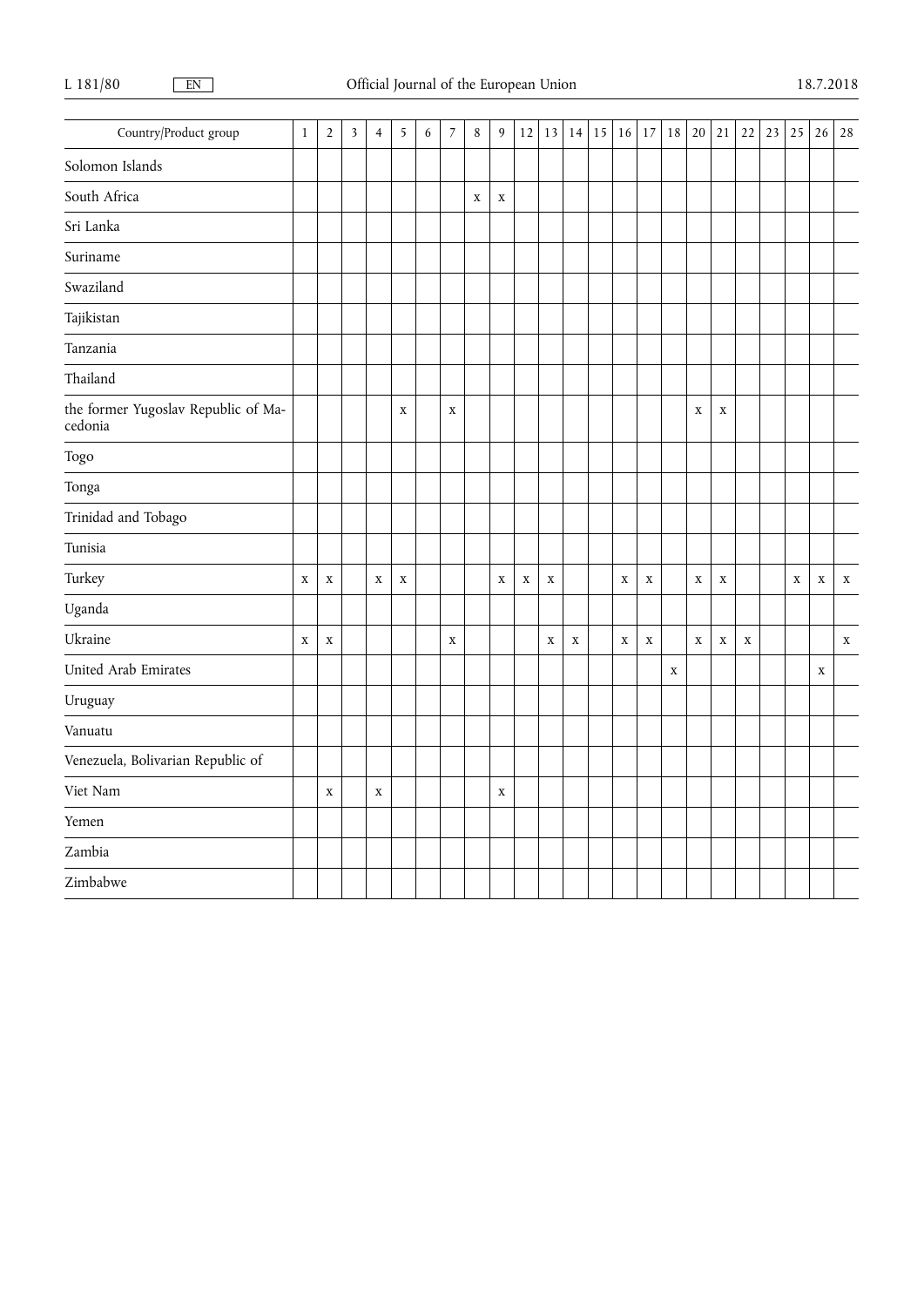# *ANNEX V — Tariff quotas*

| Product<br>Number | Order<br>Number | Product category                                                   | CN Codes                                                                                                                                                                                                                                                                                                                           | Volume of tariff<br>quota (net<br>tonnes) | Additional<br>duty rate |
|-------------------|-----------------|--------------------------------------------------------------------|------------------------------------------------------------------------------------------------------------------------------------------------------------------------------------------------------------------------------------------------------------------------------------------------------------------------------------|-------------------------------------------|-------------------------|
| $\mathbf{1}$      | 09.8501         | Non Alloy and Other Alloy<br>Hot Rolled<br>Sheets<br>and<br>Strips | 7208 10 00, 7208 25 00, 7208 26 00,<br>7208 27 00, 7208 36 00, 7208 37 00,<br>7208 38 00, 7208 39 00, 7208 40 00,<br>7208 52 99, 7208 53 90, 7208 54 00,<br>7211 14 00, 7211 19 00, 7212 60 00,<br>7225 19 10, 7225 30 10, 7225 30 30,<br>7225 30 90, 7225 40 15, 7225 40 90,<br>7226 19 10, 7226 91 20, 7226 91 91,<br>7226 91 99 | 4 269 009                                 | 25 %                    |
| 2                 | 09.8502         | Non Alloy and Other Alloy<br>Cold Rolled Sheets                    | 7209 15 00, 7209 16 90, 7209 17 90,<br>7209 18 91, 7209 25 00, 7209 26 90,<br>7209 27 90, 7209 28 90, 7209 90 20,<br>7209 90 80, 7211 23 20, 7211 23 30,<br>7211 23 80, 7211 29 00, 7211 90 20,<br>7211 90 80, 7225 50 20, 7225 50 80,<br>7226 20 00, 7226 92 00                                                                   | 1 3 1 8 8 6 5                             | 25 %                    |
| 3                 | 09.8503         | Electrical Sheets (other than<br>GOES)                             | 7209 16 10, 7209 17 10, 7209 18 10,<br>7209 26 10, 7209 27 10, 7209 28 10,<br>7225 19 90, 7226 19 80                                                                                                                                                                                                                               | 178 704                                   | 25 %                    |
| 4                 | 09.8504         | Metallic Coated Sheets                                             | 7210 20 00, 7210 30 00, 7210 41 00,<br>7210 49 00, 7210 61 00, 7210 69 00,<br>7210 90 80, 7212 20 00, 7212 30 00,<br>7212 50 20, 7212 50 30, 7212 50 40,<br>7212 50 61, 7212 50 69, 7212 50 90,<br>7225 91 00, 7225 92 00, 7226 99 10,<br>7226 99 30, 7226 99 70                                                                   | 2 115 054                                 | 25 %                    |
| 5                 | 09.8505         | Organic Coated Sheets                                              | 7210 70 80, 7212 40 80                                                                                                                                                                                                                                                                                                             | 414 324                                   | 25 %                    |
| 6                 | 09.8506         | Tin Mill products                                                  | 7209 18 99, 7210 11 00, 7210 12 20,<br>7210 12 80, 7210 50 00, 7210 70 10,<br>7210 90 40, 7212 10 10, 7212 10 90,<br>7212 40 20                                                                                                                                                                                                    | 367 470                                   | 25 %                    |
| 7                 | 09.8507         | Non Alloy and Other Alloy<br>Quarto Plates                         | 7208 51 20, 7208 51 91, 7208 51 98,<br>7208 52 91, 7208 90 20, 7208 90 80,<br>7210 90 30, 7225 40 12, 7225 40 40,<br>7225 40 60, 7225 99 00                                                                                                                                                                                        | 1 442 988                                 | 25 %                    |
| 8                 | 09.8508         | Stainless Hot Rolled Sheets<br>and Strips                          | 7219 11 00, 7219 12 10, 7219 12 90,<br>7219 13 10, 7219 13 90, 7219 14 10,<br>7219 14 90, 7219 22 10, 7219 22 90,<br>7219 23 00, 7219 24 00, 7220 11 00,<br>7220 12 00                                                                                                                                                             | 193 049                                   | 25 %                    |
| 9                 | 09.8509         | Stainless Cold Rolled Sheets<br>and Strips                         | 7219 31 00, 7219 32 10, 7219 32 90,<br>7219 33 10, 7219 33 90, 7219 34 10,<br>7219 34 90, 7219 35 10, 7219 35 90,<br>7219 90 20, 7219 90 80, 7220 20 21,<br>7220 20 29, 7220 20 41, 7220 20 49,<br>7220 20 81, 7220 20 89, 7220 90 20,<br>7220 90 80                                                                               | 476 161                                   | 25 %                    |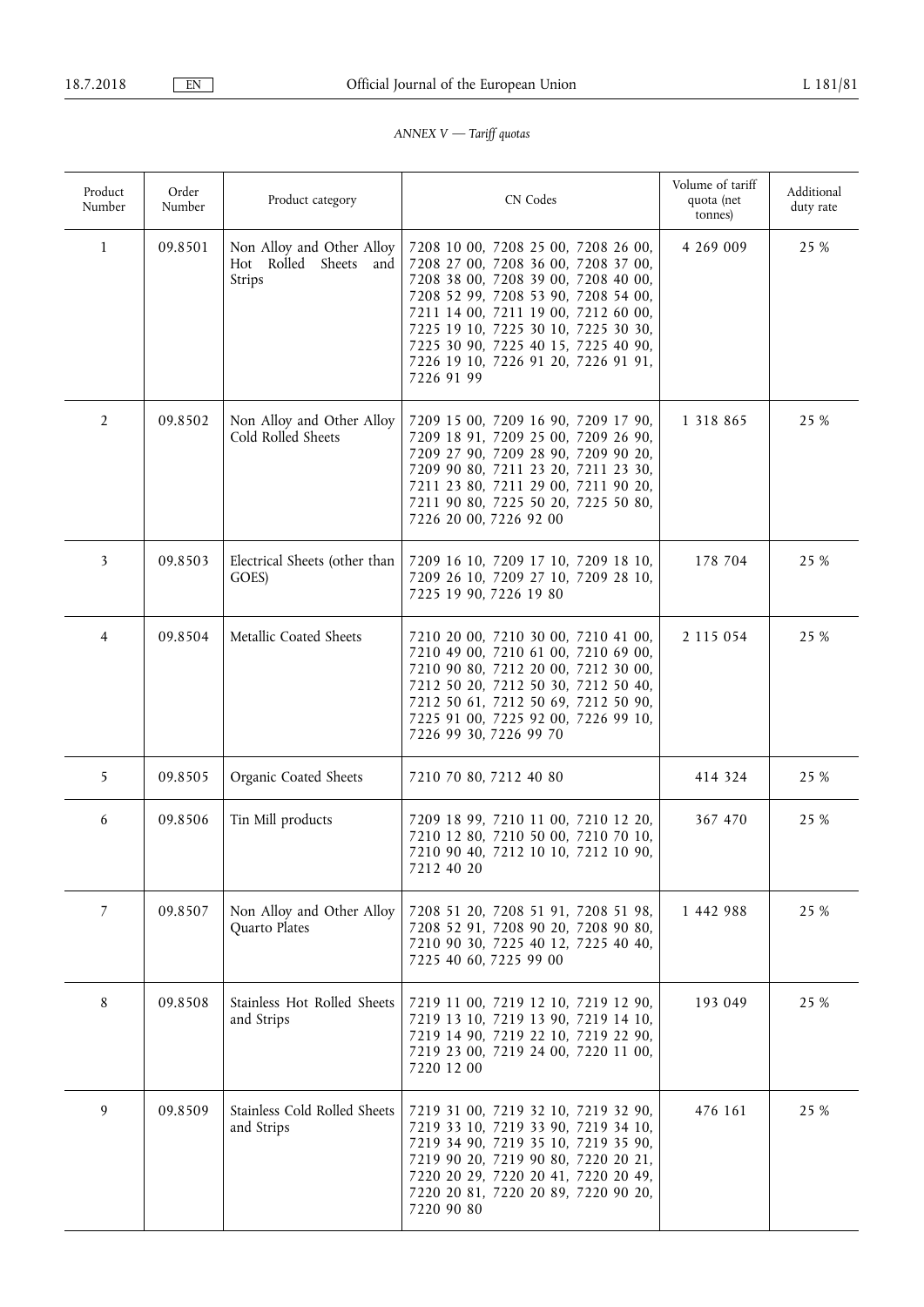| Product<br>Number | Order<br>Number | Product category                                                 | CN Codes                                                                                                                                                                                                                                                                                                                                                                                                                                                | Volume of tariff<br>quota (net<br>tonnes) | Additional<br>duty rate |
|-------------------|-----------------|------------------------------------------------------------------|---------------------------------------------------------------------------------------------------------------------------------------------------------------------------------------------------------------------------------------------------------------------------------------------------------------------------------------------------------------------------------------------------------------------------------------------------------|-------------------------------------------|-------------------------|
| 12                | 09.8512         | Non Alloy and Other Alloy<br>Merchant Bars and Light<br>Sections | 7214 30 00, 7214 91 10, 7214 91 90,<br>7214 99 31, 7214 99 39, 7214 99 50,<br>7214 99 71, 7214 99 79, 7214 99 95,<br>7215 90 00, 7216 10 00, 7216 21 00,<br>7216 22 00, 7216 40 10, 7216 40 90,<br>7216 50 10, 7216 50 91, 7216 50 99,<br>7216 99 00, 7228 10 20, 7228 20 10,<br>7228 20 91, 7228 30 20, 7228 30 41,<br>7228 30 49, 7228 30 61, 7228 30 69,<br>7228 30 70, 7228 30 89, 7228 60 20,<br>7228 60 80, 7228 70 10, 7228 70 90,<br>7228 80 00 | 728 270                                   | 25 %                    |
| 13                | 09.8513         | Rebars                                                           | 7214 20 00, 7214 99 10                                                                                                                                                                                                                                                                                                                                                                                                                                  | 714 964                                   | 25 %                    |
| 14                | 09.8514         | Stainless Bars and Light<br>Sections                             | 7222 11 11, 7222 11 19, 7222 11 81,<br>7222 11 89, 7222 19 10, 7222 19 90,<br>7222 20 11, 7222 20 19, 7222 20 21,<br>7222 20 29, 7222 20 31, 7222 20 39,<br>7222 20 81, 7222 20 89, 7222 30 51,<br>7222 30 91, 7222 30 97, 7222 40 10,<br>7222 40 50, 7222 40 90                                                                                                                                                                                        | 82 156                                    | 25 %                    |
| 15                | 09.8515         | Stainless Wire Rod                                               | 7221 00 10, 7221 00 90                                                                                                                                                                                                                                                                                                                                                                                                                                  | 32 744                                    | 25 %                    |
| 16                | 09.8516         | Non Alloy and Other Alloy<br>Wire Rod                            | 7213 10 00, 7213 20 00, 7213 91 10,<br>7213 91 20, 7213 91 41, 7213 91 49,<br>7213 91 70, 7213 91 90, 7213 99 10,<br>7213 99 90, 7227 10 00, 7227 20 00,<br>7227 90 10, 7227 90 50, 7227 90 95                                                                                                                                                                                                                                                          | 1 058 110                                 | 25 %                    |
| 17                | 09.8517         | Angles, Shapes and Sec-<br>tions of Iron or Non Alloy<br>Steel   | 7216 31 10, 7216 31 90, 7216 32 11,<br>7216 32 19, 7216 32 91, 7216 32 99,<br>7216 33 10, 7216 33 90                                                                                                                                                                                                                                                                                                                                                    | 167 817                                   | 25 %                    |
| 18                | 09.8518         | Sheet Piling                                                     | 7301 10 00                                                                                                                                                                                                                                                                                                                                                                                                                                              | 24 8 5 4                                  | 25 %                    |
| 20                | 09.8520         | Gas pipes                                                        | 7306 30 41, 7306 30 49, 7306 30 72,<br>7306 30 77                                                                                                                                                                                                                                                                                                                                                                                                       | 185 280                                   | 25 %                    |
| 21                | 09.8521         | Hollow sections                                                  | 7306 61 10, 7306 61 92, 7306 61 99                                                                                                                                                                                                                                                                                                                                                                                                                      | 387 343                                   | 25 %                    |
| 22                | 09.8522         | Seamless<br>Stainless<br>Tubes<br>and Pipes                      | 7304 11 00, 7304 22 00, 7304 24 00,<br>7304 41 00, 7304 49 10, 7304 49 93,<br>7304 49 95, 7304 49 99                                                                                                                                                                                                                                                                                                                                                    | 22 818                                    | 25 %                    |
| 23                | 09.8523         | Bearing Tubes and Pipes                                          | 7304 51 12, 7304 51 18, 7304 59 32,<br>7304 59 38                                                                                                                                                                                                                                                                                                                                                                                                       | 5 5 4 9                                   | 25 %                    |
| 25                | 09.8525         | Large welded tubes                                               | 7305 11 00, 7305 12 00, 7305 19 00,<br>7305 20 00, 7305 31 00, 7305 39 00,<br>7305 90 00                                                                                                                                                                                                                                                                                                                                                                | 258 133                                   | 25 %                    |
| 26                | 09.8526         | Other Welded Pipes                                               | 7306 11 10, 7306 11 90, 7306 19 10,<br>7306 19 90, 7306 21 00, 7306 29 00,<br>7306 30 11, 7306 30 19, 7306 30 80,<br>7306 40 20, 7306 40 80, 7306 50 20,<br>7306 50 80, 7306 69 10, 7306 69 90,<br>7306 90 00                                                                                                                                                                                                                                           | 296 274                                   | 25 %                    |